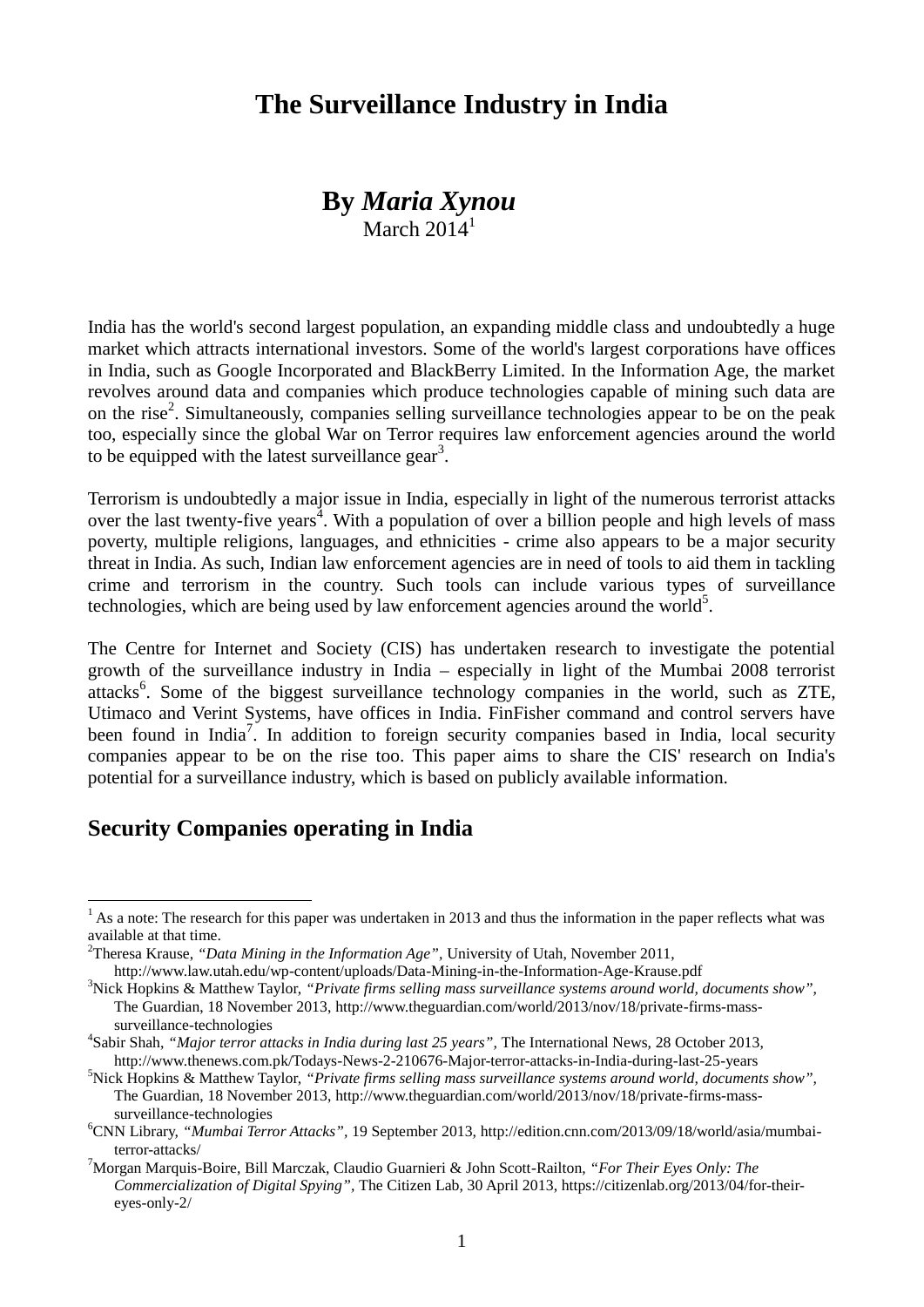## **Research sample 1: 76 security companies in India**

The Centre for Internet and Society (CIS) initiated its research on security companies by selecting a random sample of 100 companies based in India which belong to the security sector. Out of the 100 companies, 76 of these companies appeared to sell products which belong in one – or more – of the following categories<sup>8</sup>:

- Internet monitoring software
- Malware (trojans, spyware, etc.)
- Social network analysis software
- Data mining and profiling software
- Phone monitoring software
- SMS monitoring software<br>• Speech analysis/Voice rec
- Speech analysis/Voice recognition software<br>• Surveillance of location
- Surveillance of location
- GPS tracking equipment
- RFID
- **Analytics**
- Surveillance cameras (e.g. CCTV cameras)
- Aerial surveillance (drones)
- Biometric collection
- Access control systems

The reason why these companies were randomly selected was to reduce the probability of research bias and out of the 100 companies initially selected, 76 of them turned out to sell products from the above categories. It should be noted that most of these companies are not restricted to surveillance technologies, but also produce other non-surveillance technologies. Indeed some of these companies simultaneously produce Internet monitoring software and encryption tools<sup>9</sup>.

The 76 companies selling products which fall in the above listed categories can be viewed in Table 1<sup>10</sup>. Some of these companies are Indian, whilst others have international headquarters and offices in India. Not surprisingly, the majority of these companies are based in India's IT hub, Bangalore. Table  $2^{11}$  shows the types of products sold by each of the 76 companies.

The graph below is based on Table 2 and shows which types of security solutions are produced the most by the 76 companies.

<u>.</u>

<sup>&</sup>lt;sup>8</sup>Maria Xynou, "The Surveillance Industry in India: At Least 76 Companies Aiding Our Watchers!", The Centre for Internet and Society, 02 May 2013, [http://cis-india.org/internet-governance/blog/the-surveillance-industry-in-india](http://cis-india.org/internet-governance/blog/the-surveillance-industry-in-india-at-least-76-companies-aiding-our-watchers)[at-least-76-companies-aiding-our-watchers](http://cis-india.org/internet-governance/blog/the-surveillance-industry-in-india-at-least-76-companies-aiding-our-watchers)

<sup>&</sup>lt;sup>9</sup>Ibid

<sup>&</sup>lt;sup>10</sup>Centre for Internet and Society, *Surveillance Industry: Table 1*, 02 May 2013[, http://cis-india.org/internet](http://cis-india.org/internet-governance/blog/table-1.pdf)[governance/blog/table-1.pdf](http://cis-india.org/internet-governance/blog/table-1.pdf)

<sup>&</sup>lt;sup>11</sup>Centre for Internet and Society, *Surveillance Industry: Table 2*, 02 May 2013[, http://cis-india.org/internet](http://cis-india.org/internet-governance/blog/table-2.pdf)[governance/blog/table-2.pdf](http://cis-india.org/internet-governance/blog/table-2.pdf)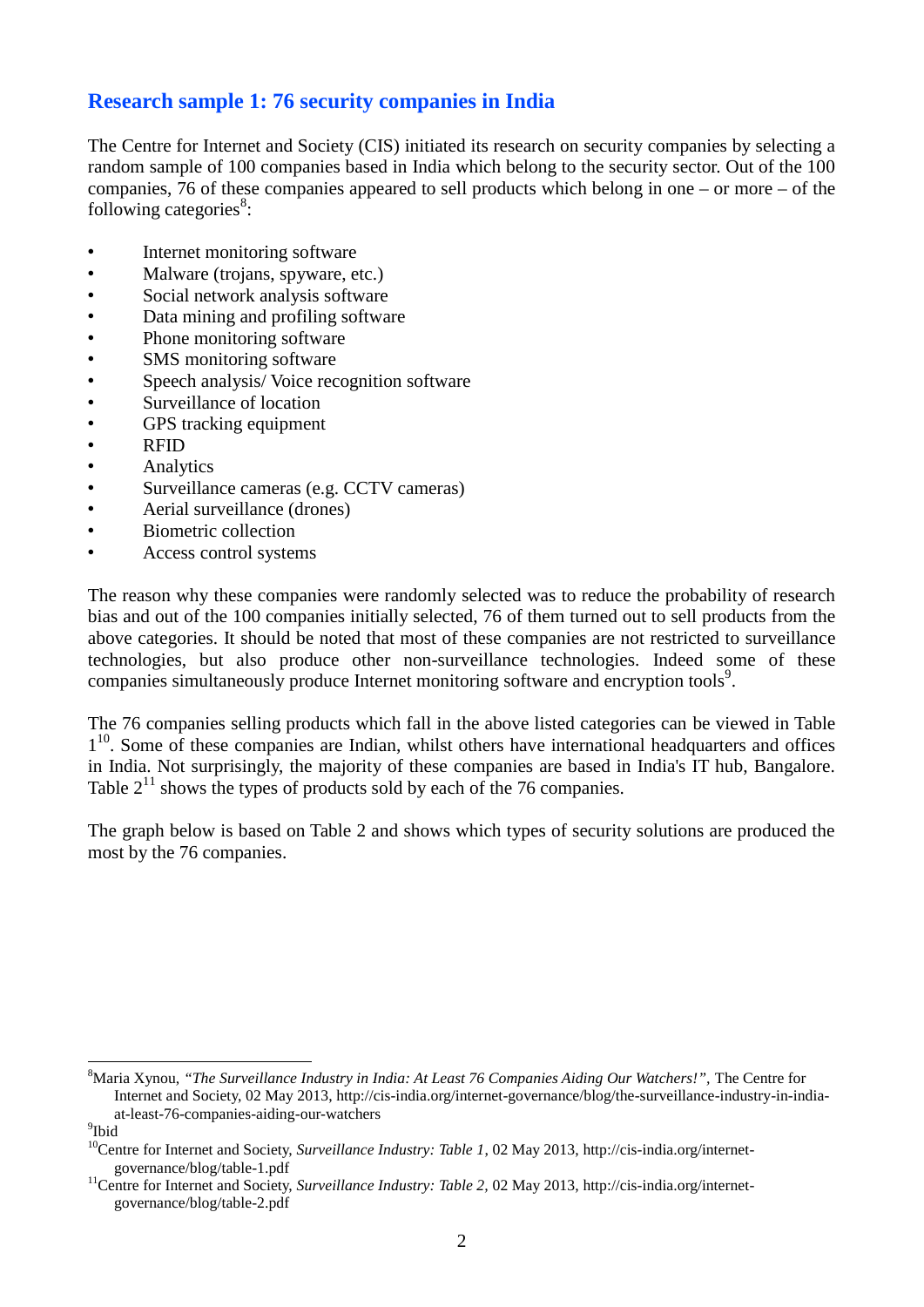

biometric technology; this is not a surprise, given the UID scheme which is rapidly expanding across India. Only one company from the sample produces social network analysis software, but this is not to say that this type of technology is low in the Indian market, as this sample was randomly selected and many companies producing this type of software may have been excluded. Moreover, many companies (13) from the sample produce data mining and profiling technology, which could be used in social networking sites and which could have similar - if not the same capabilities as social network analysis software<sup>12</sup>. In addition, the graph shows that 15 companies sell phone monitoring software, while 73% of the population in India uses mobile phones<sup>13</sup>. This could imply that there is possibly a high probability of high levels of mobile surveillance in the country.

Key facts about some of the companies within the sample include the following $^{14}$ :

- WSS Security Solutions Pvt. Ltd. is considered to be north India's first CCTV zone
- Speck Systems Limited was the first Indian company to design, manufacture and fly a micro UAV indigenously
- Mobile Spy India (Retina-X Studios) has the following mobile spying features:
- 1. *SniperSpy*: remotely monitors smartphones and computers from any location

<sup>&</sup>lt;u>.</u>  $12$ Ibid

<sup>13</sup>We are Social, *India,* 2014 Edition,<http://wearesocial.net/tag/india/>

<sup>&</sup>lt;sup>14</sup>Maria Xynou, "The Surveillance Industry in India: At Least 76 Companies Aiding Our Watchers!", The Centre for Internet and Society, 02 May 2013, [http://cis-india.org/internet-governance/blog/the-surveillance-industry-in-india](http://cis-india.org/internet-governance/blog/the-surveillance-industry-in-india-at-least-76-companies-aiding-our-watchers)[at-least-76-companies-aiding-our-watchers](http://cis-india.org/internet-governance/blog/the-surveillance-industry-in-india-at-least-76-companies-aiding-our-watchers)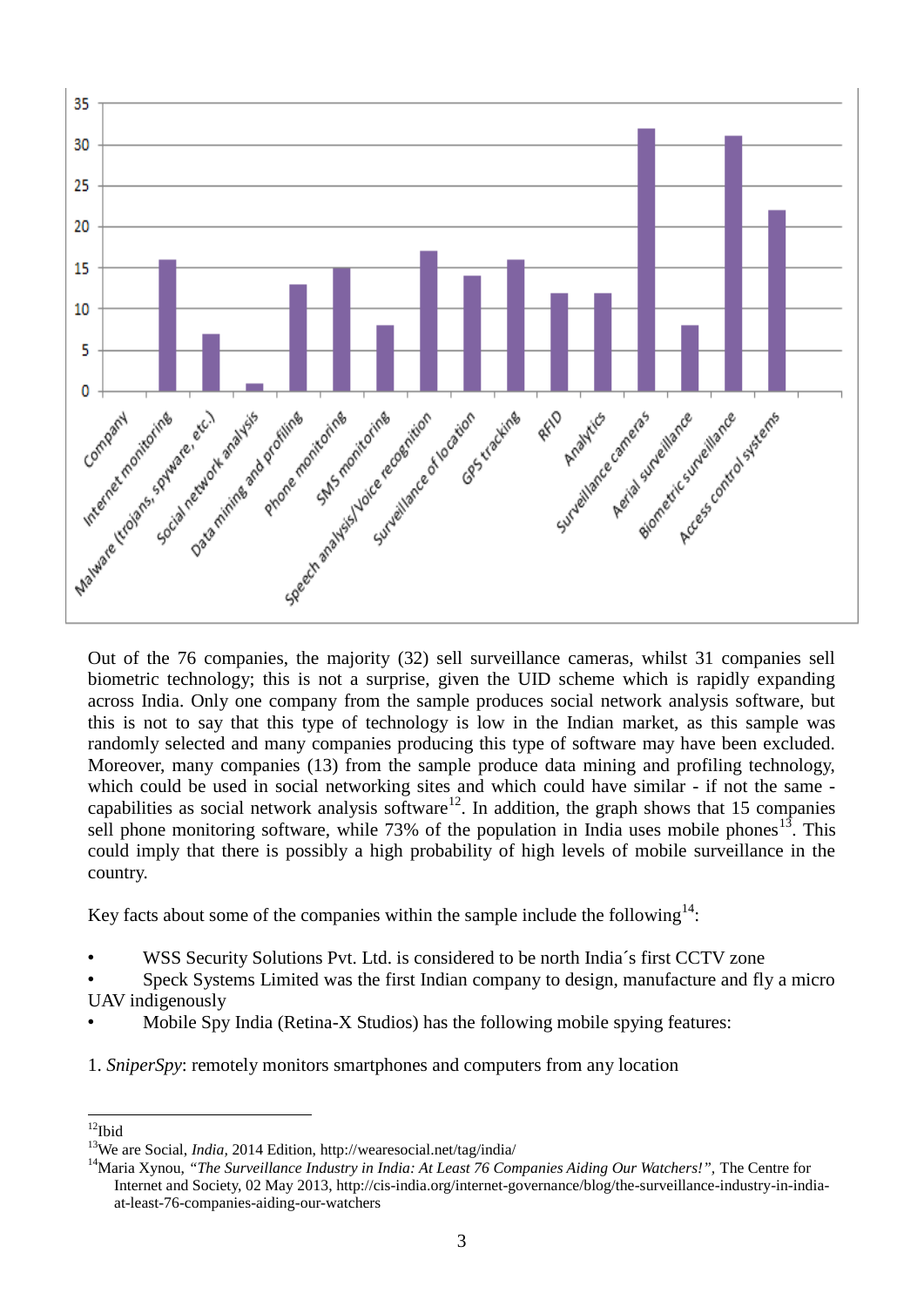2. *Mobile Spy:* monitors up to three phones and uploads SMS data to a server using GPRS without leaving traces

• Infoserve India Private Limited produces an Internet monitoring System with the following features:

- 1. Intelligence gathering for an entire state or a region
- 2. Builds a chain of suspects from a single start point
- 3. Data loss of less than 2%
- 4. 2nd Generation Interception System
- 5. Advanced link analysis and pattern matching algorithms
- 6. Completely Automated System
- 7. Data Processing of up to 10 G/s

8. Automated alerts on the capture of suspicious data (usually based on keywords)

- ClearTrail Technologies deploys spyware into a target´s machine
- Spy Impex sells Coca Cola Tin Cameras

• Nice Deal also sells Coca Cola Spy Cameras, as well as Spy Pen Cameras, Wrist Watch Cameras and Lighter Video Cameras among other products

• Raviraj Technologies is an Indian company which supplies RFID and biometric technology to multiple countries all around the world. Countries served by Raviraj Technologies include nondemocracies, such as Zimbabwe and Saudi Arabia, as well as post-revolutionary countries, such as Egypt and Tunisia $^{15}$ .

## **Research sample 2: 50 security companies in India**

This research was further limited to a random sample of 50 companies, which were subsequently analysed in more detail. The initial sample of 76 companies comprised of many re-seller companies, which sold products and solutions produced by other companies. The random sample of 76 companies was narrowed down to 50 companies with the aim of subtracting most re-seller companies from the sample and limiting it mainly to companies which sell products and solutions they produce.

Furthermore, additional fields of research were added when examining the sample of 50 companies. The new data illustrates the companies which were analysed and includes data with regards to their contact details, the type of security solutions they sell, their customers and their compliance (or non-compliance) with lawful regulations and certification standards<sup>16</sup>. In other words, this research was expanded to include the details of the types of solutions that these companies sell, the type of customers they sell them to, whether they include privacy policies on their websites and whether their solutions are certified and compliant with lawful regulations.

Out of the 50 companies from the random sample, 40 companies are headquartered in India, while the following 10 companies have international headquarters<sup>17</sup>:

- 1. Shield Security (UK)
- 2. Utimaco (Germany)
- 3. Fulcrum Biometrics (USA)

 $\overline{a}$  $^{15}$ Ibid

<sup>&</sup>lt;sup>16</sup>Maria Xynou, *Spreadsheet data on sample of 50 security companies*, Centre for Internet and Society, 28 February 2014[, http://cis-india.org/internet-governance/blog/data-on-surveillance-technology-companies](http://cis-india.org/internet-governance/blog/data-on-surveillance-technology-companies)

 $17$ Ibid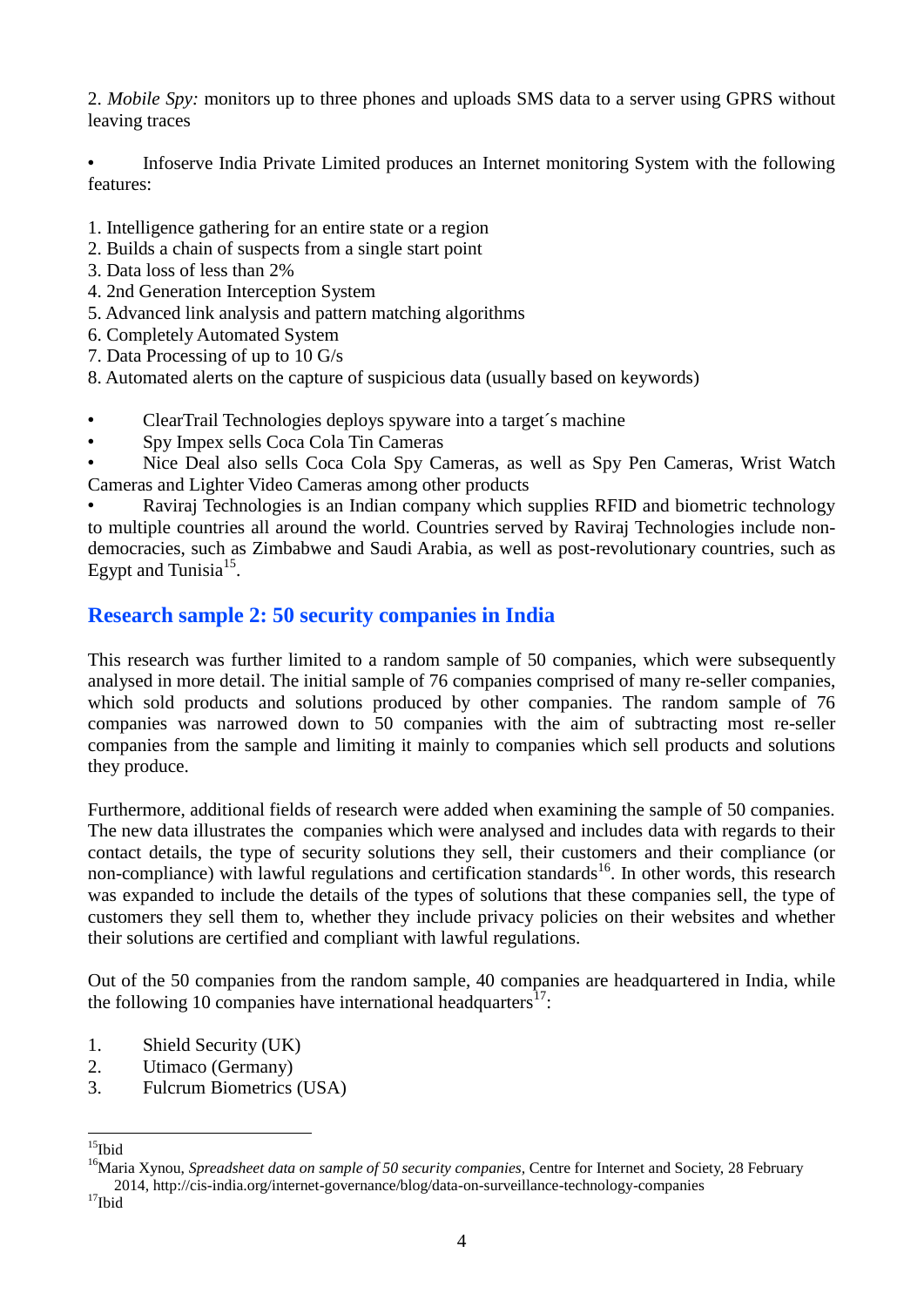- 4. Iritech (USA)
- 5. Smartmatic (UK)
- 6. Mobile Spy (USA)
- 7. Verint Systems (USA)
- 8. Aqsacom (France)
- 9. Polaris Wireless (USA)
- 10. Polixel Security Systems (Poland)

#### **Security Solutions**

All 50 companies from the sample produce and sell security solutions from one – or more – of the following categories $^{18}$ :

- Internet monitoring software
- Data mining and profiling software
- Phone monitoring software
- Speech analysis / Voice recognition software<br>• Face recognition software
- Face recognition software<br>• Iocation monitoring
- Location monitoring
- Analytics
- Visual surveillance
- Aerial surveillance
- Biometric (access control) systems

The following pie chart illustrates which security solutions are produced the most by the 50 security companies of the random sample: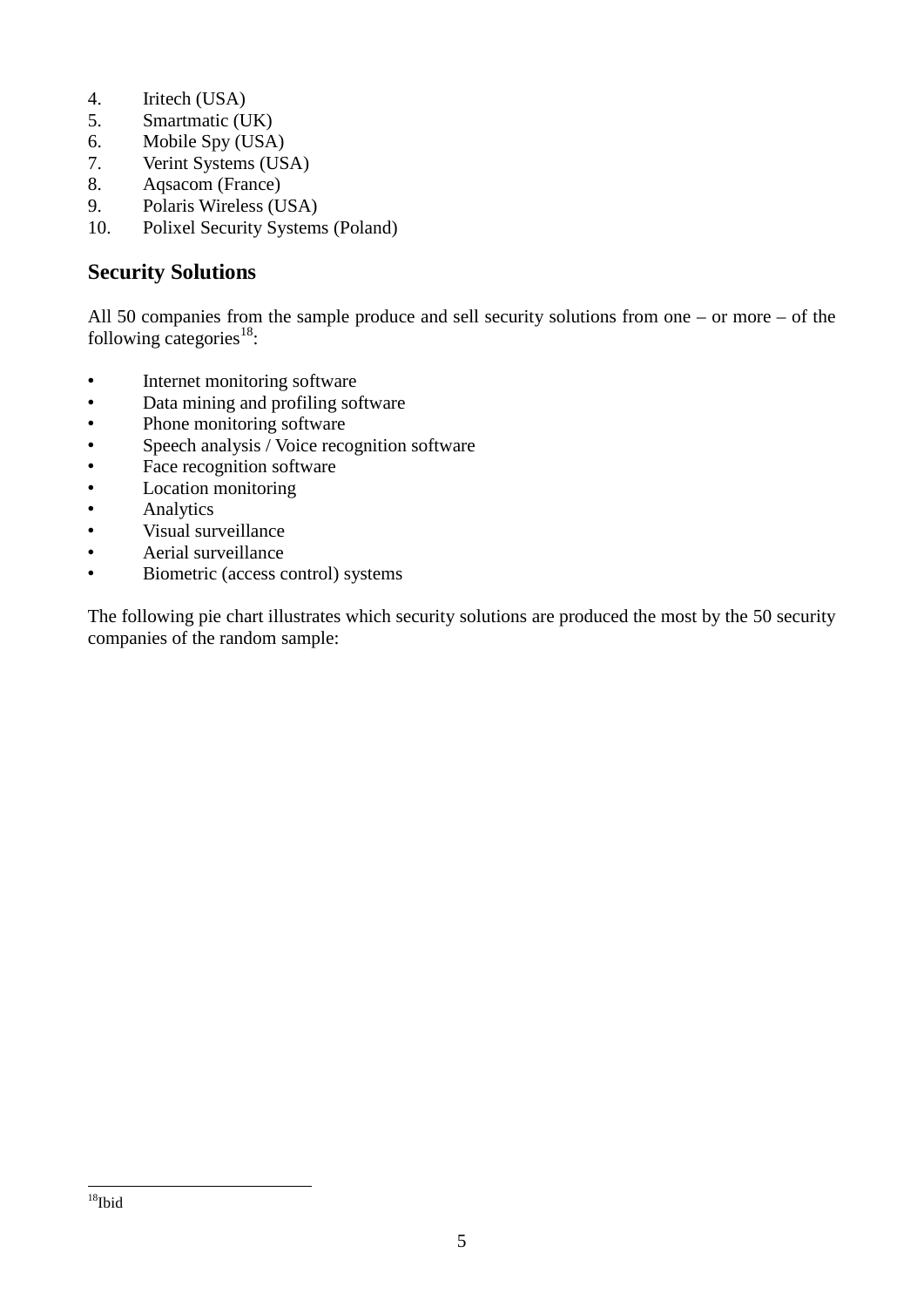

#### Which security solutions are produced the most in India?

The above pie chart is based on the data collected on each of the 50 companies, as illustrated in the new data $^{19}$ . In particular, it is evident that biometric technologies and access control systems are produced the most (18.3%), while surveillance cameras (15.8%) and phone monitoring software (15%) are also prevalent in the security industry. Internet monitoring solutions (10.8%) are also produced by the 50 companies of the sample, as are location monitoring solutions (13.3%), such as RFID and GPS tracking devices. While the above chart is not necessarily representative of the entire security industry in India, it could indicate that biometric technology, access control systems, Internet and phone monitoring solutions, as well as RFID and GPS tracking devices are high in demand.

#### **Notable security companies**

**Kommlabs Dezign** is an Indian company which sells its Internet monitoring solutions at various ISS trade shows<sup>20</sup>. In particular, Kommlabs Dezign sells VerbaNET, an Internet Interception Solution, as well as VerbaCENTRE, which is a Unified Monitoring Centre that can detect cognitive and emotional stress in voice calls and flag them. VerbaCENTRE also provides Central Monitoring Centres and Regional Monitoring Centres for countrywide deployment<sup>21</sup>.

**Vehere** is another Indian company which sells various surveillance solutions and notably sells vCRIMES, which is a Call Details Records (CDR) analysis system. VCRIMES is used to analyse and gather intelligence and to unveil hidden interconnections and relations through communications. This system also includes a tool for detecting sleeper cells through advanced statistical analysis and can analyse more than 40 billion records in less than 3 seconds<sup>22</sup>.

**Paladion Networks** is headquartered in Bangalore, India and sells various Internet Monitoring Systems, Telecom Operator Interception Systems, SSL Interception and Decryption Systems and Cyber Cafe Monitoring Systems. Paladion Networks states in its website that its customers include India's Ministry of Information Technology and the U.S Department of Justice. Furthermore, Paladion Networks supplies security solutions to its 700 customers in 30 countries across Asia, the

 $\overline{a}$  $19$ Ibid

<sup>20</sup>Kommlabs Dezign, *Events,* <http://www.kommlabs.com/events.asp>

<sup>21</sup>Kommlabs Dezign, *Solutions for Intelligence Agencies,* <http://www.kommlabs.com/solutions-intelligence.asp>

<sup>22</sup>Vehere, *vCrimes,* <http://www.veheretech.com/products/vcrimes/>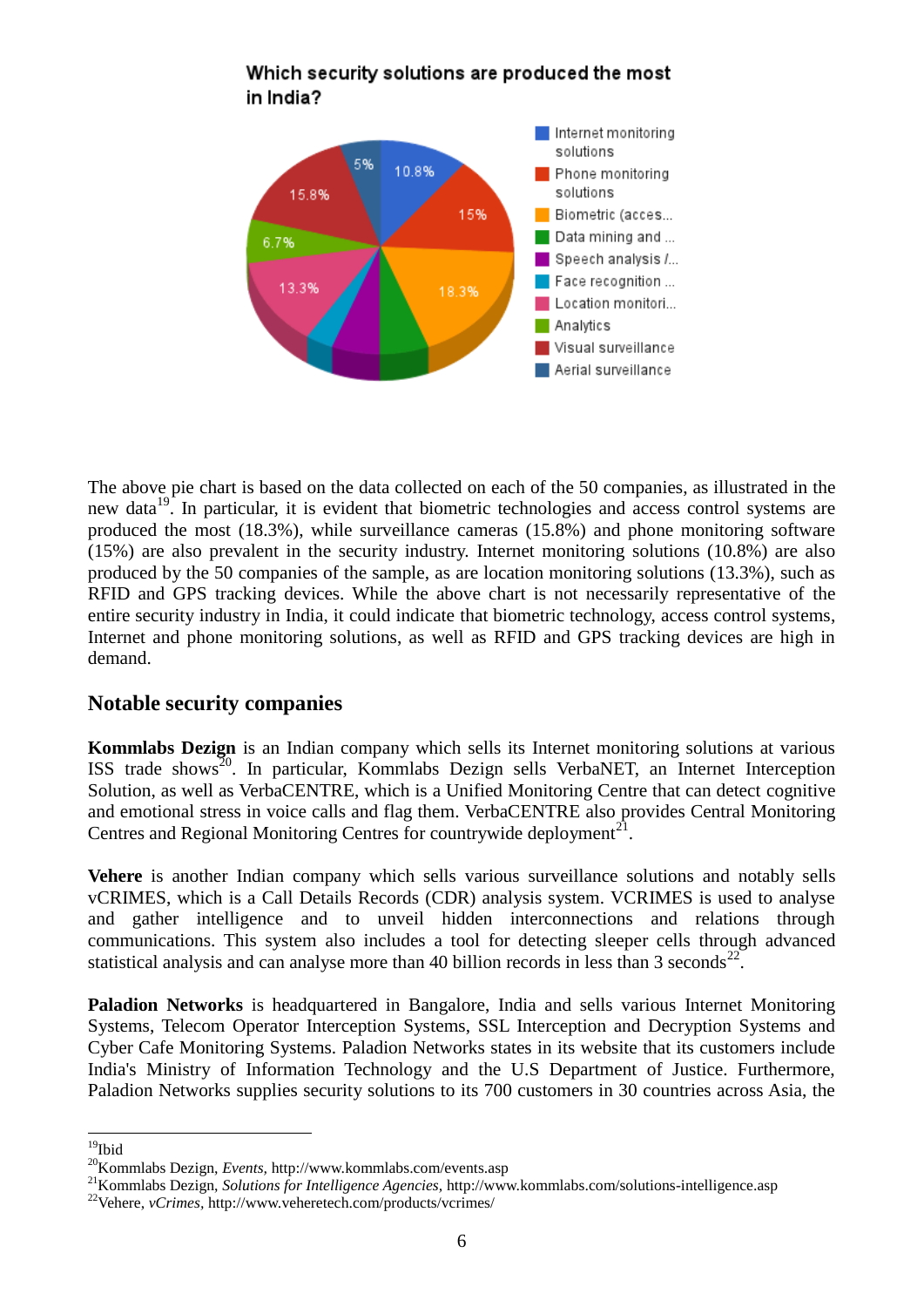U.S and Europe $^{23}$ .

**Verint Systems** is headquartered in New York and has offices all around the world, including Bangalore in India. Verint Systems produces a wide range of surveillance technologies, including "Vantage" which intercepts, filters, and analyzes mass and target communications from traditional voice, Internet, mobile, fixed satellite, and cellular communications in compliance with lawful interception mandates. This monitoring center is designed to help intelligence, national security, and other government agencies to generate high-quality intelligence from huge volumes of data $^{24}$ . Furthermore, Verint's "STAR-GATE" solution is designed to manage vast numbers of targets, concurrent sessions and networks, and to transparently access target communications<sup>25</sup>.

**ClearTrail Technologies** is an Indian company based in Indore. The document titled "Internet Monitoring Suite" from ClearTrail Technologies illustrates the company's mass monitoring, deep packet inspection, COMINT, SIGINT, tactical Internet monitoring, network recording and lawful  $interception technologies<sup>26</sup>$ . ClearTrail's Internet Monitoring Suite includes the following products:

#### **1. ComTrail: Mass Monitoring of IP and Voice Networks**

ComTrail is an integrated product suite for centralized interception and monitoring of voice and data networks. It is equipped with an advanced analysis engine for pro-active analysis of thousands of connections and is integrated with various tools, such as Link Analysis, Voice Recognition and Target Location<sup>27</sup>.

ComTrail is deployed within a service provider network and its monitoring function correlates voice and data intercepts across diverse networks to provide a comprehensive intelligence picture. ComTrail supports the capture, record and replay of a variety of Voice and IP communications in pretty much any type of communication, including - but not limited to- Gmail, Yahoo, Hotmail, BlackBerry, ICQ and GSM voice calls $^{28}$ .

Additionally, ComTrail intercepts data from any type of network -whether Wireless, packet data, Wire line or VoIP networks- and can decode hundreds of protocols and P2P applications, including HTTP, Instant Messengers, Web-mails, VoIP Calls and MMS.

In short, ComTrail's key features include the following<sup>29</sup>:

• Equipped to handle millions of communications per day intercepted over high speed STM & Ethernet Links

- Doubles up as Targeted Monitoring System
- On demand data retention, capacity exceeding several years
- Instant Analysis across thousands of Terabytes
- Correlates Identities across multiple networks
- Speaker Recognition and Target Location

 $\overline{a}$ 

<sup>&</sup>lt;sup>23</sup>Paladion Networks, *Client List*, [http://www.paladion.net/client\\_list.html](http://www.paladion.net/client_list.html)

<sup>&</sup>lt;sup>24</sup>Verint Systems, *Vantage*, <http://www.verint.com/solutions/communications-cyber-intelligence/products/vantage/index> <sup>25</sup>Verint Systems, *Star-Gate*, [http://www.verint.com/solutions/communications-cyber-intelligence/products/star-](http://www.verint.com/solutions/communications-cyber-intelligence/products/star-gate/index)

[gate/index](http://www.verint.com/solutions/communications-cyber-intelligence/products/star-gate/index)

<sup>26</sup>ClearTrail Technologies, *"Internet Monitoring Suite",* WikiLeaks, Spy Files 2011,

<http://www.wikileaks.org/spyfiles/docs/CLEARTRAIL-2011-Intemonisuit-en.pdf>

 $^{27}$ Ibid

<sup>&</sup>lt;sup>28</sup>Maria Xynou, *"Spy Files 3: WikiLeaks Sheds More Light On the Global Surveillance Industry". The Centre for* Internet and Society, 25 October 2013[, http://cis-india.org/internet-governance/blog/spy-files-three](http://cis-india.org/internet-governance/blog/spy-files-three) 

 $^{29}$ Ibid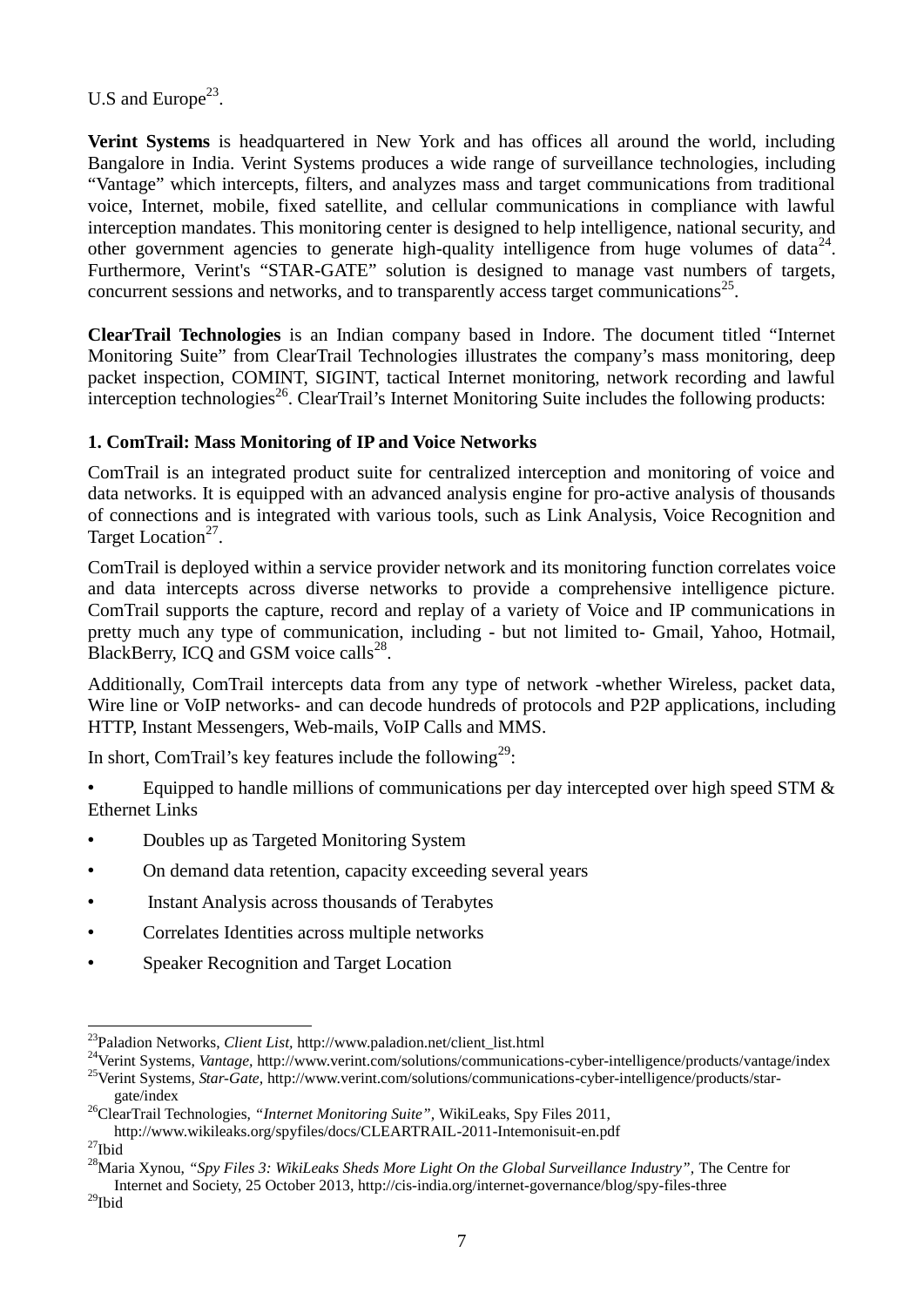#### **2. xTrail: Targeted IP Monitoring**

xTrail is a solution for interception, decoding and analysis of high speed data traffic over IP networks and independently monitors ISPs/GPRS and 3G networks. xTrail has been designed in such a way that it can be deployed within minutes and enables law enforcement agencies to intercept and monitor targeted communications without degrading the service quality of the IP network. This product is capable of intercepting all types of networks -including wireline, wireless, cable, VoIP and VSAT networks- and acts as a black box for "record and replay" targeted Internet communications<sup>30</sup>.

Furthermore, xTrail can filter based on a "pure keyword", a URL/Domain with a keyword, an IP address, a mobile number or even with just a user identity, such as an email ID, chat ID or VoIP ID. Furthermore, xTrail can be integrated with link analysis tools and can export data in a digital format which can allegedly be presented in court as evidence.

In short, xTrail's key features include the following  $31$ :

- Pure passive probe
- Designed for rapid field operations at ISP/GPRS/Wi-Max/VSAT Network Gateways
- Stand-alone solution for interception, decoding and analysis of multi Gigabit IP traffic

• Portable trolley based for simplified logistics, can easily be deployed and removed from any network location

- Huge data retention, rich analysis interface and tamper proof court evidence
- Easily integrates with any existing centralized monitoring system for extended coverage

#### **3. QuickTrail: Tactical Wi-Fi Monitoring**

Some of the biggest IP monitoring challenges that law enforcement agencies face include cases when targets operate from public Internet networks and/or use encryption.

QuickTrail is a device which is designed to gather intelligence from public Internet networks, when a target is operating from a cyber cafe, a hotel, a university campus or a free Wi-Fi zone. In particular, QuickTrail is equipped with multiple monitoring tools and techniques that can help intercept almost any wired, Wi-Fi or hybrid Internet network so that a target communication can be monitored. QuickTrail can be deployed within fractions of seconds to intercept, reconstruct, replay and analyze email, chat, VoIP and other Internet activities of a target. This device supports real time monitoring and wiretapping of Ethernet LANs.<sup>32</sup>

According to ClearTrail's brochure, QuickTrail is a "all-in-one" device which can intercept secured communications, know passwords with c-Jack attack, alert on activities of a target, support active and passive interception of Wi-Fi and wired LAN and capture, reconstruct and replay. It is noteworthy that QuickTrail can identify a target machine on the basis of an IP address, MAC ID, machine name, activity status and several other parameters. In addition, QuickTrail supports protocol decoding, including HTTP, SMTP, POP3 and HTTPS. This device also enables the remote and central management of field operations at geographically different locations.

<sup>&</sup>lt;u>.</u> <sup>30</sup>ClearTrail Technologies, *"Internet Monitoring Suite",* WikiLeaks, Spy Files 2011, <http://www.wikileaks.org/spyfiles/docs/CLEARTRAIL-2011-Intemonisuit-en.pdf>

<sup>&</sup>lt;sup>31</sup>Maria Xynou, "Spy Files 3: WikiLeaks Sheds More Light On the Global Surveillance Industry", The Centre for Internet and Society, 25 October 2013[, http://cis-india.org/internet-governance/blog/spy-files-three](http://cis-india.org/internet-governance/blog/spy-files-three) 

<sup>&</sup>lt;sup>32</sup>ClearTrail Technologies, "Internet Monitoring Suite", WikiLeaks, Spy Files 2011, <http://www.wikileaks.org/spyfiles/docs/CLEARTRAIL-2011-Intemonisuit-en.pdf>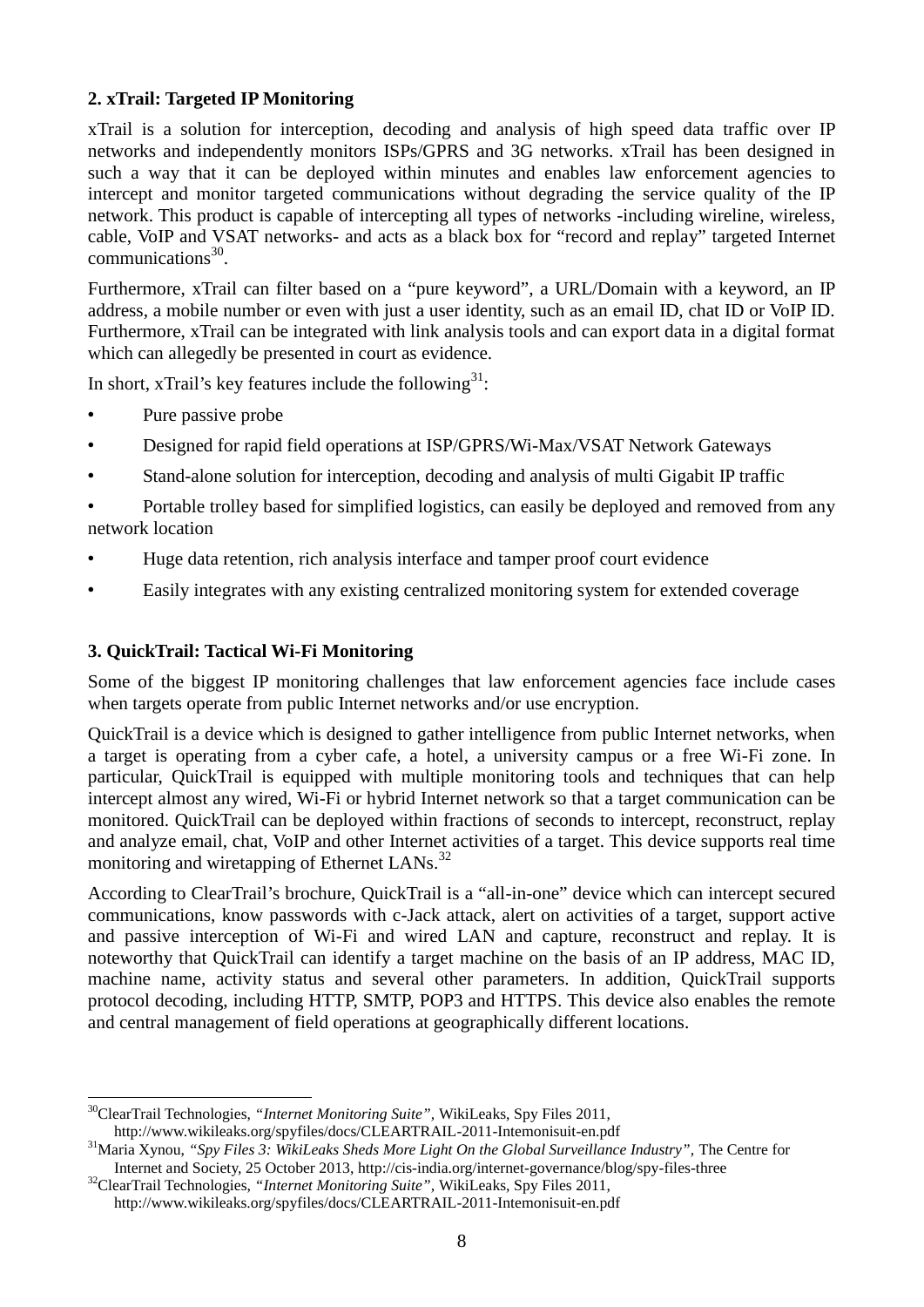In short, QuickTrail's key features include the following<sup>33</sup>:

- Conveniently housed in a laptop computer
- Intercepts Wi-Fi and wired LANs in five different ways
- Breaks WEP, WPA/WPA2 to rip-off secured Wi-Fi networks
- Deploys spyware into a target's machine
- Monitor's Gmail, Yahoo and all other HTTPS-based communications
- Reconstructs webmails, chats, VoIP calls, news groups and social networks

#### **4. mTrail: Off-The-Air Interception**

mTrail offers active and passive 'off-the-air' interception of GSM 900/1800/1900 Mhz phone calls and data to meet law enforcement surveillance and investigation requirements. The mTrail passive interception system works in the stealth mode so that there is no dependence on the network operator and so that the target is unaware of the interception of its communications<sup>34</sup>.

The mTrail system has the capability to scale from interception of 2 channels (carrier frequencies) to 32 channels. mTrail can be deployed either in a mobile or fixed mode: in the mobile mode the system is able to fit into a briefcase, while in the fixed mode the system fits in a rack-mount industrial grade chassis.

Target location identification is supported by using signal strength, target numbers, such as IMSI, TIMSI, IMEI or MSI SDN, which makes it possible to listen to the conversation on so-called "lawfully intercepted" calls in near real-time, as well as to store all calls. Additionally, mTrail supports the interception of targeted calls from pre-defined suspect lists and the monitoring of SMS and protocol information.

In short, mTrail's key features include the following<sup>35</sup>:

- Designed for passive interception of GSM communications
- Intercepts Voice and SMS "off-the-air"
- Detects the location of the target

<u>.</u>

- Can be deployed as a fixed unit or mounted in a surveillance van
- No support required from GSM operator

#### **5. Astra: Remote Monitoring and Infection framework**

"Astra" is a remote monitoring and infection framework which incorporates both conventional and proprietary infection methods to ensure bot delivery to the targeted devices. It also offers a varied choice in handling the behavior of bots and ensuring non-traceable payload delivery to the controller<sup>36</sup>.

The conventional methods of infection include physical access to a targeted device by using

<sup>&</sup>lt;sup>33</sup>Maria Xynou, "Spy Files 3: WikiLeaks Sheds More Light On the Global Surveillance Industry", The Centre for Internet and Society, 25 October 2013[, http://cis-india.org/internet-governance/blog/spy-files-three](http://cis-india.org/internet-governance/blog/spy-files-three) 

<sup>&</sup>lt;sup>34</sup>ClearTrail Technologies, "Internet Monitoring Suite", WikiLeaks, Spy Files 2011, <http://www.wikileaks.org/spyfiles/docs/CLEARTRAIL-2011-Intemonisuit-en.pdf>

<sup>&</sup>lt;sup>35</sup>Maria Xynou, "Spy Files 3: WikiLeaks Sheds More Light On the Global Surveillance Industry", The Centre for Internet and Society, 25 October 2013[, http://cis-india.org/internet-governance/blog/spy-files-three](http://cis-india.org/internet-governance/blog/spy-files-three) 

<sup>36</sup>ClearTrail Technologies, *"Internet Monitoring Suite",* WikiLeaks, Spy Files 2011,

<http://www.wikileaks.org/spyfiles/docs/CLEARTRAIL-2011-Intemonisuit-en.pdf>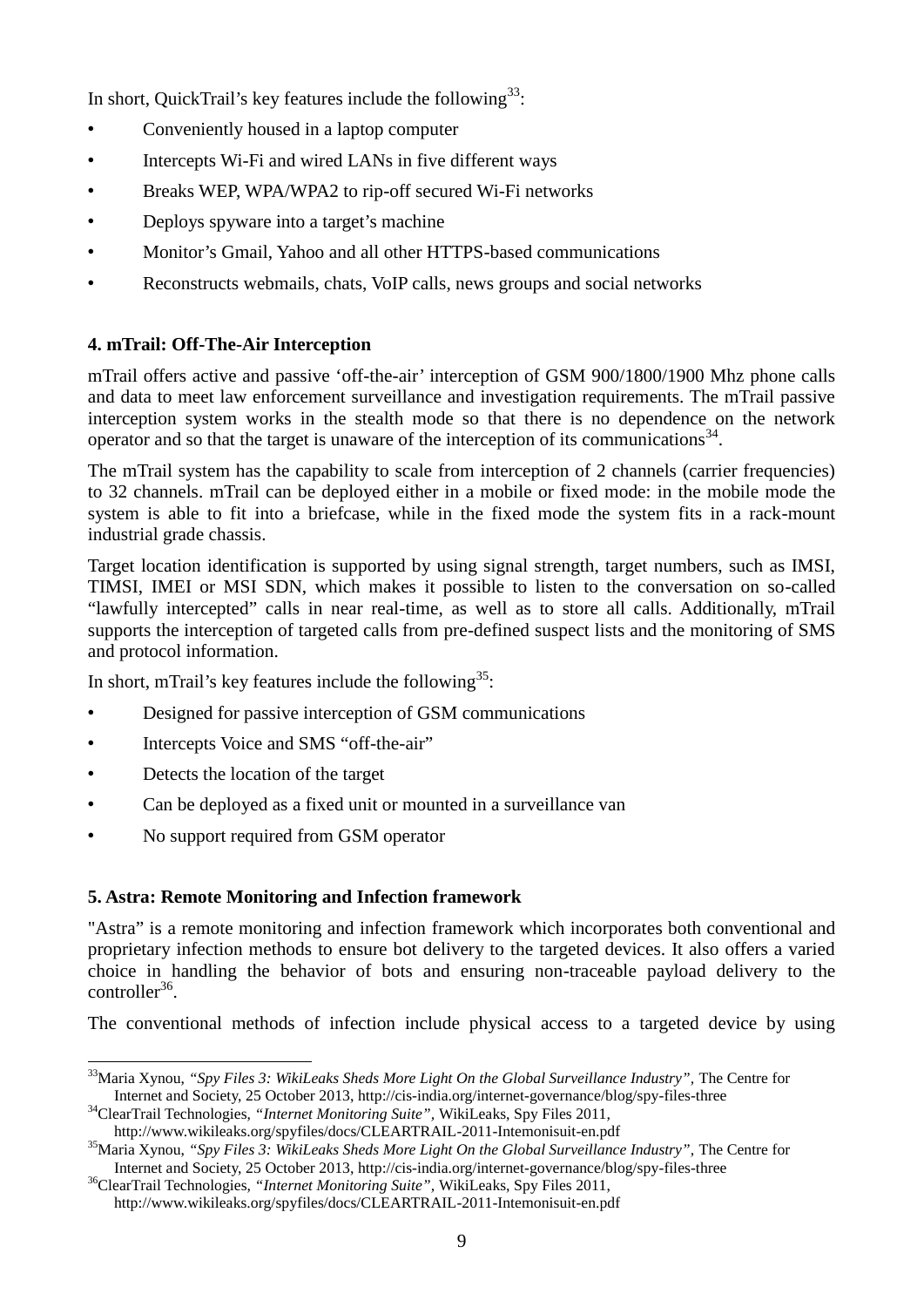exposed interfaces, such as a CD-ROM, DVD and USB ports, as well as the use of social media engineering techniques. However, Astra also supports bot deployment *without* requiring any physical access to the target device.

In particular, Astra can push bot to *any* targeted machine sharing the *same* LAN (wired, wi-fi or hybrid). The SEED is a generic bot which can identify a target's location, log keystrokes, capture screen-shots, capture Mic, listen to Skype calls, capture webcams and search the target's browsing history. Additionally, the SEED bot can also be remotely activated, deactivated or terminated, as and when required. Astra allegedly provides an un-traceable reporting mechanism that operates without using any proxies, which overrules the possibility of getting traced by the target.

Astra's key features include the following  $37$ :

- Proactive intelligence gathering
- End-to-end remote infection and monitoring framework
- Follow the target, beat encryption, listen to in-room conversations, capture keystrokes and screen shots
- Designed for centralized management of thousands of targets
- A wide range of deployment mechanisms to optimize success ration
- Non-traceable, non-detectable delivery mechanism
- Intrusive yet stealthy
- Easy interface for handling most complex tasks
- Successfully tested over the current top 10 anti-virus available in the market
- No third party dependencies
- Free from any back-door intervention

#### **Clients**

According to the data collected by the Centre for Internet and Society, the clients which are sold security solutions can include the following categories<sup>38</sup>:

Law enforcement agencies / Government / Intelligence and security agencies / Police / Military / Defense

- Internet Service Providers (ISPs) / Telecom Service Providers (TSPs)
- Corporations / Organisations
- Public

The following chart illustrates the 50 companies from the random sample, the products and solutions they sell and the clients they sell them to.

| Companies               | <b>Products,</b><br><b>Services</b> | <b>Solutions</b> | and Clients                     |
|-------------------------|-------------------------------------|------------------|---------------------------------|
| ClearTrail Technologies | Internet                            | Monitoring       | Suite: Law enforcement agencies |

 $\overline{a}$  $37$ Ibid

<sup>38</sup>Maria Xynou, *Spreadsheet data on sample of 50 security companies,* Centre for Internet and Society, 28 February 2014[, http://cis-india.org/internet-governance/blog/data-on-surveillance-technology-companies](http://cis-india.org/internet-governance/blog/data-on-surveillance-technology-companies)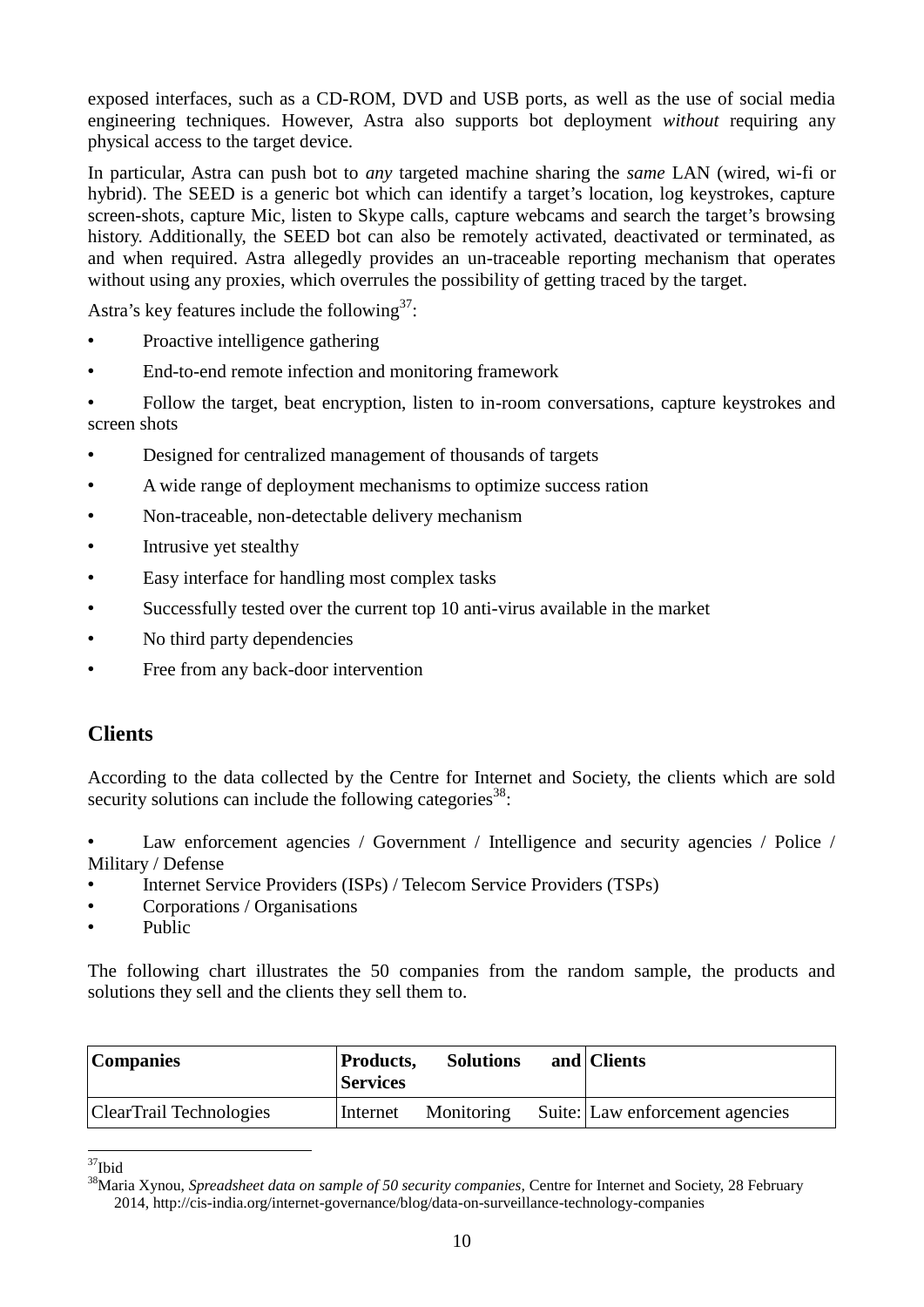|                                  | ComTrail, xTrail, QuickTrail,<br>mTrail, Astra                                                                                                                                                                                                                                                                                                                                                                                                                                                                                                                                                                                                                                                                                                                                                                                                                                                             |                                    |
|----------------------------------|------------------------------------------------------------------------------------------------------------------------------------------------------------------------------------------------------------------------------------------------------------------------------------------------------------------------------------------------------------------------------------------------------------------------------------------------------------------------------------------------------------------------------------------------------------------------------------------------------------------------------------------------------------------------------------------------------------------------------------------------------------------------------------------------------------------------------------------------------------------------------------------------------------|------------------------------------|
| Kommlabs Dezign                  | VerbaPROBE, VerbaNET, Law enforcement<br>ReveaLinx (for Intelligence ISPs/TSPs<br>Agencies),<br>(for<br>Tactical<br>Intelligence<br>Agencies),<br>VerbaCENTRE, ReveaLinx (for<br>LEAs), Tactical (for LEAs),<br><b>VerbaGATE</b>                                                                                                                                                                                                                                                                                                                                                                                                                                                                                                                                                                                                                                                                           | agencies,                          |
| <b>Shield Security</b>           | Covert<br>Counter<br>Equipment, Interception<br>and<br>Monitoring, Broadband<br>and<br>Jamming,<br>Cellular<br>Covert<br>Video and Audio Systems,<br>Body<br>Wires,<br>Remote<br>Monitoring and Surveillance,<br>Hard Wired Listening Devices,<br>Tracking Transmitters,<br><b>GPS</b><br><b>Tracking Systems</b>                                                                                                                                                                                                                                                                                                                                                                                                                                                                                                                                                                                          | Terrorist Law enforcement agencies |
| <b>Shoghi Communications</b>     | Passive A5/1 GSM Monitoring Law enforcement agencies<br>System, Semi Active GSM<br><b>CDMA</b><br>Monitoring,<br>Monitoring, A5/1 Decryptor,<br>Switch Based E1 Monitoring,<br>Voice & Fax Logging and<br>Analysis, Wi-Fi Interception,<br>GSM Backhaul<br>Monitoring<br>Microwave<br>Systems,<br>Monitoring Systems, HF-VHF-<br>Monitoring<br><b>UHF</b><br>System,<br>Classification<br>Signal<br>and<br>Analysis System, Satellite Geo-<br>location,<br>Satellite<br>Carrier<br>Monitoring, DCME Analysis,<br>Inmarsat Monitoring,<br><b>ISAT</b><br>Monitoring,<br>Iridium<br>C/Ku-Band<br>Monitoring,<br>Satellite<br>Link<br>Monitoring,<br>VSAT<br>Monitoring,<br>Thuraya<br>Monitoring, Fixed Wing UAV,<br>Rotary Wing UAV, Aerostat,<br><b>ISAT Monitoring System (SCL-</b><br>$5032$ ),<br>Passive A5/1<br><b>GSM</b><br>Monitoring<br>System<br>$(SCL-$<br>5020), A5/1 Decryptor (SCL-<br>5021) |                                    |
| <b>Alliance Security Systems</b> | <b>CCTV</b><br>Biometric Law<br>cameras,<br>Access Control Systems, Video Corporations/ Organisations<br><b>Surveillance Systems</b>                                                                                                                                                                                                                                                                                                                                                                                                                                                                                                                                                                                                                                                                                                                                                                       | enforcement<br>agencies,           |
| Utimaco                          | Lawful<br>Interception   Law                                                                                                                                                                                                                                                                                                                                                                                                                                                                                                                                                                                                                                                                                                                                                                                                                                                                               | enforcement<br>agencies,           |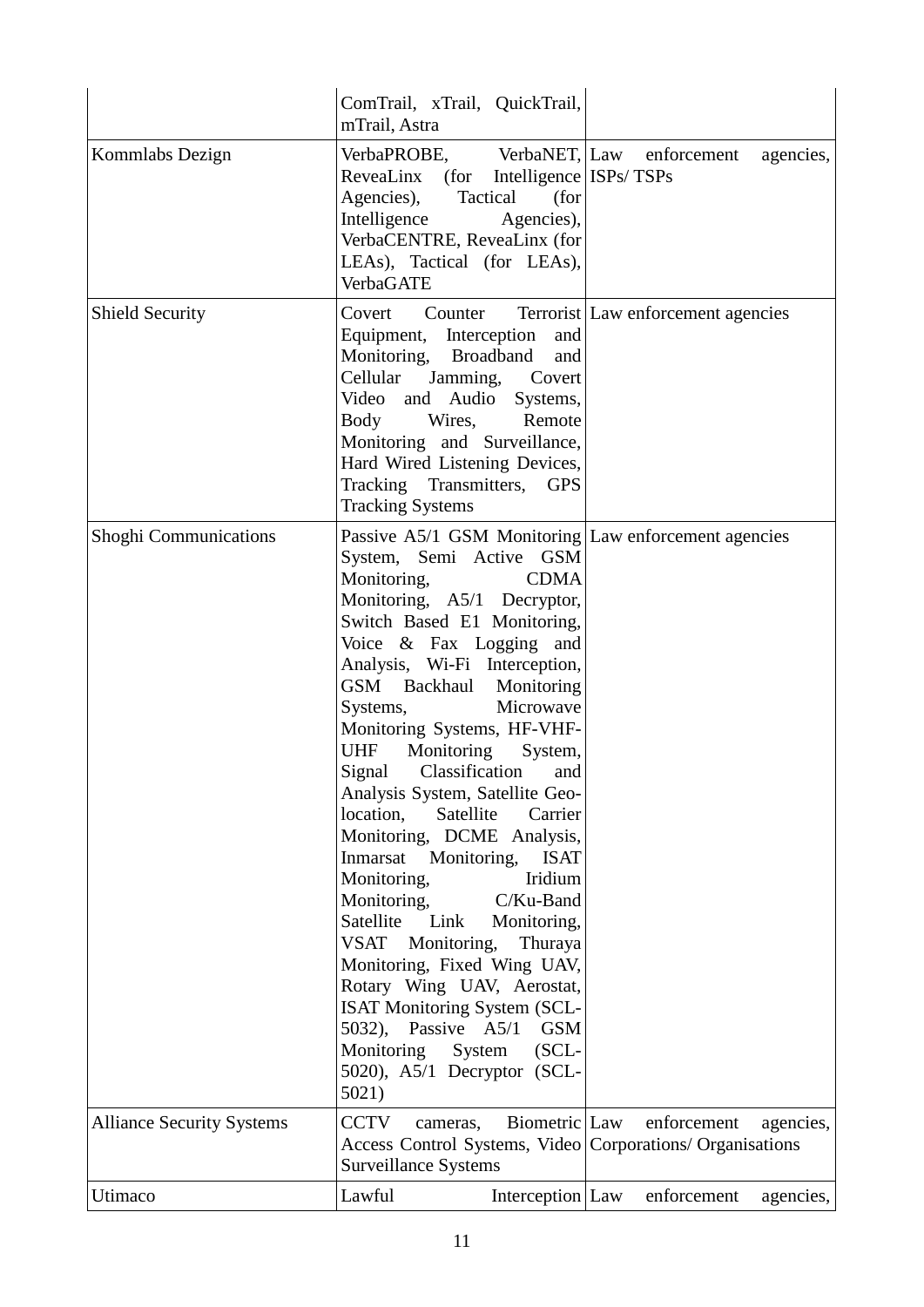|                                | Management System (LIMS): ISPs/TSPs<br>Integrates seamlessly with 250+<br>network nodes (switches,<br>routers, gateways, application<br>servers) by leading<br>vendors.<br>infrastructure<br>Seamless integration<br>with:<br>GSM, GPRS, UMTS, LTE,<br>PSTN, DSL, Cable, WLAN,<br>WiMAX. Seamless integration<br>with: GSM, GPRS, UMTS,<br>LTE, PSTN, DSL, Cable,<br>WLAN, WiMAX. Role-based<br>user management, together with<br>capability to serve different<br>networks and law enforcement<br>agencies concurrently, allows<br>multiple<br>deployment<br>models.<br>Components include:<br><b>LIMS</b><br>Management Server,<br>LIMS<br>Mediation Devices, LIMS<br>Access Points, LIMS Decoder,<br><b>LIMS Gateway</b> |                                                               |
|--------------------------------|-----------------------------------------------------------------------------------------------------------------------------------------------------------------------------------------------------------------------------------------------------------------------------------------------------------------------------------------------------------------------------------------------------------------------------------------------------------------------------------------------------------------------------------------------------------------------------------------------------------------------------------------------------------------------------------------------------------------------------|---------------------------------------------------------------|
| Vehere                         | CommuLIM, VEHO<br><b>VEHO</b><br>Probe,<br>vCRIMES, vCRIMES<br>DRS,<br>GSMSense (portable<br><b>IMSI</b><br>catcher), VSIS, Dial-Log                                                                                                                                                                                                                                                                                                                                                                                                                                                                                                                                                                                        | DPI Law enforcement<br>agencies,<br>Replay, ISPs/TSPs         |
| 4Gid                           | 4G Multi Modal ID Platform, Law<br>eAccess, Enrollment devices, Corporations/Organisations<br>Authentication devices, Smart<br>cards                                                                                                                                                                                                                                                                                                                                                                                                                                                                                                                                                                                        | enforcement<br>agencies,                                      |
| BioEnable Technology Pvt. Ltd. | Solutions specifically for Law Law<br>Enforcement<br>Agencies:<br>Crimianal<br>Identification<br>biometric<br>solutions,<br>(2)<br>Biometric Mobile ID solutions,<br>(3) Law Enforcement Solution -<br>Automated<br>Fingerprint<br>Identification<br>Solutions,<br>Automated<br>Biometric<br>Identification Systems, Live<br>Mobile<br>Scan<br>Solution,<br>ID<br>Solution,<br>ID<br>Management<br>Prisons, ID Management for<br>Courts, (4) Crime and Criminal<br>Tracking<br>Networks<br>System<br>(CCTNS),<br>(5)<br>Common<br>Integrated Police Application                                                                                                                                                             | enforcement<br>agencies,<br>$(1)$ Corporations/ Organisations |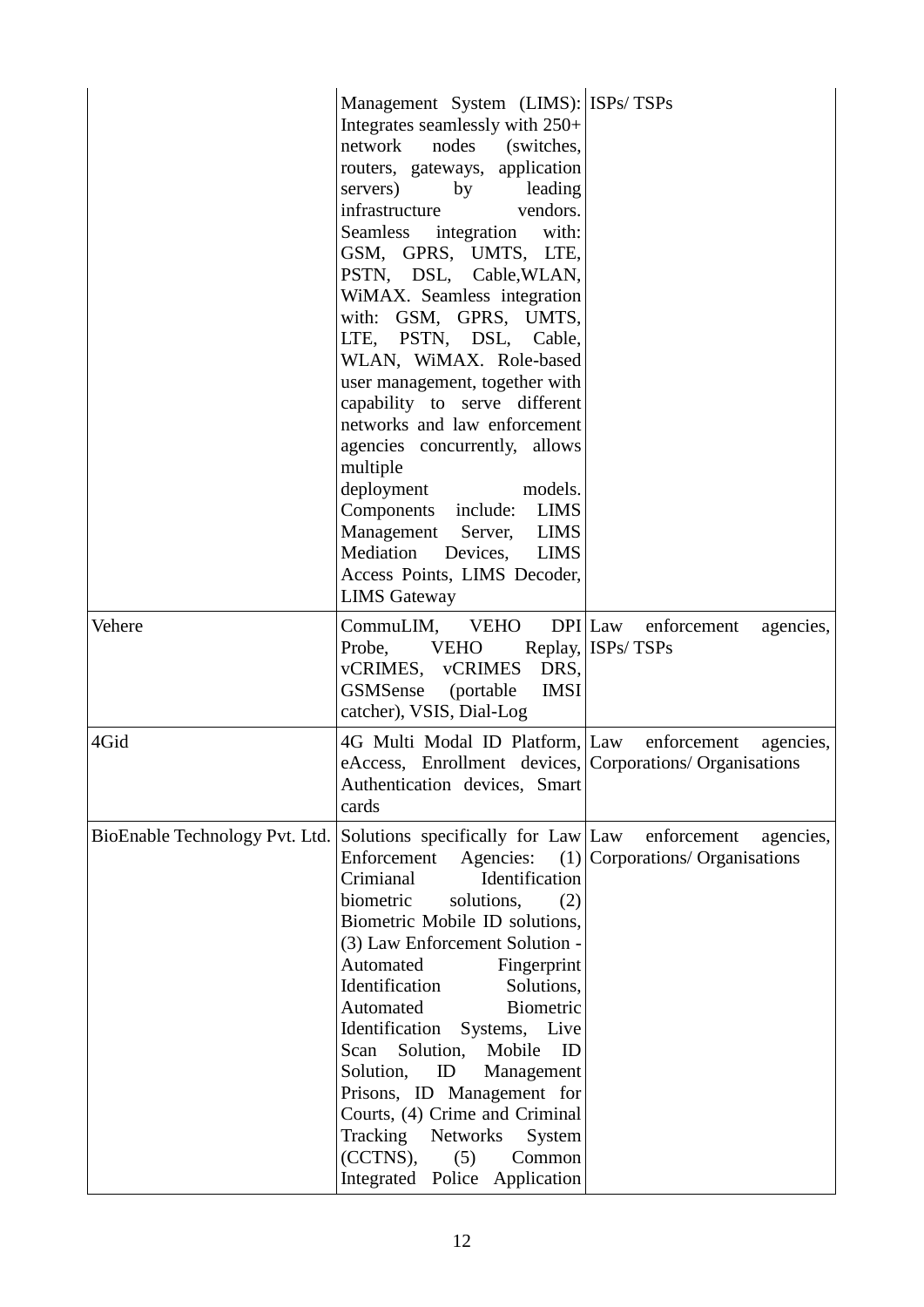|                                                 | $(CIPA)$ ,<br>(6)<br>Biometric<br>Biometric<br>Passports,<br>(7)<br>Security                                                                                                                                                                                                                                 |                                                                             |
|-------------------------------------------------|--------------------------------------------------------------------------------------------------------------------------------------------------------------------------------------------------------------------------------------------------------------------------------------------------------------|-----------------------------------------------------------------------------|
| <b>Fulcrum Biometrics</b>                       | Biometric devices and solutions Law                                                                                                                                                                                                                                                                          | enforcement<br>agencies,<br>Corporations/ Organisations                     |
| Iritech Inc.                                    | <b>Biometric</b><br>hardware<br>software products                                                                                                                                                                                                                                                            | and $\vert$ Law<br>enforcement<br>agencies,<br>Corporations/ Organisations  |
| Raviraj Technologies                            | <b>Biometric</b><br>Biometric<br>products,<br>time<br>attendance<br>recorders,<br>Identification<br><b>Biometrics</b><br><b>USB</b><br>Authentication,<br>Fingerprint<br>Scanner,<br>Fingerprint<br>Lock,<br>Car<br>Fingerprint<br>Modules,<br>Fingerprint Software products,<br><b>Fingerprint Scanners</b> | access control Law enforcement agencies                                     |
| Smartmatic                                      | (Biometric) Election Solutions Law enforcement agencies<br>and ID Management Solutions                                                                                                                                                                                                                       |                                                                             |
| Spy Action India                                | Spy Cameras, Spy Wireless Law enforcement agencies<br>Cameras, GPS trackers, Spy<br>software, CCTV cameras, Spy<br>gadgets,<br>Spy<br>Keylogger<br>Software, Computer<br>Spy<br>software                                                                                                                     |                                                                             |
| <b>Nerve Centrex</b>                            | video surveillance Law<br>Network<br>video<br>cameras,<br>software and wireless video<br>networks.                                                                                                                                                                                                           | enforcement<br>agencies,<br>management   Corporations/ Organisations        |
| Integrated<br><b>Systems</b><br>Aurora<br>(AIS) | UAVs: Urban View and Altius Law enforcement agencies<br>Aerostat<br>Mk-II,<br>systems:<br>SkyView 50, SkyView 100 HD<br>and SkyView 200                                                                                                                                                                      |                                                                             |
| <b>Speck Systems</b>                            | UAVs and micro-UAVs                                                                                                                                                                                                                                                                                          | Law enforcement agencies                                                    |
| <b>Aeron Systems</b>                            | <b>UAVs</b>                                                                                                                                                                                                                                                                                                  | Law enforcement agencies                                                    |
| Smart Avionics Co. Pvt. Ltd.                    | <b>UAVs</b>                                                                                                                                                                                                                                                                                                  | Law enforcement agencies                                                    |
| Aerobot                                         | <b>UAVs</b>                                                                                                                                                                                                                                                                                                  | Law enforcement agencies                                                    |
| Infoserve India Pvt. Ltd.                       | Call Data Record (CDR) Miner Law enforcement agencies<br>application, Deep Eye Network<br>Surveillance System, Internet<br><b>Monitoring System</b>                                                                                                                                                          |                                                                             |
| WSS Security Solutions Pvt.<br>Ltd.             | <b>CCTV</b> cameras                                                                                                                                                                                                                                                                                          | enforcement<br>agencies,<br>Law<br>Corporations/ Organisations              |
| <b>Verint Systems</b>                           | Impact 360 Speech Analytics, Law<br>Impact<br>Nextiva<br>Video<br>Management                                                                                                                                                                                                                                 | enforcement<br>agencies,<br>360 Text Analytics, Corporations/ Organisations |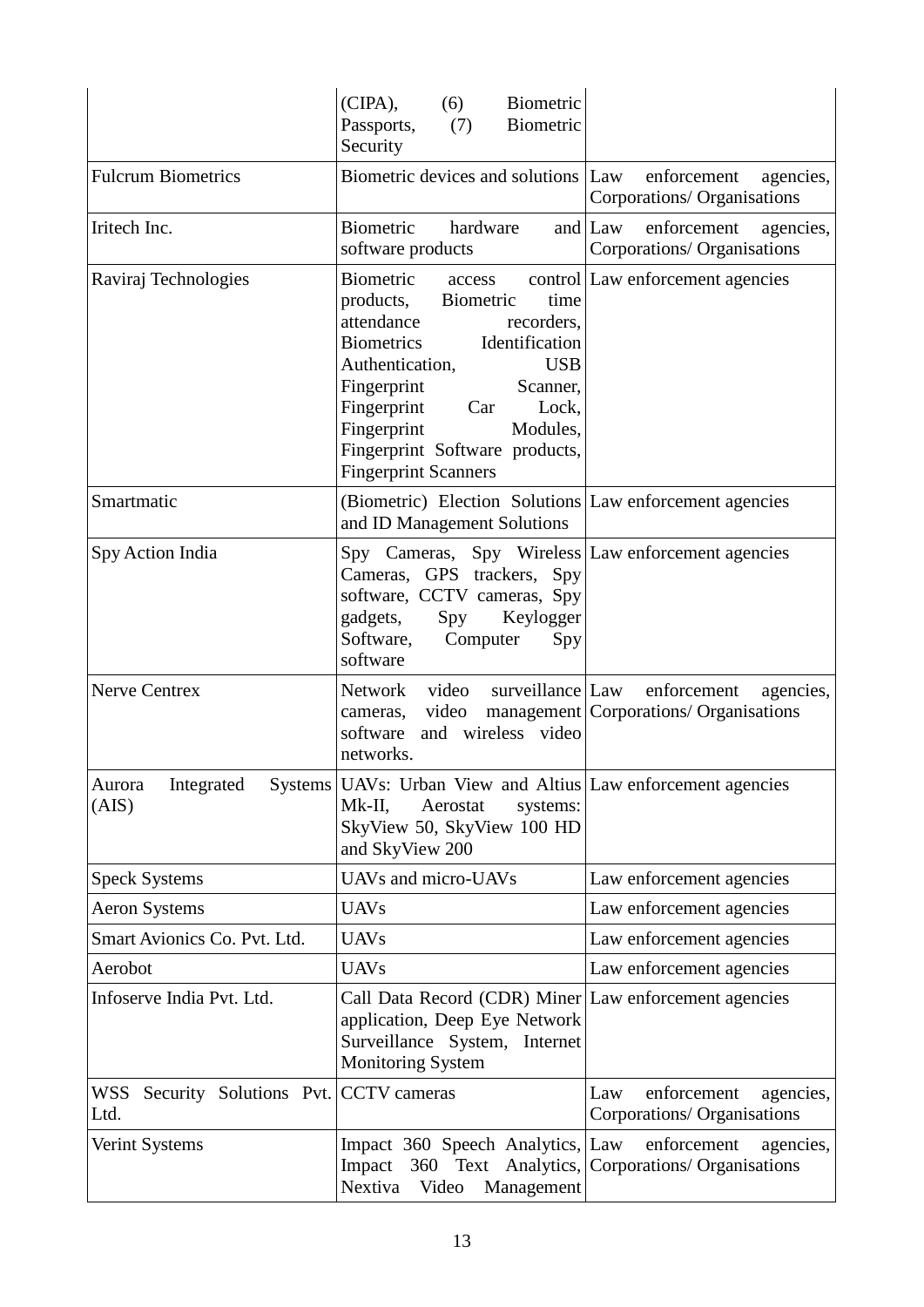|                                 | (VMS), Nextiva<br>Software<br>Physical Security Information<br>Management (PSIM), Nextiva<br>Network Video Recorders<br>(NVRs), Nextiva<br>Video<br>Business Intelligence (VBI),<br>Nextiva Surveillance Analytics,<br>Nextiva<br>IP<br>cameras,<br><b>CYBERVISION</b><br><b>Network</b><br>Security, ENGAGE<br>suite,<br>FOCAL-INFO<br>(FOCAL-<br><b>COLLECT</b><br>$\alpha$<br>FOCAL-<br>ANALYTICS), RELIANT,<br>STAR-GATE, VANTAGE,<br>Audiolog for Public Safety,<br>Impact 360 for Public Safety              |                                                                   |
|---------------------------------|--------------------------------------------------------------------------------------------------------------------------------------------------------------------------------------------------------------------------------------------------------------------------------------------------------------------------------------------------------------------------------------------------------------------------------------------------------------------------------------------------------------------|-------------------------------------------------------------------|
| <b>AGC Networks</b>             | IP surveillance cameras, video Law<br>analytics,<br>access<br>vehicle<br>systems,<br>automatic<br>number<br>plate<br>recognition<br>system                                                                                                                                                                                                                                                                                                                                                                         | enforcement<br>agencies,<br>control   Corporations/ Organisations |
| Aqsacom                         | (1)<br>AQSACOM<br>Interception<br>Management ISPs/TSPs<br>System: ALIS (2) AQSACOM's<br>Data Retention<br>Intelligence<br><b>Solution: ADRIS</b>                                                                                                                                                                                                                                                                                                                                                                   | Lawful Law enforcement<br>agencies,                               |
| <b>Paladion Networks</b>        | (1) Internet Monitoring System, Law enforcement<br>(2) Monitoring of Landline and ISPs/TSPs<br>Cellphone<br>Networks,<br>(3)<br>Unified Monitoring Platform,<br>(4) Portable Monitoring Device,<br>(5) Cyber Cafe Monitoring, (6)<br>Interception<br><b>SSL</b><br>and<br>Decryption Systems, (7) Hand<br>Held Wifi Monitoring,<br>(8)<br>Desktop<br>Remote<br>$\sqrt{2}$<br>Laptop<br>Monitoring,<br>(9)<br>Granular<br>Webpages Blocking, (10) Link<br>Analysis, (11) Computer and<br><b>Cellphone Forensics</b> | agencies,                                                         |
| <b>Polaris Wireless</b>         | Altus:<br>phone<br>location<br>monitoring<br>and<br>analytics                                                                                                                                                                                                                                                                                                                                                                                                                                                      | monitoring, Law enforcement agencies                              |
| <b>Polixel Security Systems</b> | Face<br>Recognition<br>Plate<br>Number<br>Automatic<br>Video<br>Recognition<br>System,<br>Analytics, Voting Card                                                                                                                                                                                                                                                                                                                                                                                                   | System, Law enforcement agencies                                  |
| <b>Pyramid Cyber Security</b>   | SIP based Video IP Phones and Law enforcement agencies<br>Video<br>Analytics,<br>cameras,                                                                                                                                                                                                                                                                                                                                                                                                                          |                                                                   |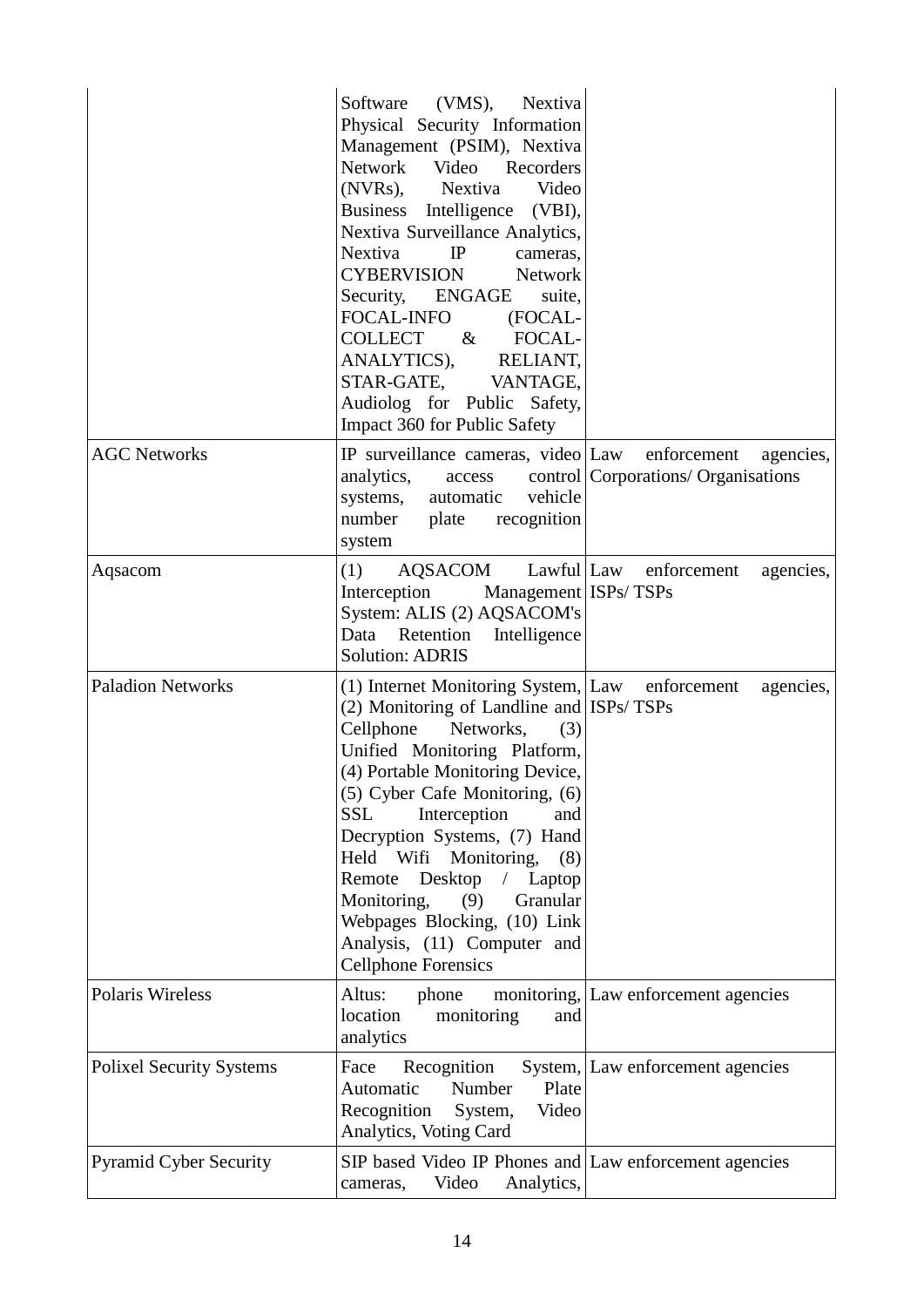|                                | CCTV surveillance<br>cameras<br>and 360° Panoramic Cameras,<br><b>Access Control Systems</b>                                                                                                                                                                                                                                                                                                                                                                                                                                                                                                                                                                                                                                                                                                                                                                                                                                                                 |                                        |
|--------------------------------|--------------------------------------------------------------------------------------------------------------------------------------------------------------------------------------------------------------------------------------------------------------------------------------------------------------------------------------------------------------------------------------------------------------------------------------------------------------------------------------------------------------------------------------------------------------------------------------------------------------------------------------------------------------------------------------------------------------------------------------------------------------------------------------------------------------------------------------------------------------------------------------------------------------------------------------------------------------|----------------------------------------|
| XenArmor                       | SSL Certificate Law<br>Network<br>Scanner, Advanced Keylogger Corporations/ Organisations<br>Network<br>Attack<br>Detector,<br>Detector, Universal Password<br>Recovery Kit,<br>Windows<br>Password Recovery services &<br>Cyber Crime Investigation<br>services                                                                                                                                                                                                                                                                                                                                                                                                                                                                                                                                                                                                                                                                                             | enforcement<br>agencies,               |
| Span Technologies              | 2002: VoIP for ILD operations ISPs/TSPs<br>carrier<br>the<br>segment<br>in<br>Lawful<br>2003:<br>Monitoring<br>solutions among Indian ILD<br>operators<br>2004:<br>Wimax<br>2005: Web/email acceleration<br>solutions & SIP telephony<br>2006: Converged TDM and IP<br>monitoring & Broadband over<br>Power<br>Lines<br><b>GSM</b><br>2007:<br>backhaul<br>optimization & QOS over IP<br>networks<br>2008: Introduction of IMS &<br><b>Based</b><br><b>Services</b><br>Location<br>Platform<br>2009: Antispam for SMS and<br>Email<br>2010:<br>Digital<br>Repeaters,<br>Converged<br>Multi-service<br>Gateway<br>and<br>Internet<br><b>Bandwidth</b><br>Optimization,<br>Broadband/ IP based Services/<br>VAS to TELCOS and ISPs in<br>the SAARC region i.e. India,<br>Bangladesh, Sri Lanka, Nepal<br>and Bhutan<br>2011: Lawful Interception for<br>3G and 4G Networks, Hosted<br>Audio and Video conferencing<br>services and Office in a Box<br>solution |                                        |
| Amsan Technology               | CCTV<br>Cameras,<br>Systems Camera, IP Cameras,<br>Access<br>Control<br>Systems,<br><b>Biometric Machines</b>                                                                                                                                                                                                                                                                                                                                                                                                                                                                                                                                                                                                                                                                                                                                                                                                                                                | Wireless   Corporations/ Organisations |
| <b>Sterling CCTV Solutions</b> | CCTV cameras<br>and<br>control systems                                                                                                                                                                                                                                                                                                                                                                                                                                                                                                                                                                                                                                                                                                                                                                                                                                                                                                                       | access   Corporations/ Organisations   |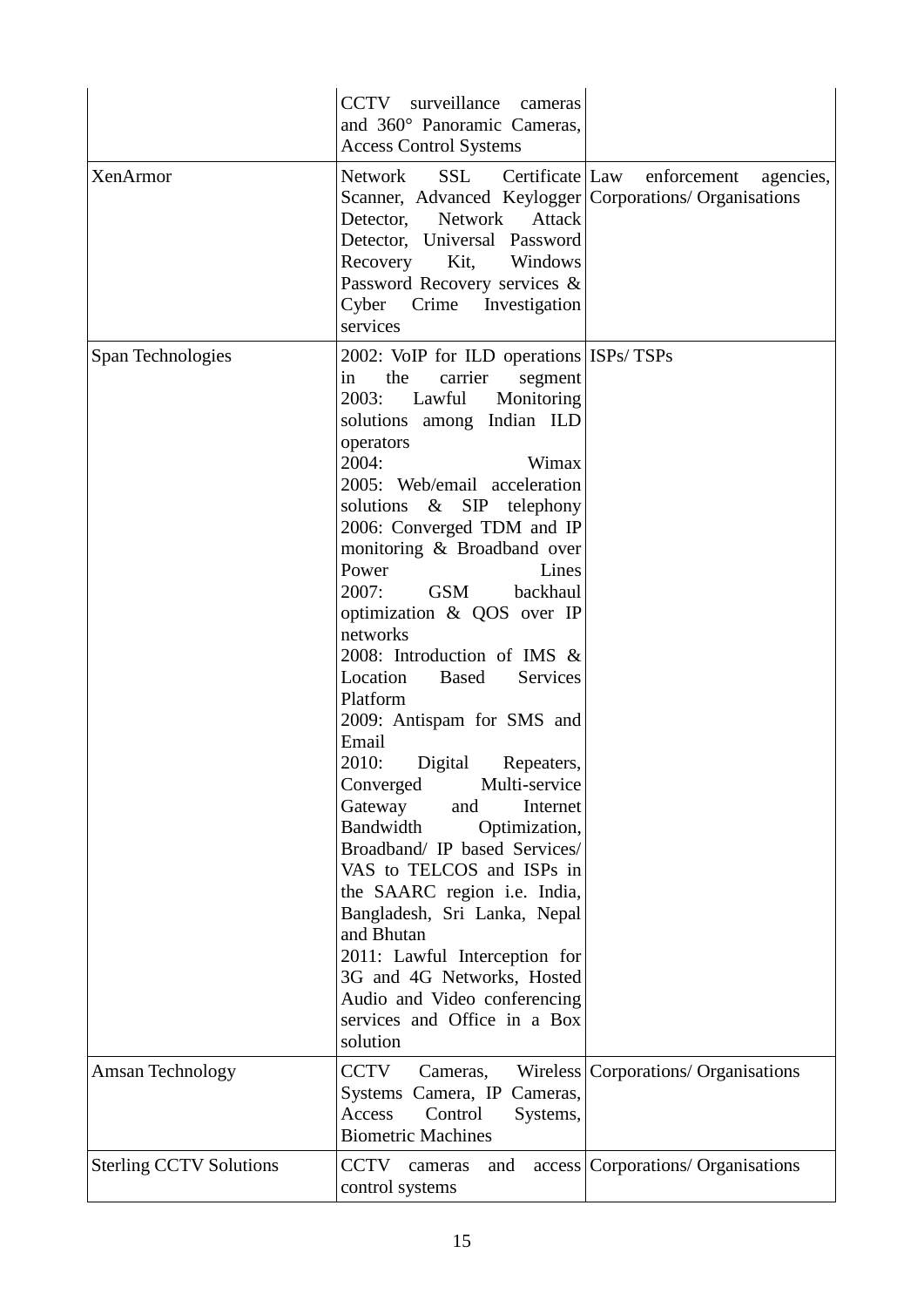| Aimansys Technologies                                    | CCTV cameras and biometric Corporations/ Organisations<br>access control systems                                                                                                                                                                                  |                                       |
|----------------------------------------------------------|-------------------------------------------------------------------------------------------------------------------------------------------------------------------------------------------------------------------------------------------------------------------|---------------------------------------|
| Navtel Tech. Inc.                                        | Access management solutions, Corporations/ Organisations<br>asset & vehicle tracking, video<br>surveillance solutions                                                                                                                                             |                                       |
| Data Outsourcing India                                   | Data mining services                                                                                                                                                                                                                                              | Corporations/ Organisations           |
| Technologies<br>Cynosure<br>Ltd. (Timelabs)              | Pvt. Biometric<br>devices<br>$\&$<br><b>Recognition Systems</b>                                                                                                                                                                                                   | Face Corporations/ Organisations      |
| Spy Impex                                                | Spy cameras, phone monitoring Corporations/<br>software<br>and<br><b>GPS</b><br>vehicle Public<br>tracking systems                                                                                                                                                | Organisations,                        |
| Aryabhatta Infosys                                       | Biometric<br>devices,<br>Access Control Systems, Voice<br>Recognition, Face Recognition<br>Systems                                                                                                                                                                | RFID, Corporations/ Organisations     |
| <b>Savant Automation</b>                                 | CCTV cameras, Access control Corporations/<br>systems, RFID solutions                                                                                                                                                                                             | Organisations,<br>Public              |
| Icon Infosystems                                         | Voice Recognition software, Corporations/<br>Call recording and monitoring Public<br>solutions                                                                                                                                                                    | Organisations,                        |
| Spy Action India                                         | Spy Cameras, Spy Wireless Corporations/<br>Cameras, GPS trackers, Spy Public<br>software, CCTV cameras, Spy<br>Keylogger<br>gadgets,<br>Spy<br>Software,<br>Computer<br>Spy<br>software                                                                           | Organisations,                        |
| Convexicon Software Solutions Vehicle<br>India Pvt. Ltd. | <b>Tracking</b><br>hardware),<br>(software<br>and<br>Biometric Access Control<br>Systems, CCTV cameras                                                                                                                                                            | Systems   Corporations/ Organisations |
| Incept                                                   | CCTV cameras and biometric Corporations/ Organisations<br>access control systems                                                                                                                                                                                  |                                       |
| Mobile Spy India (Retina-X $ $ Spy<br>studios)           | Software for mobile Public<br>phones                                                                                                                                                                                                                              |                                       |
| <b>Nice Deal</b>                                         | Spy Hidden Cameras, GPS Public<br>Trackers and Navigators, Call<br>Monitoring Devices, Spy Wall<br>Listening<br>Devices,<br>Spy<br>Bluetooth Watches, Pen Drive<br>Voice Recorders, 3G Wireless<br>Hidden<br>Cameras,<br>Security<br>Cameras, Spy Mobile Software |                                       |
| <b>Action India</b>                                      | Spy Cameras (including Spy Public<br>Keychain Camera, Spy Glasses<br>Spy Wrist<br>Watch<br>Camera,<br>Camera, and many others), Spy                                                                                                                               |                                       |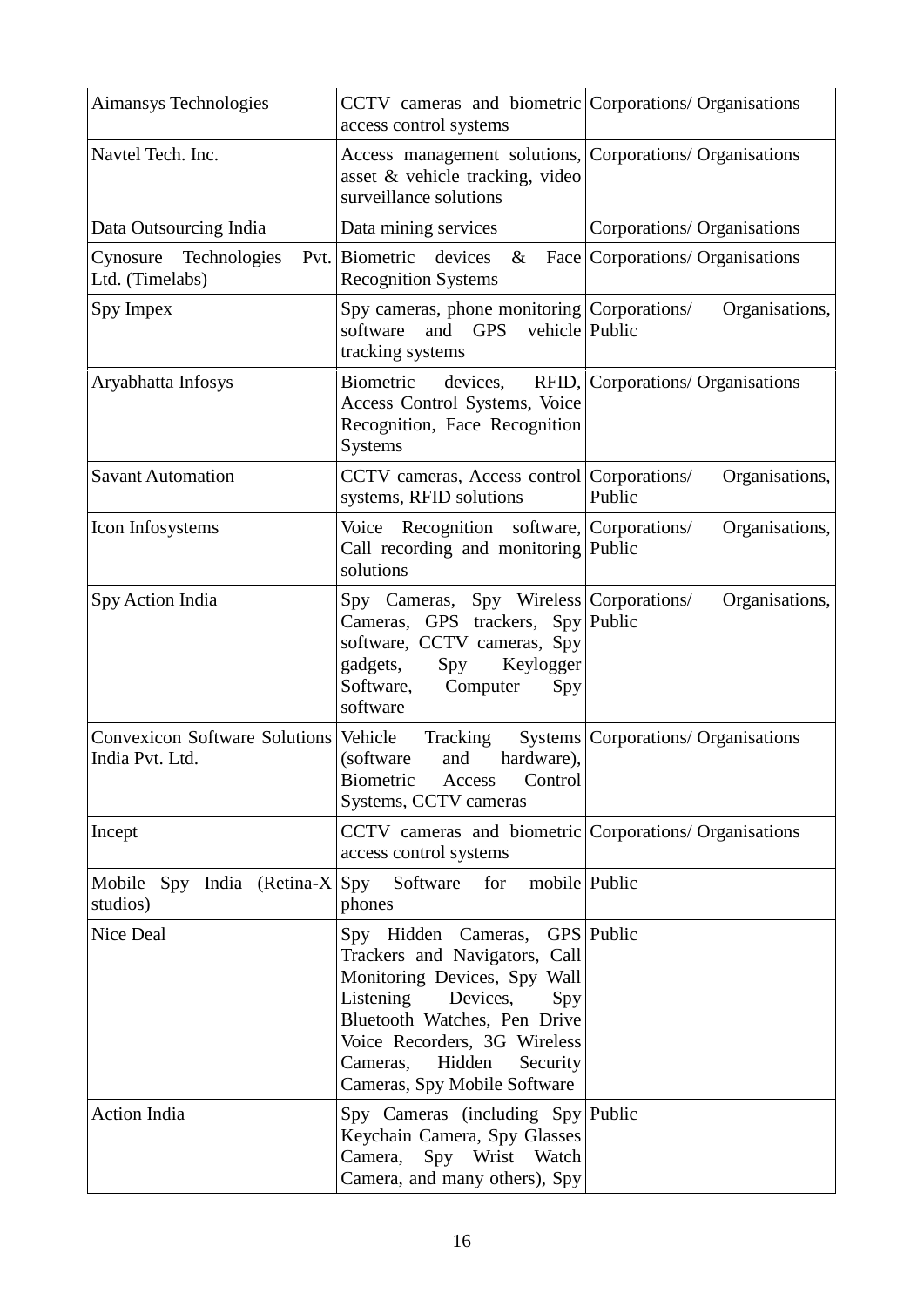|                                                    | Wireless Cameras (including<br>Spy 3G Hidden Camera), 2-way<br>GSM Audio Listening Device,<br>Digital Voice Recorder, Spy<br>USB Voice Recorder, Spy Wall<br>Listening Device, Spy Voice<br>Recorder Pen, Spy Hidden<br>Mobile Battery GSM BUG, Spy<br>Mobile Phone Software, Spy<br>Key Logger, Spy GPS Tracker<br>Watch Mobile, Spy Walky-talky<br>Watches, Mobile Watch Phone,<br>Spy Watch Mobile Phone, Spy<br>GPS Vehicle Tracker, Spy GPS<br>Personal Tracker, Spy<br><b>GPS</b><br>Mobile Tracker, Spy<br><b>GPS</b><br><b>Tracker Watch Mobile</b> |                                   |
|----------------------------------------------------|-------------------------------------------------------------------------------------------------------------------------------------------------------------------------------------------------------------------------------------------------------------------------------------------------------------------------------------------------------------------------------------------------------------------------------------------------------------------------------------------------------------------------------------------------------------|-----------------------------------|
| Adisys Technologies Pvt. Ltd.                      | CCTV cameras, CCTV DVR, Corporations/ Organisations<br>cameras, Access Control<br>IP.<br>Systems                                                                                                                                                                                                                                                                                                                                                                                                                                                            |                                   |
| <b>SilverStar Tracking Solutions</b>               | <b>Vehicle Trackers</b>                                                                                                                                                                                                                                                                                                                                                                                                                                                                                                                                     | Public                            |
| Systems<br>Legend<br>Limited (Precision Biometric) | Private   Fingerprint<br>Devices,<br>BioNIX, InnaIT-CBS, UID Kit,<br>InnaIT-SDK, FI Kit, Attendance<br>and Access Control Systems                                                                                                                                                                                                                                                                                                                                                                                                                           | Iris, Corporations/ Organisations |

The following pie chart illustrates the above with regards to the clients that buy security solutions.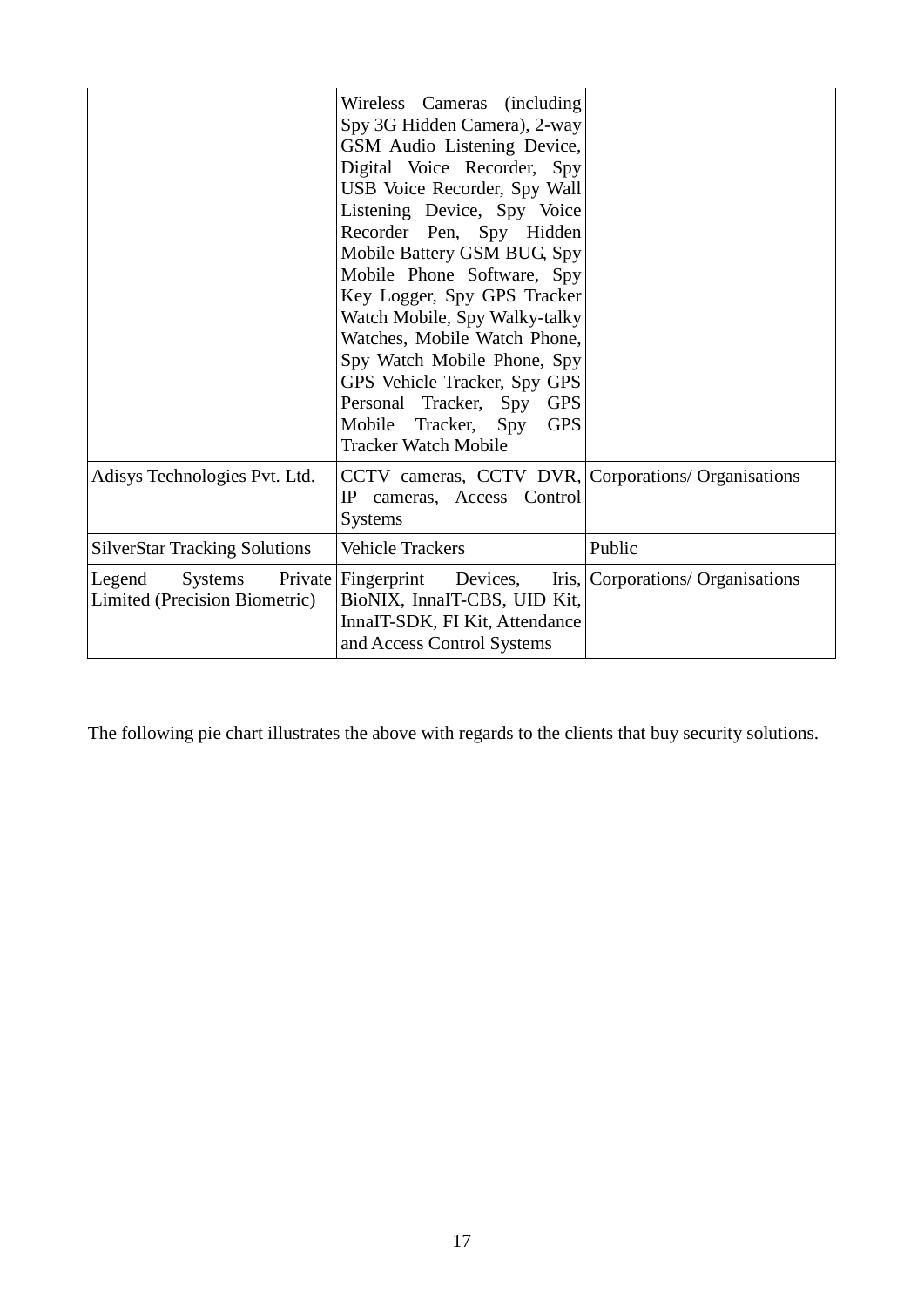

From the random sample of 50 security companies, the majority of these companies (44.1%) appear to sell products and solutions to law enforcement agencies, intelligence and security agencies, the military and to the police. For example, many of these companies sell CCTV cameras to the police, unmanned aerial vehicles (UAVs) to the Indian military, biometric systems to the Unique Identification Authority of India (UIDAI) and possibly even phone and Internet monitoring systems to intelligence agencies. Many companies (35.3%) from the sample sell security solutions to corporations and organisations, such as CCTV cameras or access control systems to hotels or businesses.

Few companies (11.8%) from the sample appear to sell solutions to Internet Service Providers (ISPs) and Telecom Service Providers (TSPs). It is noteworthy though that all companies that have ISPs/ TSPs as clients sell Internet and phone monitoring solutions, which are not always restricted to targeted surveillance. Lastly, only 8.8% of the companies in the sample appear to sell products to the public. Such companies sell relatively cheap surveillance cameras and various spy products, which can theoretically be purchased by anyone who can afford them $^{39}$ .

While the chart provides an idea of who most security solutions are sold to, it is not necessarily representative for the whole of India or for the entire security industry in the country, since it is only based on a random sample. However, the above chart does indicate that law enforcement and security agencies appear to have the most vested interest in security solutions, which can be verified by the fact that they are officially responsible for tackling crime and terrorism.

## **Compliance with Lawful Regulations and Standards, Certifications and Privacy Policies**

Companies which produce and sell security solutions are urged to comply with lawful regulations and standards, to be certified and to include privacy policies in their websites. This provides a minimal assurance that such products are legally regulated, that their security has been tested and that such companies provide data protection to their customers.

 $\overline{a}$ <sup>39</sup>Ibid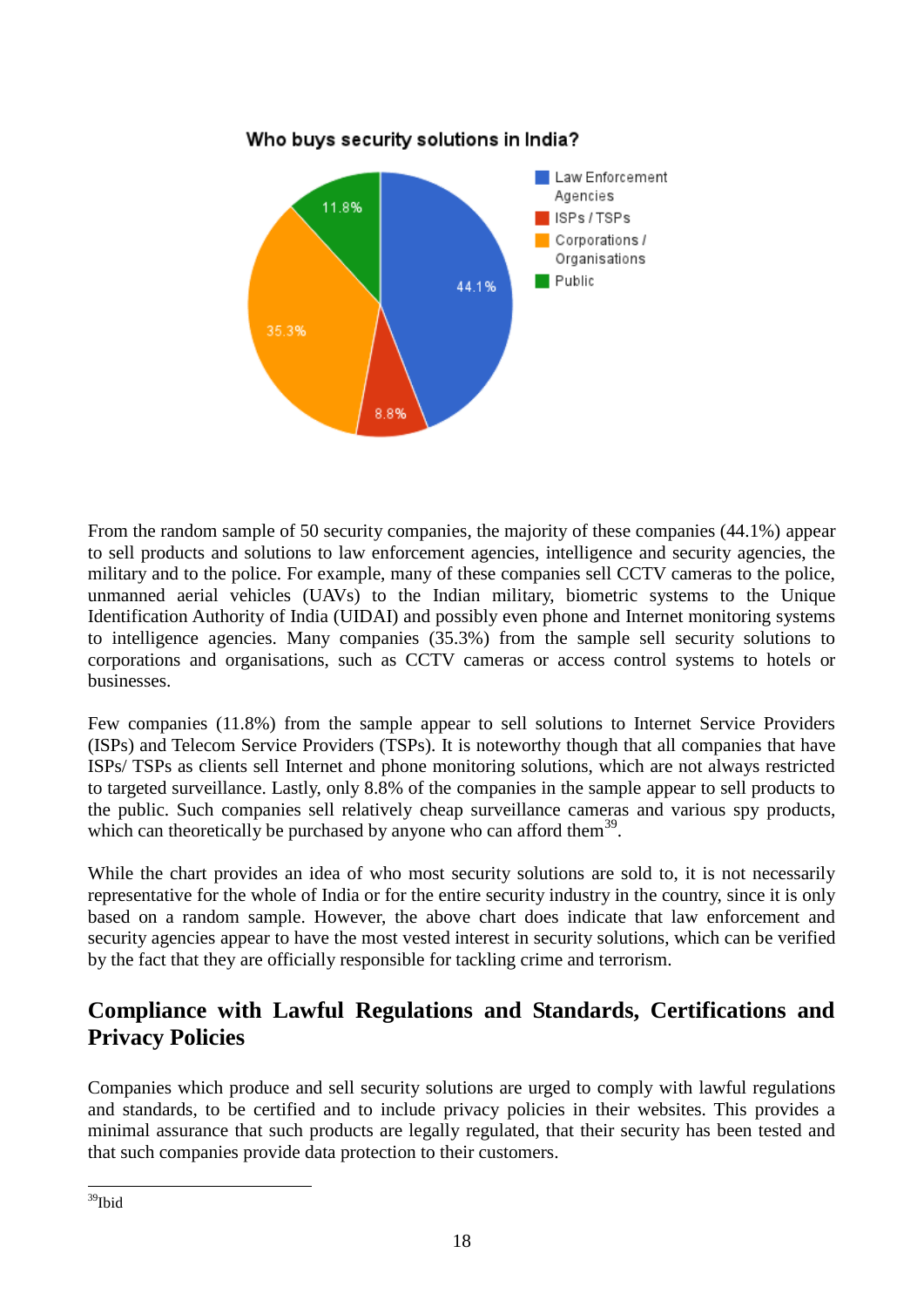## **Lawful Regulations and Standards**

Several international lawful regulations and standards have been created over the last decades and companies that produce security solutions should comply with them.

Many security companies across the world comply with standards created by such organisations. From the second research sample of 50 security companies operating in India, only the following 6 companies have public information about company compliance with lawful regulations and standards:

- 1. ClearTrail Technologies
- 2. Kommlabs Dezign
- 3. Utimaco
- 4. Vehere
- 5. Verint Systems
- 6. Aqsacom

It is noteworthy that out of these 6 companies, only half of them are Indian (ClearTrail Technologies, Kommlabs Dezign and Vehere), while the other three have international headquarters (Utimaco, Verint Systems and Aqsacom). In other words, 44 companies from the random sample of 50 companies do not publish information about whether or not they comply at all with any lawful regulations and standards, while only 3 out of 40 Indian companies appear to do so.

Examples of lawful regulations and standards include:

#### **Alliance for Telecommunications Industry Solutions (ATIS)**

The American National Standards Institute (ANSI) accredited the Alliance for Telecommunications Industry Solutions (ATIS), which is a standards organisation that has more than 250 member companies, including various telecommunications service providers (TSPs), equipment manufacturers and vendors<sup>40</sup>. As such, ATIS includes numerous industry committees which discuss, evaluate and author guidelines related to data security, network reliability, technological interoperability and subscription services. ATIS is also a founding member of the Global Standards Collaboration, as well as a founding partner of the Third Generation Partnership Project (3GPP), which is a collaboration between groups of telecommunications associations<sup>41</sup>.

#### **European Telecommunications Standards Institute (ETSI)**

The European Telecommunications Standards Institute (ETSI) produces global standards for information and communications technologies (ICT), including fixed, mobile, radio, converged, broadcast and Internet technologies. ETSI is officially recognised by the European Union as a European Standards Organisation for ICT and encompasses more than 700 ETSI member organisations in 62 countries across the world $42$ .

ETSI produces a variety of standards in response to market demand, including the following:

• European Standard (EN)

<u>.</u>

<sup>40</sup>Alliance for Telecommunications Industry Solutions (ATIS), *About ATIS,* <http://www.atis.org/about/index.asp>  $41$ Ibid

<sup>42</sup>European Telecommunications Standards Institute (ETSI), *About ETSI,* <http://www.etsi.org/about>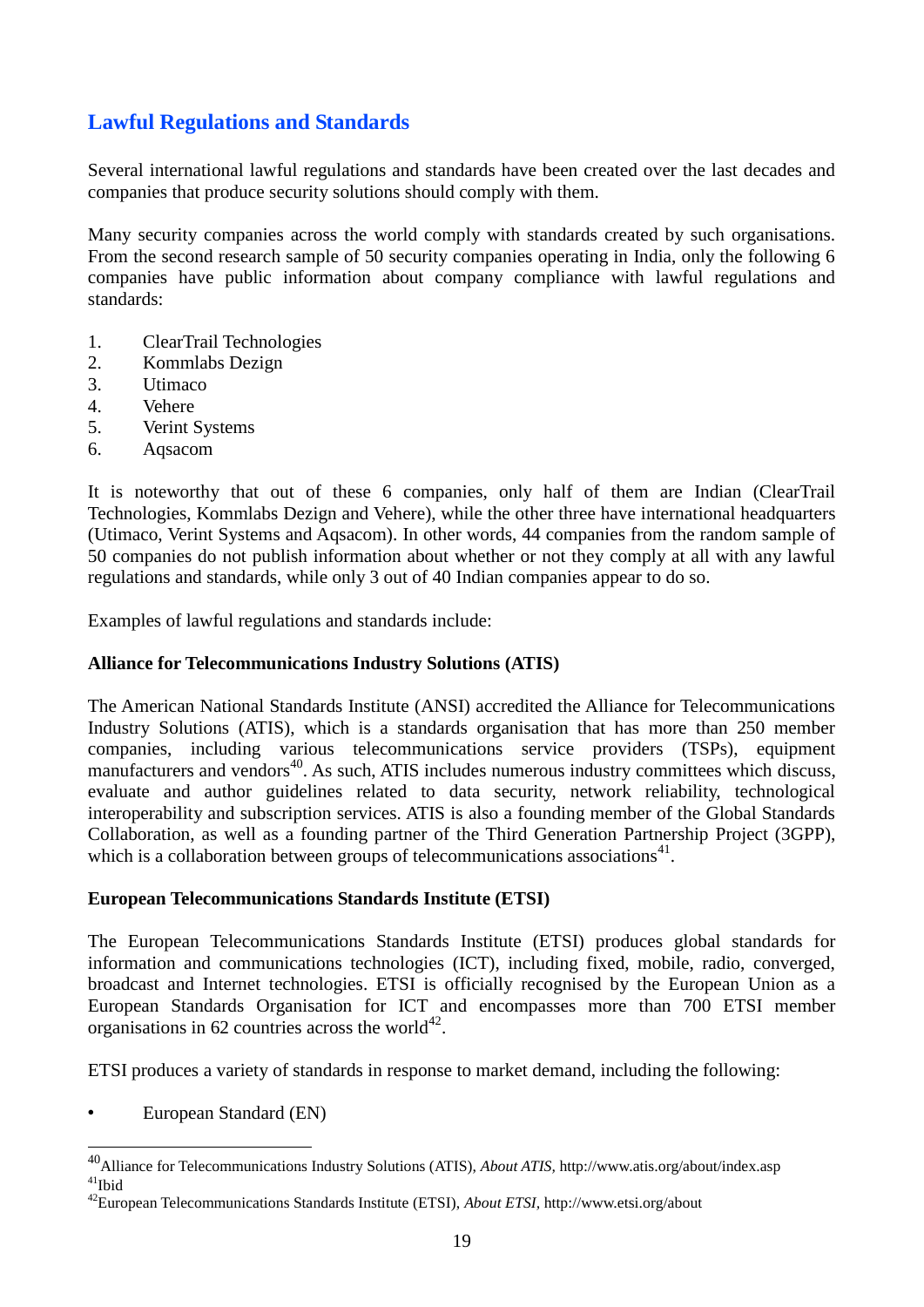- ETSI Standard (ES)
- ETSI Guide (EG)
- ETSI Technical Specification (TS)
- ETSI Special Report (SR)
- **ETSI Group Specification (GS)**

Most security companies around the world choose to comply with ETSI standards because they are considered to have a very high quality. Since its establishment in 1998, ETSI has produced more than 30,000 standards that enable global technologies such as GSM, 3G, 4G, DECT and smart cards<sup>43</sup>. Such standards address the needs for interconnection and interoperability, ensure safety, reliability and environmental care and protect user and business interests, in support of government policies<sup>44</sup>.

#### **Communications Assistance for Law Enforcement Act (CALEA)**

The Communications Assistance for Law Enforcement Act (CALEA) was passed in 1994 in the United States and expands the ability of law enforcement agencies to conduct electronic surveillance by requiring telecommunications carriers to have built-in surveillance capabilities in their equipment, facilities and services<sup>45</sup>. CALEA has expanded to include all VoIP and broadband Internet traffic and the wiretapping and interception of communications in the United States is usually conducted under this  $Act^{46}$ .

According to CALEA, communications service providers in the United States are required to purchase and install new hardware and software which meets the surveillance requirements of law enforcement agencies. Furthermore, communications service providers are also required to modify old equipment, so that it enables law enforcement agencies to conduct real-time surveillance on telecommunications and Internet traffic. As CALEA includes a list of requirements for surveillance, many security companies around the world comply with them. In particular, CALEA encompasses a list of assistance capability requirements, according to which telecommunications carriers are required to assist law enforcement agencies in intercepting and wiretapping communications. These requirements include the following<sup>47</sup>:

- Interception of communications
- Access to call-identifying information
- Delivery of information and communications to law enforcement agencies
- Provision of privacy and security of communications and unobtrusive interception
- Provision of mobile service assistance
- Decryption capability

<u>.</u>

- Monitoring by law enforcement at TSP premise during an emergency or an exigent circumstance
- Specific industry design (of monitoring equipment) is *not* required
- Industry change is *not* prohibited

Although CALEA does not specify technologies or standards that carriers must meet in the above

<http://www.etsi.org/standards/why-we-need-standards>

<sup>43</sup>European Telecommunications Standards Institute (ETSI), *Our Standards,* <http://www.etsi.org/standards> <sup>44</sup>European Telecommunications Standards Institute (ETSI), *Why we need standards,* 

<sup>45</sup>FCC, *"Summary of CALEA requirements",* TIA TR45 Lawfully Authorised Electronic Surveillance, Cryptome, 16 November 2002, Version 2.1.,<http://cryptome.org/laes/calea-require.pdf>

<sup>46</sup>Electronic Frontier Foundation, *FAQ on the CALEA expansion by the FCC,* <https://www.eff.org/pages/calea-faq#11> <sup>47</sup>FCC, *"Summary of CALEA requirements",* TIA TR45 Lawfully Authorised Electronic Surveillance, Cryptome, 16 November 2002, Version 2.1.,<http://cryptome.org/laes/calea-require.pdf>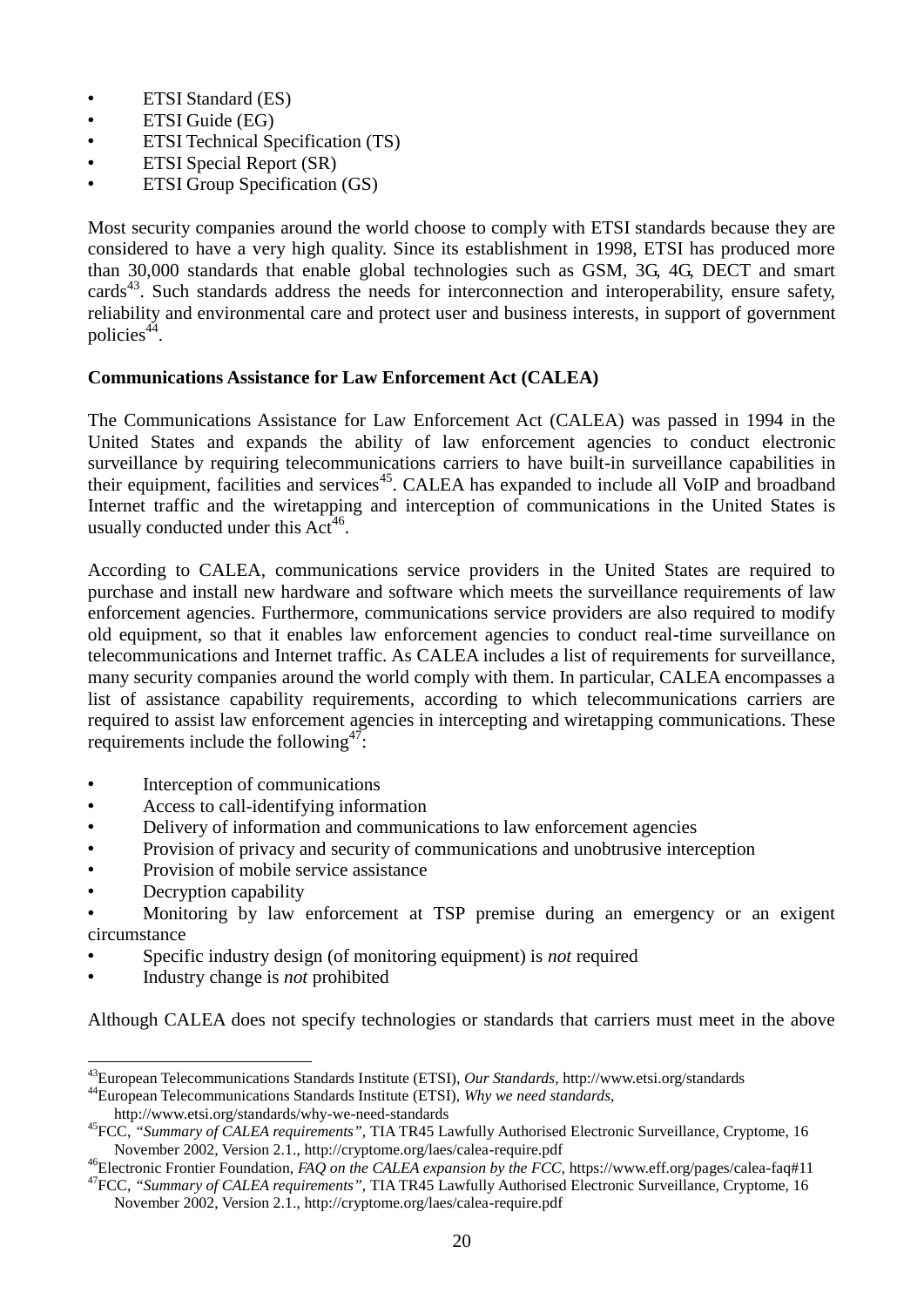requirements, it does contain a "safe harbor" provision. Lawmakers insert "safe harbor" provisions in statutes when the desired compliance goals can not be codified in the law. As such, the CALEA safe harbor provision is created through a technical standard-setting process<sup>48</sup>. However, CALEA does not rely on law enforcement to create a set of standards, but on the industry. In particular, Section 107(a) (2) of CALEA states that if a communications carrier complies with *"publicly available technical requirements or standards adopted by an industry association or standardsetting organisation"*, the government will consider it to be compliant with CALEA<sup>49</sup>. In short, the six companies from the random sample that comply with CALEA likely comply with standards that have been created by the industry, rather than by law enforcement.

All 6 companies that comply with the ANSI standards comply with the European Telecommunications Standards Institute (ETSI) standards and with the Communications Assistance for Law Enforcement Act (CALEA) legal requirements, while only Utimaco and Aqsacom appear to additionally comply with the 3GPP and ATIS standards.

## **Certification Standards**

Companies that provide security solutions should be certified by an accredited organisation, in order to ensure that their equipment has been tested. Out of the 50 companies in the random research sample, 19 companies have publicly available information about certification from information available on their websites. In other words, 31 companies out of the research sample do not publish information about the certification standards that they adhere to.

The companies from the random research sample which publish certification information include the following:

- 1. Kommlabs Dezign (ISO 9001: 2008, ISO 27001: 2005)
- 2. Shoghi Communications (ISO 9001: 2008)
- 3. Alliance (ISO 9001: 2000)
- 4. Vehere (ISO 9001:2008, ISO 27001: 2005)
- 5. 4Gid Solutions (ISO 9001: 2008)
- 6. BioEnable (ISO 9001: 2000, ISO 9001: 2008)
- 7. Incept (STQC certification, INCITS 379, ISO 19794-6)
- 8. Raviraj Technologies (STQC certification, FBI, PIV, CE, FCC)
- 9. Nerve Centrex (ISO 9001:2008)
- 10. Speck Systems (ISO 9001, ISO 27001)
- 11. Infoserve (ISO 9001:2008)
- 12. Convexicon (ISO 9001:2008)
- 13. Verint systems (ISO 9001:2008, 27001: 2007, 14001:2004)
- 14. AGC Networks (ISO 9001:2008, ISO 27001:2005)
- 15. Aqsacom (ISO 9001: 2001)
- 16. Paladion Networks (CISSP, CISA, SANS, BS7799, CSCP, ISO 200000, ISO 27001)
- 17. Polixel (ISO 9001: 2008)

 $\overline{a}$ 

- 18. Pyramid Cyber Security (ISO 9001: 2008, ISO 27001: 2005)
- 19. Precision Biometric (STQC certification, ISO 9001: 2008, BioApi)

It is evident from the above list that almost all of these companies are ISO certified. In particular, the International Organisation for Standardization, known as ISO, is an international standard-

<sup>48</sup>Subsention: To Notice Secretly, *CALEA "Safe Harbor" in four easy steps,* 22 October 2013,

<http://www.subsentio.com/live/regulatory/joels-blog-time/safe-harbor-review-20131022/>

<sup>49</sup>Electronic Frontier Foundation, *FAQ on the CALEA expansion by the FCC,* <https://www.eff.org/pages/calea-faq#11>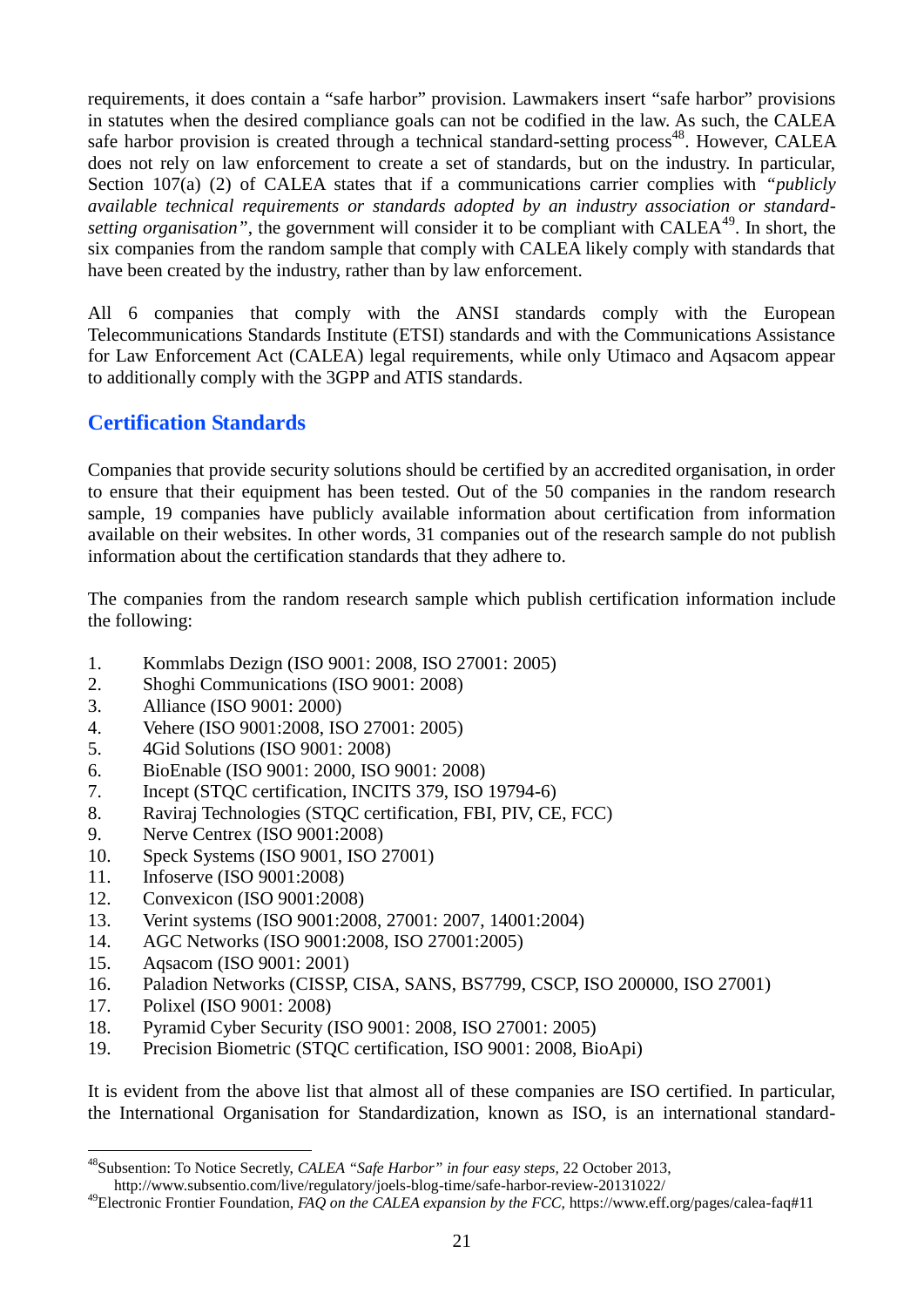setting body which consists of representatives from national standards organisations. ISO was founded in 1947 and as it produces worldwide proprietary, industrial and commercial standards, many corporations and organisations around the world comply with them $50$ .

Out of the 19 certified companies from the random research sample, 7 companies appear to be ISO 27001 certified. The ISO 27001 standards are created for "Information security management" and help organisations and corporations "manage the security of assets such as financial information, intellectual property, employee details" or information entrusted to them by third parties<sup>51</sup>. Similarly to other ISO management system standards, ISO 27001 certification is not mandatory. As such, the remaining 12 companies that are not ISO 27001 certified may potentially ensure the security of the data they handle through technological means, though this remains unclear.

It is noteworthy that almost all of the certified companies in the random research sample are ISO 9001 certified. The ISO 9000 standards are created for the purpose of "Quality Management" to ensure that products and services meets customer's requirements and that their quality is consistently improved. The ISO 9001: 2008 standards set out the requirements of a quality management system and are the only ISO 9000 standards that companies can be certified to. More than one million companies and organisations in over 170 countries are ISO 9001: 2008 certified. This certification includes Quality Management Principles, as well as the requirement for regular internal audits of the quality management systems of ISO 9001: 2008 certified companies. Such audits can be performed by independent certification bodies which can verify a company's conformity with the certification standard, or by clients<sup>52</sup>. Concisely, the Quality Management Principles of the ISO 9001: 2008 certification standard include the following<sup>53</sup>:

- Customer focus
- Leadership

 $\overline{a}$ 

- Involvement of people
- Process approach
- System approach to management
- Continual improvement
- Factual approach to decision making
- Mutually beneficial supplier relationships

Almost all of the certified companies in the random research sample are ISO 9001: 2008 certified and potentially comply with the above principles for the quality management of their products, solutions and services.

#### **India seeks to become a certifying nation**

The 2013-2014 Standing Committee on Information Technology issued the 52nd Report on "Cyber Crime, Cyber Security, and Right to Privacy", which highlights India's need to reform its cyber security framework and to establish privacy legislation. This Report also states that India seeks to become a certifying nation for electronic products in terms of security testing. The Indian Common Criteria Certification Scheme (IC3S) which is operated by the STQC Directorate was successfully audited and by becoming a certifying nation, India will issue certificates that will be valid across the

<sup>50</sup>International Organisation for Standardization (ISO), *About ISO,* <http://www.iso.org/iso/home/about.htm> <sup>51</sup>International Organisation for Standardization (ISO), *Standards: ISO/IEC 27001 – Information security* 

*management",* <http://www.iso.org/iso/home/standards/management-standards/iso27001.htm>

<sup>52</sup>International Organisation for Standardization (ISO), *Standards: ISO 9000 – Quality management,*  [http://www.iso.org/iso/home/standards/management-standards/iso\\_9000.htm](http://www.iso.org/iso/home/standards/management-standards/iso_9000.htm)

<sup>53</sup>International Organisation for Standardization (ISO), *"Quality Management Principles",* 2012, [http://www.iso.org/iso/qmp\\_2012.pdf](http://www.iso.org/iso/qmp_2012.pdf)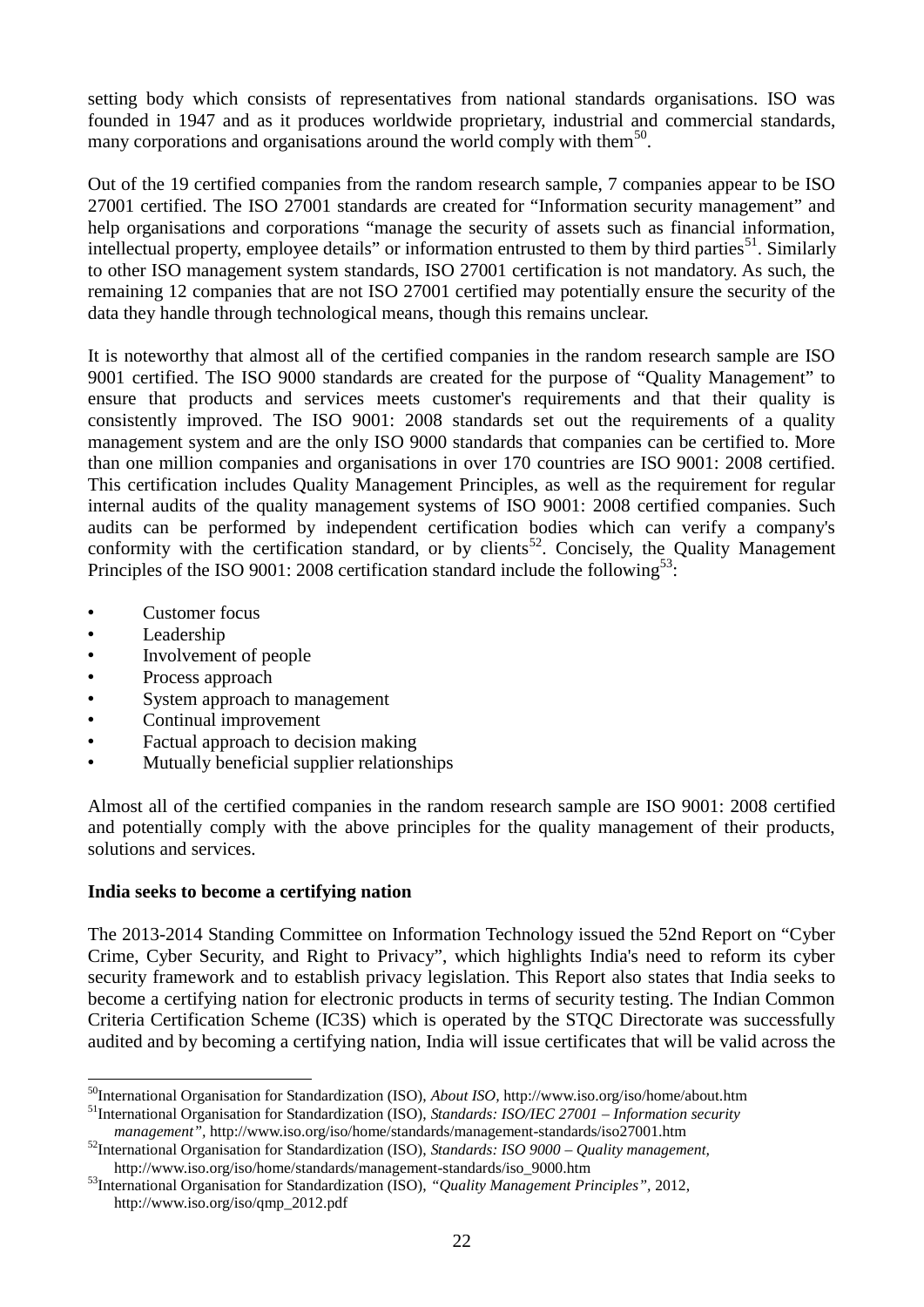globe. As such, products tested and certified under India's Common Criteria Certification Scheme will be acceptable in other countries around the world, without re-testing them<sup>54</sup>.

The STQC Directorate has established an infrastructure and made the operational testing and certification of the security of IT products as per the Common Criteria Standards (ISO 15408) for evaluation up to an assurance level of EAL4. On behalf of the Department of Electronics and Information Technology (DEITY), STQC has signed the Common Criteria Recognition Arrangements (CCRA). However, the present scope of certification is limited to Network Boundary Protection Devices and General Purpose Operating Systems, but India aims to expand its capacity and capability for testing and certification as per the Common Criteria Standards. STQC currently lacks the knowledge and expertise for highly complex products, such as radar, but hopes to share its knowledge on Common Criteria standards and methodology with other organisations<sup>55</sup>.

#### **Privacy Policies**

A privacy policy is a legal statement which specifies some or all of the ways with which a party collects, uses, discloses, shares, retains and manages a client's data. The 50 companies in the random research sample handle client's data and sell products and solutions which also handle individual's personal data by third parties. As such, it was deemed interesting to examine whether these companies include privacy policies on their websites.

Out of the 50 companies from the random research sample, only 19 companies appear to have privacy policies on their websites. These companies include the following<sup>56</sup>:

- 1. Shield Security
- 2. Shoghi Communications
- 3. Utimaco
- 4. Vehere
- 5. 4Gid
- 6. Adisys
- 7. Fulcrum Biometrics
- 8. Incept
- 9. Spy Impex
- 10. Spy Action India
- 11. Speck Systems Ltd.
- 12. Infoserve
- 13. SilverStar Tracking Solutions
- 14. Convexicon
- 15. Verint Systems
- 16. Aqsacom
- 17. Paladion Networks
- 18. Polaris Wireless
- 19. Polixel

It is noteworthy that out of these 19 companies, 7 of them have international headquarters (Shield

 $\mathrm{^{55}Hbid}$ 

 $\overline{a}$ 

<sup>54</sup>Standing Committee on Information Technology (2013-2014), *"Fifty-second Report on Cyber Crime, Cyber Security, and Right to Privacy",* Ministry of Communications and Information Technology, Department of Electronics and Information Technology, Government of India, Fiftenth Lok Sabha, New Delhi, 12 February 2014, [http://164.100.47.134/lsscommittee/Information%20Technology/15\\_Information\\_Technology\\_52.pdf](http://164.100.47.134/lsscommittee/Information%20Technology/15_Information_Technology_52.pdf)

<sup>&</sup>lt;sup>56</sup>Maria Xynou, *Spreadsheet data on sample of 50 security companies*. Centre for Internet and Society, 28 February 2014[, http://cis-india.org/internet-governance/blog/data-on-surveillance-technology-companies](http://cis-india.org/internet-governance/blog/data-on-surveillance-technology-companies)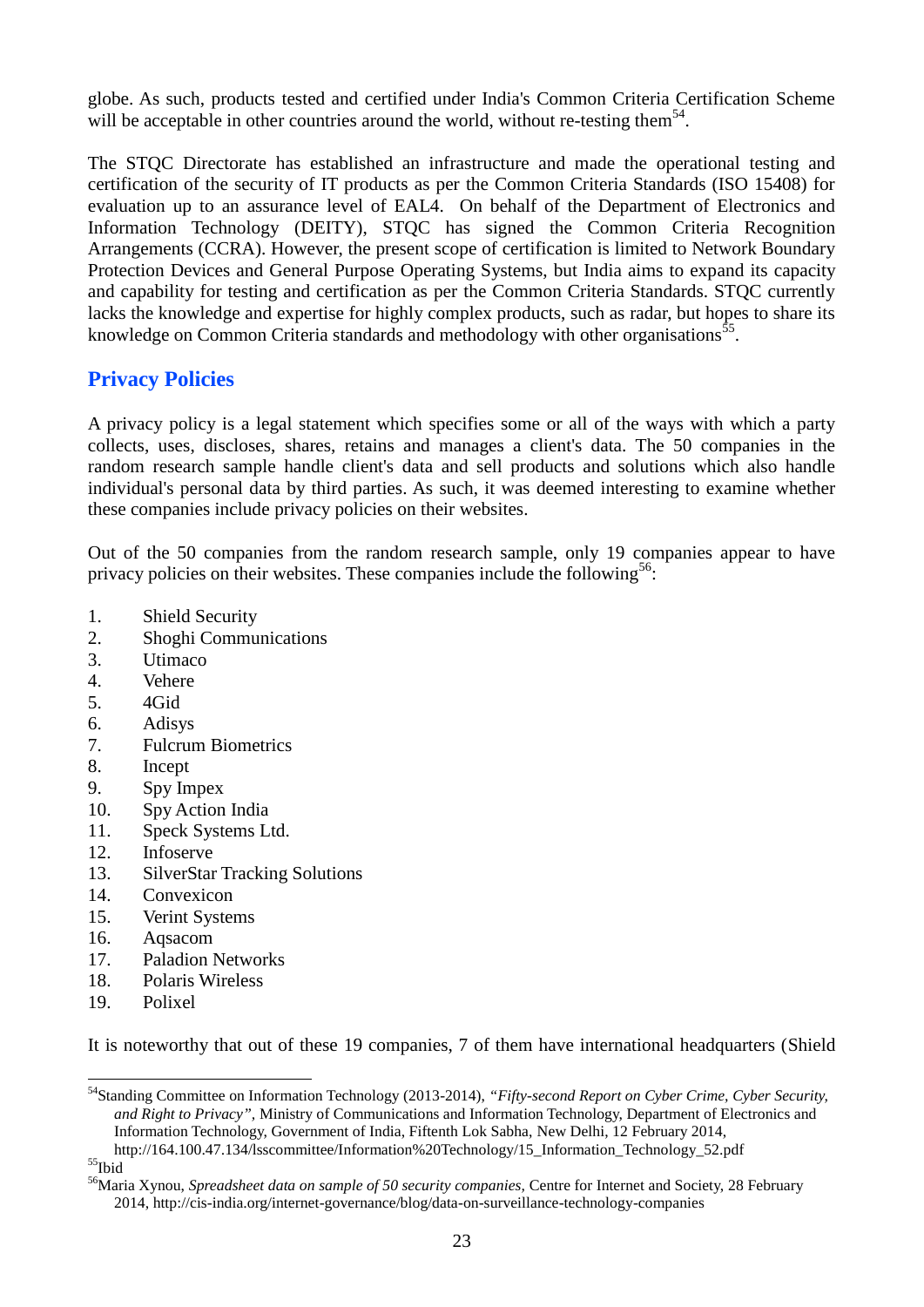Security, Utimaco, Fulcrum Biometrics, Verint systems, Aqsacom, Polaris Wireless and Polixel), while only 12 out of the 40 Indian companies of the random research sample appear to include privacy policies on their websites. Since only 19 companies in total appear to provide privacy policies, 31 companies from the random research sample do not appear to legally define how they handle their clients personal data<sup>57</sup>.

# **3.3. Ranking Security Companies**

As part of the research on the random sample of 50 security companies operating in India, these companies were evaluated based on their potential for harm on human rights and civil liberties. In particular, the 50 companies were evaluated based on two main criteria:

- Their products and solutions
- Their clients

The first evaluation criterion (products and solutions) was chosen because a company's potential to affect individual's human rights can possibly be judged based on the type of products and solutions that it sells. The second evaluation criterion (clients) was chosen because the harm potential of a product or solution depends, to some degree, on who it is sold to. In other words, the 50 companies of this random research sample were ranked and evaluated based on what type of products and solutions they sell and who they have stated they sell them to.

## **Ranking Security Solutions**

The solutions produced and sold by the 50 companies of the random research sample fall within the following ten categories:

- 1. Internet monitoring software
- 2. Data mining and profiling software
- 3. Phone monitoring software
- 4. Speech analysis / Voice recognition software
- 5. Face recognition software
- 6. Location monitoring software/ hardware
- 7. Analytics
- 8. Visual surveillance (e.g. CCTV cameras)
- 9. Aerial surveillance (e.g. Drones)
- 10. Biometric (access control) systems

The harm potential (on human rights) of the above categories has been evaluated based on the following three criteria:

- 1. Outreach (mass or targeted surveillance)
- 2. Type of data captured
- 3. Amount of data captured

Law enforcement agencies carry out the lawful interception of communications in democratic regimes when such surveillance is targeted and includes a judicial warrant or other authorisation<sup>58</sup>. Mass surveillance, however, can lack a warrant for every individual case of interception and as

 $\overline{a}$ 

<sup>&</sup>lt;sup>57</sup>Ibid

<sup>58</sup>European Telecommunications Standards Institute (ETSI), *Lawful Interception,* [http://www.etsi.org/technologies](http://www.etsi.org/technologies-clusters/technologies/security/lawful-interception)[clusters/technologies/security/lawful-interception](http://www.etsi.org/technologies-clusters/technologies/security/lawful-interception)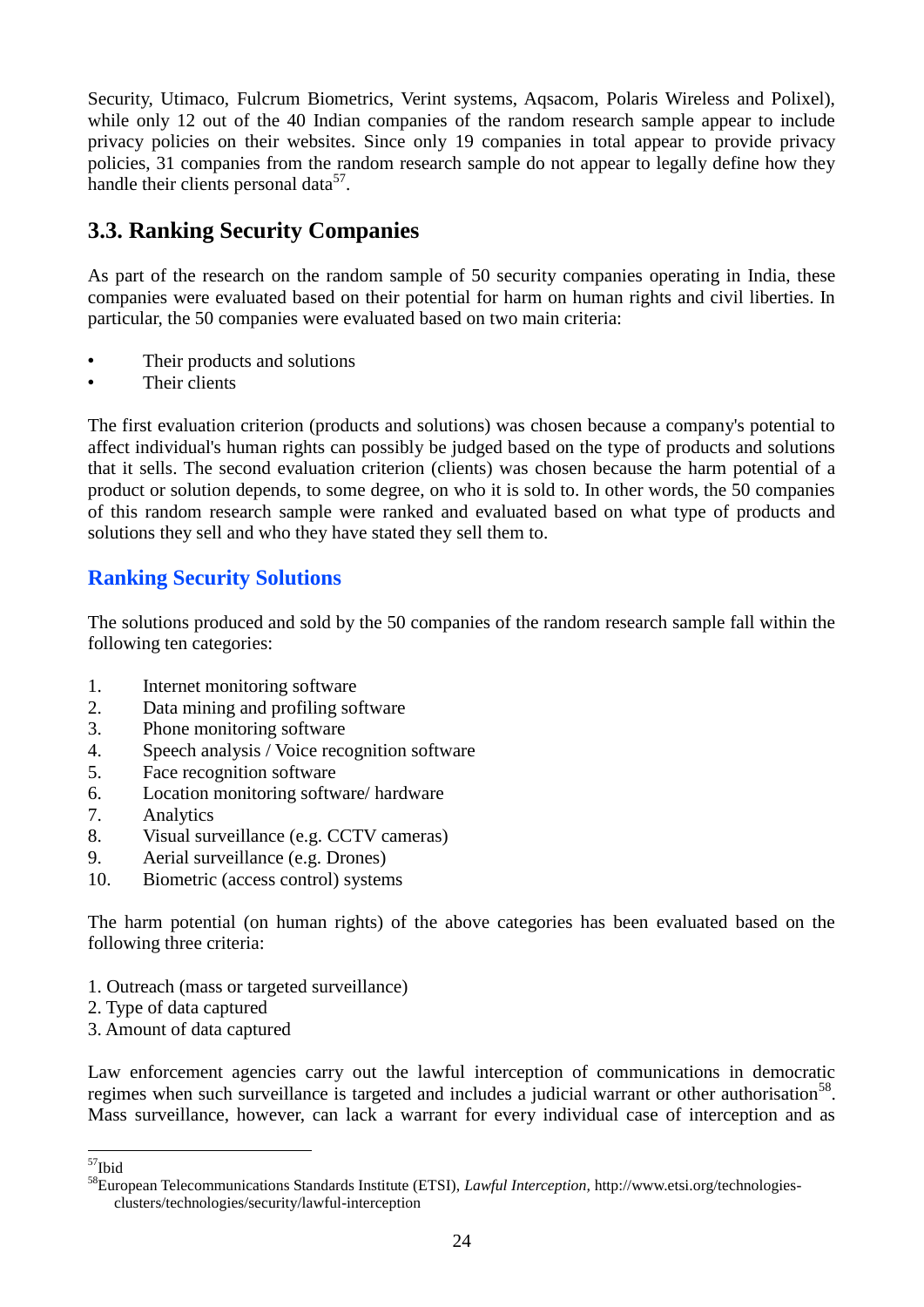such, the potential for abuse appears to be much higher in instances of mass surveillance than in targeted surveillance. Furthermore, unlike targeted surveillance, it is much more challenging to prove the necessity, adequacy and proportionality of the mass interception of communications<sup>59</sup>. Therefore, the probability of breach is much higher in cases of mass surveillance and as such, the solutions produced by the 50 companies of the sample have been evaluated based on whether they carry out targeted or mass surveillance. In other words, according to the first criterion (outreach), solutions are ranked based on how many people they potentially affect.

The second criterion evaluates the companies' solutions based on the types of data they capture. While it is undoubtedly a challenging task to evaluate the various types of data, especially since their significance varies depending on context and many other variables, the Centre for Internet and Society has attempted to broadly evaluate the significance of various types of data depending on how identifiable they potentially are to an individual. In particular, certain types of solutions are designed in a way which enables them to capture specific types of data, which potentially identify an individual much more accurately than other types of solutions. For example, a biometric access control system is designed to capture a relatively limited amount of data, such as fingerprints and other personal information linked to them, while spyware which can remotely be deployed in a computer can potentially capture everything in the target's machine, ranging from photos and sketches to personal confidential documents<sup>60</sup>. As such, it is evident that certain security solutions appear to have the potential to affect human rights depending on the type of data they capture.

The third and final criterion evaluates the 50 companies' solutions based on the amount of data they capture. For example, spyware which is deployed into an activist's computer may be used for targeted purposes $61$ , but may potentially have more severe effects on that individual's human rights than other mass surveillance technologies. As such, regardless of whether a solution carries out mass or targeted surveillance, the amount of data it captures once it's being used appears to have some value. Therefore, the amount of data captured by security solutions sold by these 50 companies is used as an evaluation criterion.

Based on the above three evaluation criteria for security solutions, the categories of solutions have been ranked on a scale of 1-10, where those ranked 1 exhibit the least potential for harm (on human rights) and those ranked 10 exhibit the most. The following chart illustrates the ranking:

<u>.</u>

<sup>59</sup>Electronic Frontier Foundation, Privacy International & Access, *"International Principles on the Application of Human Rights to Communications Surveillance",* Necessary & Proportionate, 10 July 2013, <https://www.eff.org/files/necessaryandproportionatefinal.pdf>

<sup>60</sup>ClearTrail Technologies, *"Internet Monitoring Suite",* WikiLeaks, Spy Files 2011, <http://www.wikileaks.org/spyfiles/docs/CLEARTRAIL-2011-Intemonisuit-en.pdf>

<sup>&</sup>lt;sup>61</sup>Alinda Vermeer, "Surveillance follows Ethiopian political refugee to the UK", Privacy International, 17 February 2014[, https://www.privacyinternational.org/blog/surveillance-follows-ethiopian-political-refugee-to-the-uk](https://www.privacyinternational.org/blog/surveillance-follows-ethiopian-political-refugee-to-the-uk)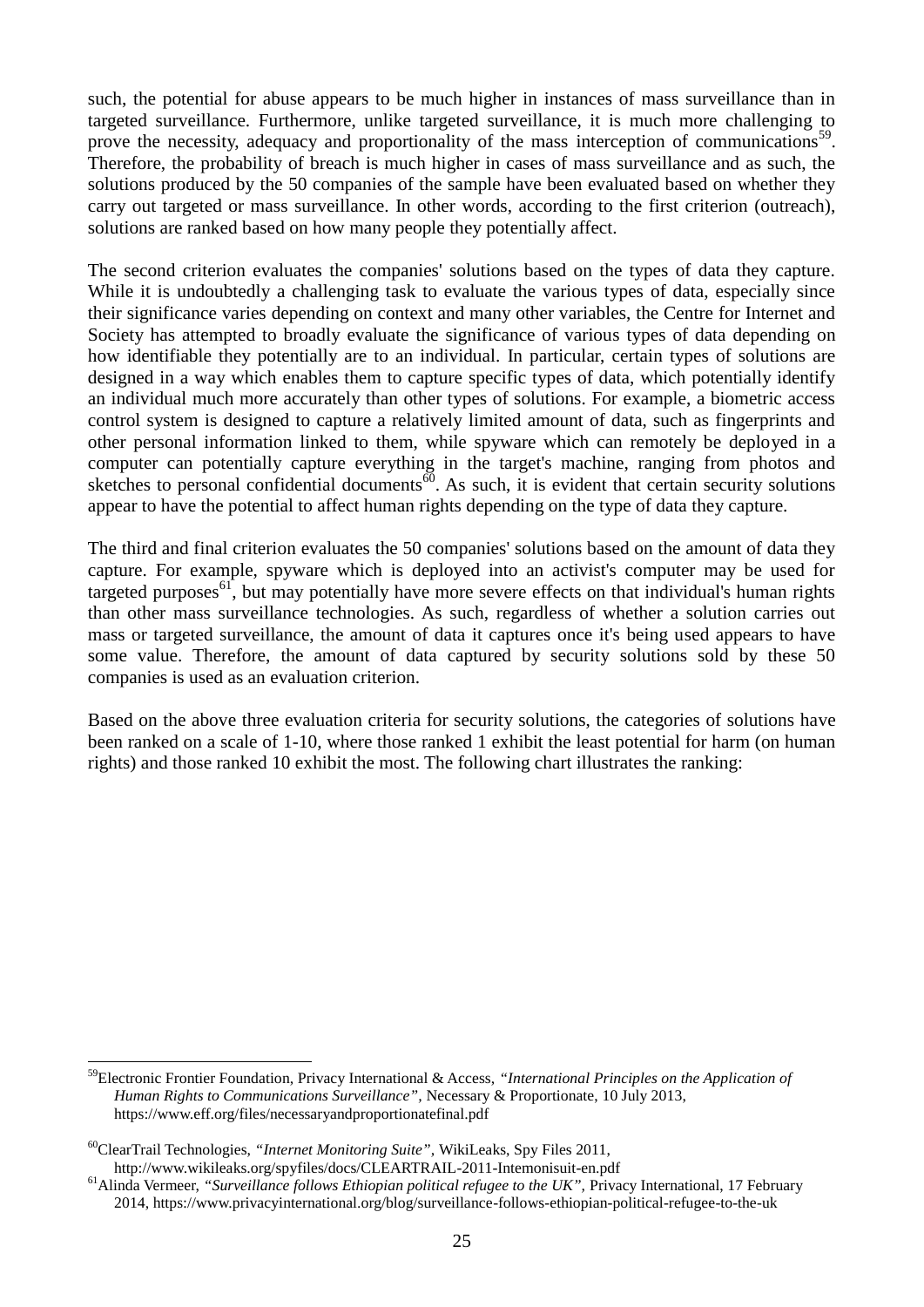

## Harm potential (on human rights) of security solutions

According to the above chart, phone monitoring solutions are ranked with the most potential for harm on human rights (ranked 10), while biometric (access control) systems are ranked with the least potential for harm (ranked 1). Based on the three evaluation criteria for the types of solutions, Internet monitoring and phone monitoring solutions appear to have the greatest outreach (since they are potentially used by communications carriers for mass surveillance), and can potentially capture huge volumes of various types of data.

Phone monitoring solutions in India appear to have a greater potential for harm than internet monitoring solutions due to the following reasons:

73% of India's population uses mobile phones, while only 17% has access to the Internet<sup>62</sup>

Many Indians have access to the Internet through their mobile phones and thus phone monitoring solutions can capture *both* call data and Internet data

• Governmental surveillance schemes, such as the Central Monitoring System (CMS), target telecommunications (it remains unclear if they target Internet communications) through  $TSPs^{63}$ 

As such, it is evident that the outreach of phone monitoring solutions is potentially greater than that of Internet monitoring solutions, especially since the vast majority of India's population uses mobile phones, whereas a small percentage of the population has regular access to the Internet<sup>64</sup>. Therefore, mass surveillance in India is probably carried out mostly through the interception of mobile communications, rather than Internet communications. While the amount and types of data captured in both cases are hard to evaluate accurately, it is likely that they are similar. Phone monitoring (PM) solutions were ranked higher (10) than Internet monitoring (IM) solutions (9) due to the following:

(1) PM Outreach > IM Outreach

<u>.</u>

(2) PM Types of Data  $\sim$  IM Types of Data

<sup>62</sup>We are Social, *India,* 2014 Edition,<http://wearesocial.net/tag/india/>

<sup>&</sup>lt;sup>63</sup>Maria Xynou, *"India's Central Monitoring System (CMS): Something to Worry About?", Centre for Internet and* Society, 30 January 2014, [http://cis-india.org/internet-governance/blog/india-central-monitoring-system-something](http://cis-india.org/internet-governance/blog/india-central-monitoring-system-something-to-worry-about)[to-worry-about](http://cis-india.org/internet-governance/blog/india-central-monitoring-system-something-to-worry-about)

<sup>64</sup>We are Social, *India,* 2014 Edition,<http://wearesocial.net/tag/india/>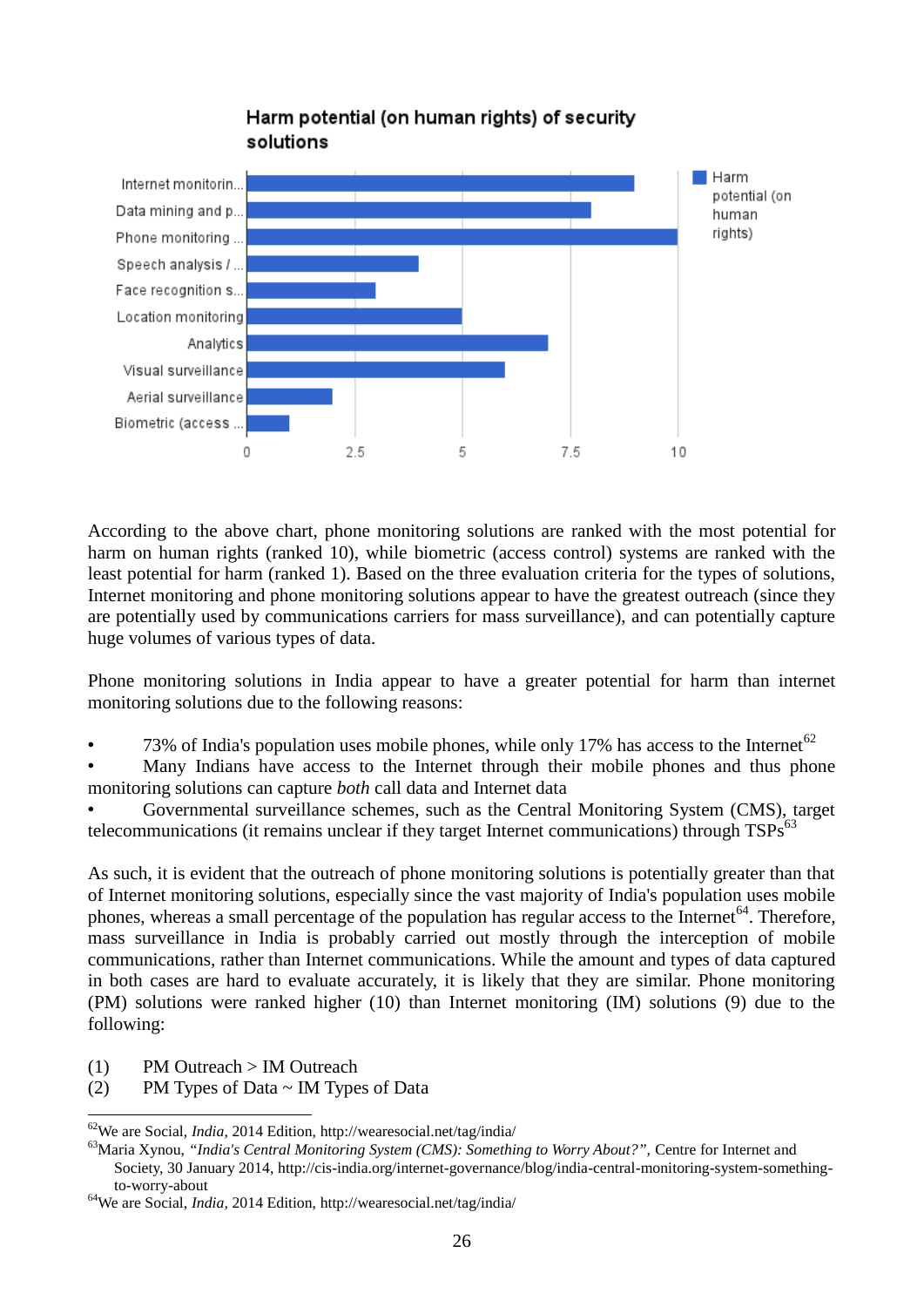(3) PM Volume of Data  $\sim$  IM Volume of Data

Thus PM > IM.

Internet monitoring solutions encompass a wide range of various types of software and hardware, including spyware which can remotely be deployed into a target's computer (such as ClearTrail's QuickTrail product) and public network monitoring solutions<sup>65</sup>. As such, internet monitoring solutions appear to entail a much broader category of software than data mining and profiling software, which can potentially have a greater outreach and capture larger volumes of various types of data. Data mining and profiling software undoubtedly analyse large volumes of data, but usually such data has been captured by other internet monitoring solutions. Hence, internet monitoring (IM) solutions have been ranked higher (9) than data mining and profiling (DMP) software (8) due to the following:

- (1) IM Outreach > DMP Outreach
- (2) IM Types of Data > DMP Types of Data
- (3) IM Volume of Data > DMP Volume of Data

Thus IM > DMP.

While data mining and profiling software and data analytics may appear to be rather similar, they are actually different with regards to their scope, purpose and focus of analysis. In particular, data analytics are used to examine raw data with the purpose of drawing conclusions about that information, to verify or disprove existing models or theories and involve confirmatory data analysis (CDA). Data mining software, on the other hand, sorts through large data sets with the use of artificial intelligence and uncovers hidden patterns and relationships. As such, data mining software involves exploratory data analysis (EDA), as sophisticated software is used to uncover and match patterns through vast volumes of data.<sup>66</sup> Data mining and profiling (DMP) software is ranked higher (8) than data analytics (DA) software (7) due to the following:

- (1) DMP Outreach > DA Outreach
- (2) DMP Types of Data > DA Types of Data
- (3) DMP Volume of Data > DA Volume of Data

Thus  $DMP > DA$ .

Data analytics appear to have a greater outreach than visual surveillance solutions, such as CCTV cameras, since they can potentially analyse much vaster amounts of data and have the potential to match patters and draw conclusions<sup>67</sup> – which most visual surveillance solutions do not. Once data is captured through visual surveillance solutions, it is usually further processed by data analytics. However, data analytics is a broad field and can include various other types of data, beyond those captured by visual surveillance solutions. As such, data analytics (DA) software is ranked higher (7) than visual surveillance (VS) solutions (6) due to the following:

- (1) DA Outreach > VS Outreach
- (2) DA Types of Data > VS Types of Data
- (3) DA Volume of Data > VS Volume of Data

 $^{67}\mathrm{Ibid}$ 

<u>.</u>

<sup>65</sup>ClearTrail Technologies, *"Internet Monitoring Suite",* WikiLeaks, Spy Files 2011, <http://www.wikileaks.org/spyfiles/docs/CLEARTRAIL-2011-Intemonisuit-en.pdf>

<sup>66</sup>Margaret Rouse, *"Data Analytics (DA)",* Tech Target, Data Management, 10 January 2008,

<http://searchdatamanagement.techtarget.com/definition/data-analytics>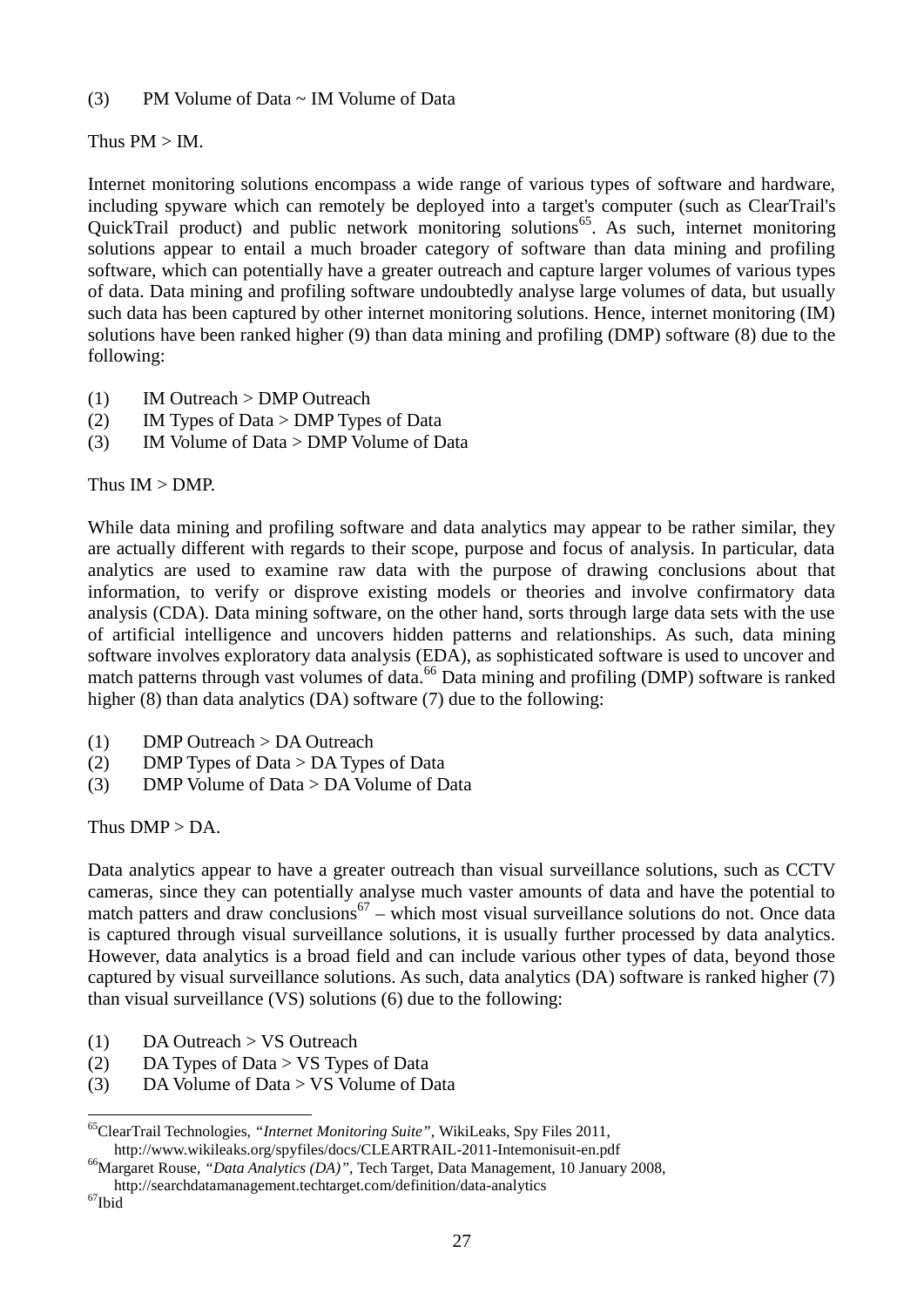Thus  $DA > VS$ .

Visual surveillance solutions are ranked higher than location monitoring solutions because the first have the potential to capture more categories of data than the second. For example, a CCTV camera can capture data including an individual's location, acquaintances, habits and other information, whereas location monitoring solutions may possibly be limited to an individual's location – and other information potentially linked to it. Furthermore, visual surveillance solutions are more often installed for mass monitoring purposes, whereas location monitoring solutions are often used for targeted surveillance. As such, visual surveillance (VS) solutions are ranked higher (6) than location monitoring (LM) solutions (5) due to the following:

- (1) VS Outreach > LM Outreach
- (2) VS Types of Data > LM Types of Data
- (3) VS Volume of Data  $\sim$  LM Volume of Data

Thus  $VS > LM$ .

Location monitoring solutions are ranked with a greater potential for harm (on human rights) than speech analysis and voice recognition software, because the second is used for targeted purposes and analyses a specific amount of data. Location monitoring solutions, however, are capable of capturing broader categories of data, while speech analysis/voice recognition software is a tool used for analysing data captured by other solutions<sup>68</sup>. Therefore, location monitoring (LM) solutions are ranked higher (5) than speech analysis/voice recognition (SA/VR) software (4) due to the following:

- (1) LM Outreach > SA/VR Outreach
- (2) LM Types of Data > SA/VR Types of Data
- (3) LM Volume of Data  $\sim$  SA/VR Volume of Data

Thus LM > SA/VR.

Both speech analysis/voice recognition and face recognition software appear to be rather similar, since they analyse specific data captured through targeted surveillance. However, speech analysis/voice recognition software has been ranked higher than face recognition software because the first analyses data captured through phone monitoring (which is ranked with the greatest potential for harm), whereas the second type of software analyses data captured through visual surveillance (ranked far below phone monitoring). As such, since phone monitoring (PM) has been ranked (above) with a greater harm potential than visual surveillance (VS), speech analysis/voice recognition (SA/VR) software, which analyses data captured through phone monitoring, appears to have a greater harm potential (4) than face recognition (FR) software (3). In short, the following derives from the above:

 $PM > IM > DMP > DA > VS$  (=)  $PM > VS$ PM  $(SA/VR)$  > VS  $(FR)$  (=) SA/ VR > FR

Thus  $SA/VR > FR$ .

<u>.</u>

Similarly, face recogntion and aerial surveillance (in the instance of non-weaponised drones) also

<sup>68</sup>Maria Xynou, *Spreadsheet data on sample of 50 security companies,* Centre for Internet and Society, 28 February 2014[, http://cis-india.org/internet-governance/blog/data-on-surveillance-technology-companies](http://cis-india.org/internet-governance/blog/data-on-surveillance-technology-companies)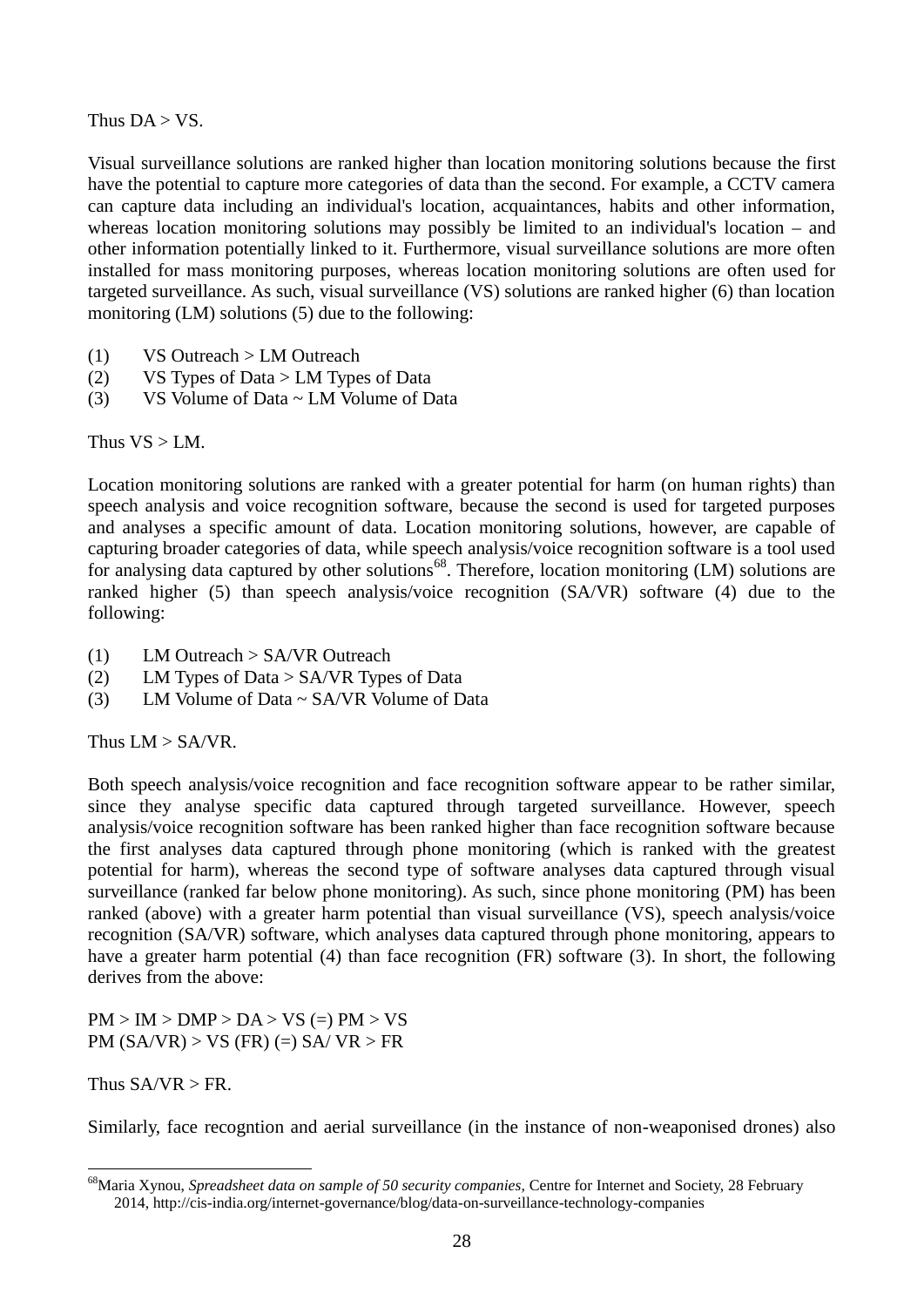appear to fall within broader categories of surveillance. In particular, face recognition software belongs to the broader category of visual surveillance (VS) solutions, while non-weaponised aerial surveillance appears to fall within the broader category of location monitoring (LM) solutions. As such, face recognition (FR) software appears to have a greater harm potential on human rights (3) than non-weaponised aerial surveillance (AS) solutions (2) due to the following:

 $VS > LM (=) VS (FR) > LM (AS) (=) FR > AS$ 

Thus  $FR > AS$ .

Lastly, non-weaponised aerial surveillance solutions appear to have a greater harm potential than biometric (access control) systems. The first category is based on other types of data which have previously been captured by other solutions (such as location monitoring), whereas the second category does not necessarily require the prior collection of data by other, more "harmful", solutions since it gathers data on a primary basis. Furthermore, such primary data is usually restricted to biometrics and does not expand to other, broader categories of data<sup>69</sup>. Therefore, nonweaponised aerial surveillance (AS) solutions appear to have a greater harm potential (2) than biometric (access control) systems (BS) (1) due to the following:

 $LM > SA/VR > FR > AS (=) LM(AS) > BS (=) AS > BS$ 

Thus AS (non-weaponised) > BS.

However, in the instance of weaponised drones, the above change completely. In particular, weaponised drones have the potential to deprive individuals of their right to life, which is the greatest fundamental human right. As such, weaponised drones undoubtedly have the greatest harm potential than all other security solutions and are ranked 10, as illustrated in the following chart:



#### Harm potential (on human rights) of security solutions - including weaponised drones

 $\overline{a}$ <sup>69</sup>Ibid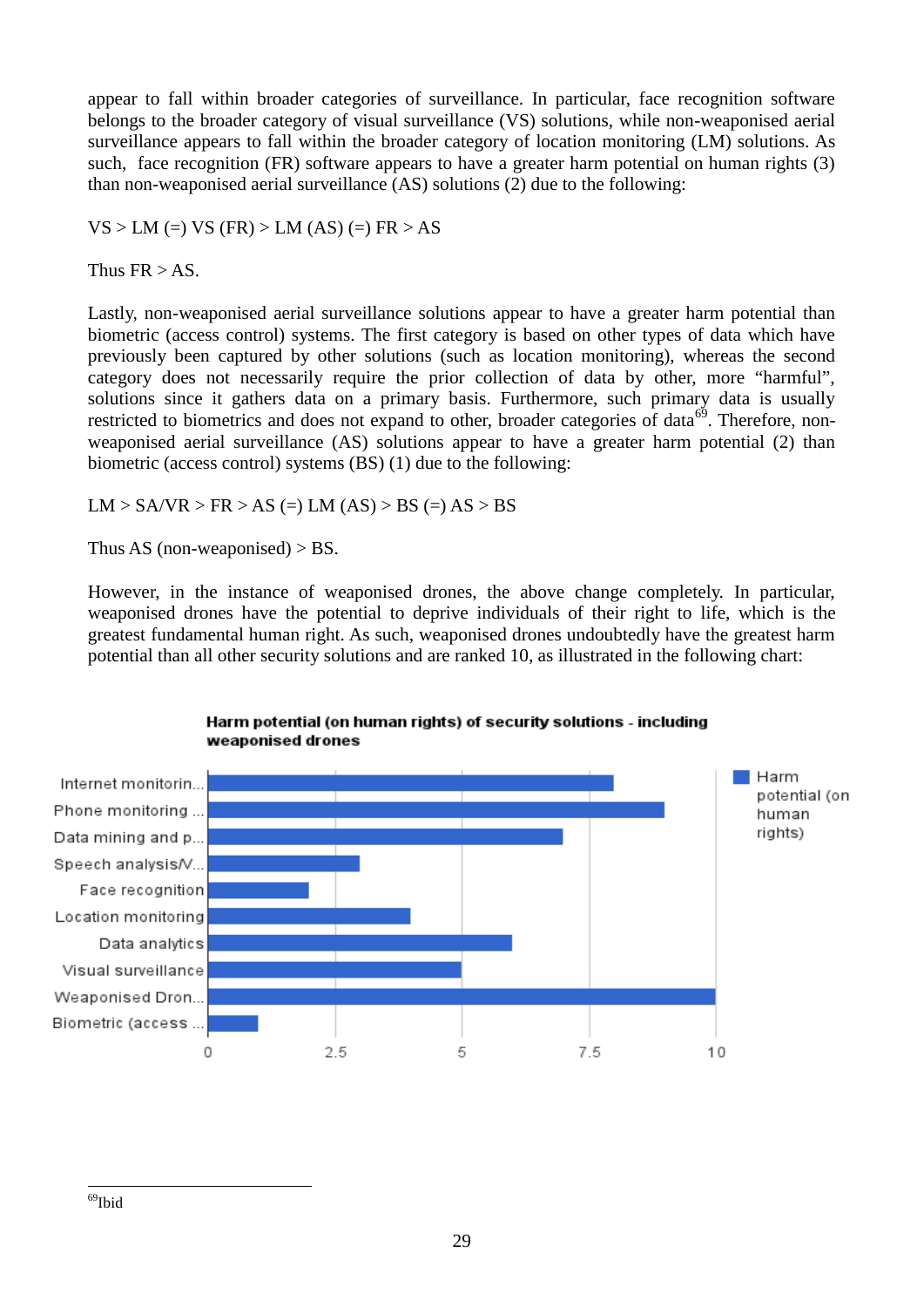## **Ranking Clients**

The 50 companies from the random research sample appear to sell security solutions to the following categories of clients<sup>70</sup>:

• Law enforcement agencies / Governments / Intelligence Agencies / Security Agencies / Police / Military / Defense

- Internet Service Providers (ISPs) / Telecom Service Providers (TSPs)
- Corporations / Organisations
- Public

The above categories have been ranked based on the following three criteria:

- 1. Authority
- 2. Access to data
- 3. Interception capabilities

In particular, the categories of clients are ranked based on the amount of authority they have to legally collect, access, share, disclose and retain data. This criterion has been chosen because it determines the power that the clients have over the data they handle and hence the amount of power they have to potentially affect individual's right to privacy and other human rights. The second criterion involves the amount of data that clients have access to. Clients which have access to larger and vaster volumes of data potentially have a higher probability of affecting individual's human rights. The third criterion involves the client's potential power to carry out the interception of communications. As such, clients which have more authority over mass data, more access to large volumes of data and the power to intercept communications potentially have a higher probability of breaching such data – especially if adequate safeguards are not in place.

The above categories of clients have been ranked on a scale of A-D  $(A=5, B=10, C=15, D=20)$ , where A represents the least potential for harm (on human rights), while D represents the most potential for harm. The following chart illustrates the clients and their potential to affect human rights in India, through the use of security solutions sold to them by the 50 companies in the random sample: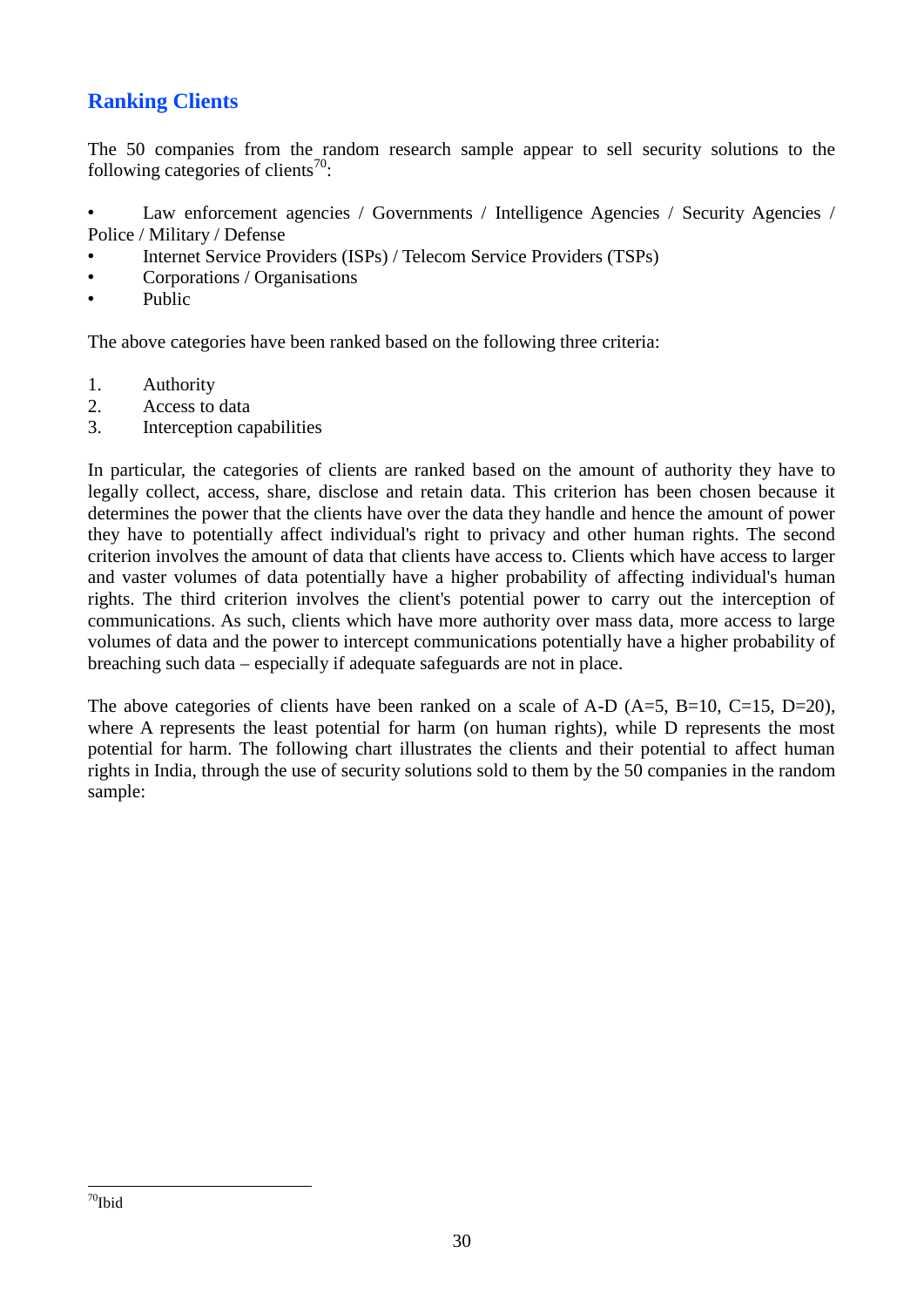

According to the above chart, it is evident that ISPs/TSPs appear to have the greatest potential to affect human rights in India through the use of security solutions (ranked D), while the public appears to have the least potential to affect human rights by purchasing security solutions (ranked A).

ISPs/ TSPs have been ranked higher than law enforcement agencies because, while the second category may have legal authority over the handling of intercepted data and the power to potentially prosecute individuals, the first category of service providers has both direct access to large volumes of data (through internet and phone monitoring which are highly ranked, as mentioned previously) and the direct power to intercept communications running through its networks. As such, ISPs / TSPs appear to have a greater potential to affect human rights (ranked D) through the use of security solutions than law enforcement agencies (LEAs) (ranked C) due to the following:

- (1) ISPs/ TSPs Authority < LEAs Authority
- (2) ISPs / TSPs Access to Data > LEAs Access to Data
- (3) ISPs / TSPs Interception Capabilities > LEAs Interception Capabilities

Thus ISPs / TSPs > LEAs.

 $\overline{a}$ 

However, this ranking may potentially change, as the Indian Government's Central Monitoring System (CMS) aims at bypassing service providers and at collecting intercepted data at central and regional databases<sup>71</sup>. In this instance, law enforcement agencies potentially have a greater harm potential than communications service providers, but that depends on whether they will have access to mass volumes of data, or on whether their access will be restricted to targeted cases. This currently remains unclear, which is why service providers have currently been ranked with a greater harm potential.

Through access to intercepted data by ISPs and TSPs, law enforcement agencies have access to

<sup>&</sup>lt;sup>71</sup>Maria Xynou, "India's Central Monitoring System (CMS): Something to Worry About?", Centre for Internet and Society, 30 January 2014, [http://cis-india.org/internet-governance/blog/india-central-monitoring-system-something](http://cis-india.org/internet-governance/blog/india-central-monitoring-system-something-to-worry-about)[to-worry-about](http://cis-india.org/internet-governance/blog/india-central-monitoring-system-something-to-worry-about)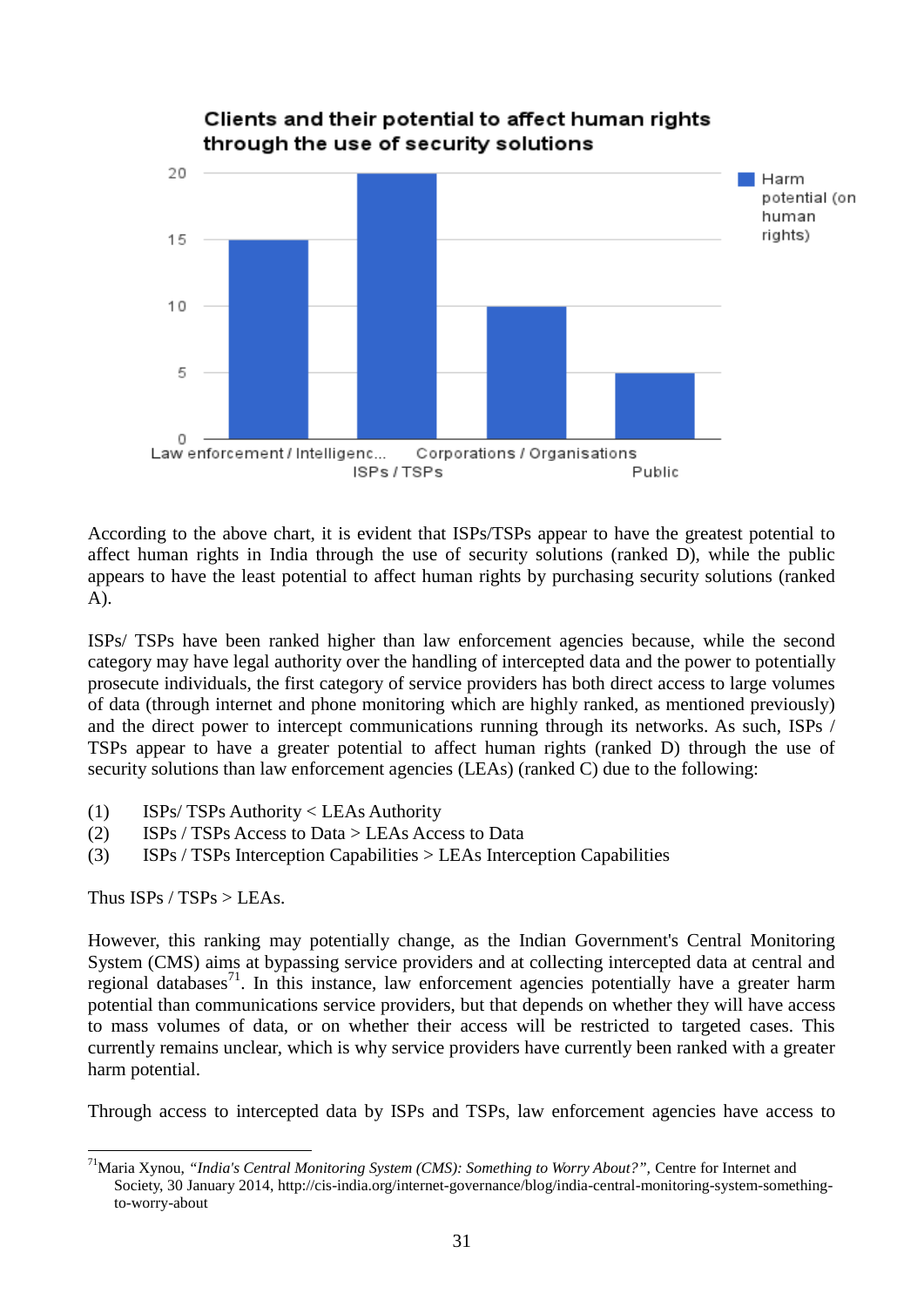larger volumes of data than corporations and organisations, as well as the legal authority to handle such data and to potentially prosecute individuals based on it. In certain instances, law enforcement agencies have interception capabilities, which corporations and organisations lack. Therefore, the category of law enforcement agencies (LEAs) appears to have a greater potential to affect human rights (ranked C) through the use of security solutions than corporations and organisations (Corps) (ranked B) due to the following:

- (1) LEAs Authority > Corps Authority
- (2) LEAs Access to Data > Corps Access to Data
- (3) LEAs Interception Capabilities > Corps Interception Capabilities

Thus LEAs > Corps.

It is noteworthy that solutions bought by corporations / organisations and the public are restricted to the lower ranking solutions (with the least potential for harm), since they lack the authority, capability and incentive to use mass interception systems, such as phone and internet monitoring solutions. The public is included as a category because some of the companies in the sample sell various spy products, such as coca-cola spy cameras, to anyone who can afford to purchase them. According to the research sample, corporations and organisations on the other hand tend to widely purchase  $\overrightarrow{CCTV}$  cameras and biometric (access control) systems<sup>72</sup>. Neither corporations and organisations nor the public have authority over data or any legal interception capabilities. As such, these two categories have been compared and ranked merely on their access to data.

Corporations and organisations, such as hotels and businesses, appear to have a greater potential to affect human rights than the public as a client category, because they tend to handle and have access to larger amounts of data. An individual which purchases a spy product, such as a SpyWatch, probably has access to a very limited amount of third data, while a national bank, for example, operating a biometric (access control) system for all its employees undoubtedly has access to and handles larger amounts of data. Therefore, corporations and organisations (Corps) appear to have a greater potential to affect human rights (ranked B) through the use of security solutions than the public (PUB) as a client (ranked A) due to the following:

Corps Access to Data > PUB Access to Data (=) Corps > PUB

## **Ranking Security Companies**

The harm potential of the 50 companies of the random research sample has been evaluated based on the following two criteria:

- Security solutions
- Clients

As such, each of the 50 companies have been evaluated based on the types of solutions that they produce and the clients that they sells them to. The ranking for each of the 50 companies can be viewed analytically through Appendix 3. Additionally, the chart at the end of this sub-chapter illustrates the ranking of these companies. In particular, Kommlabs Dezign is ranked with the greatest potential for harm on human rights (based on the solutions is produces and the clients it sells them to), followed by Vehere and Paladion Networks. It is noteworthy that, while the random sample consists of 10 foreign security companies, the top 3 companies with the greatest potential

<sup>&</sup>lt;u>.</u> <sup>72</sup>Maria Xynou, *Spreadsheet data on sample of 50 security companies,* Centre for Internet and Society, 28 February 2014[, http://cis-india.org/internet-governance/blog/data-on-surveillance-technology-companies](http://cis-india.org/internet-governance/blog/data-on-surveillance-technology-companies)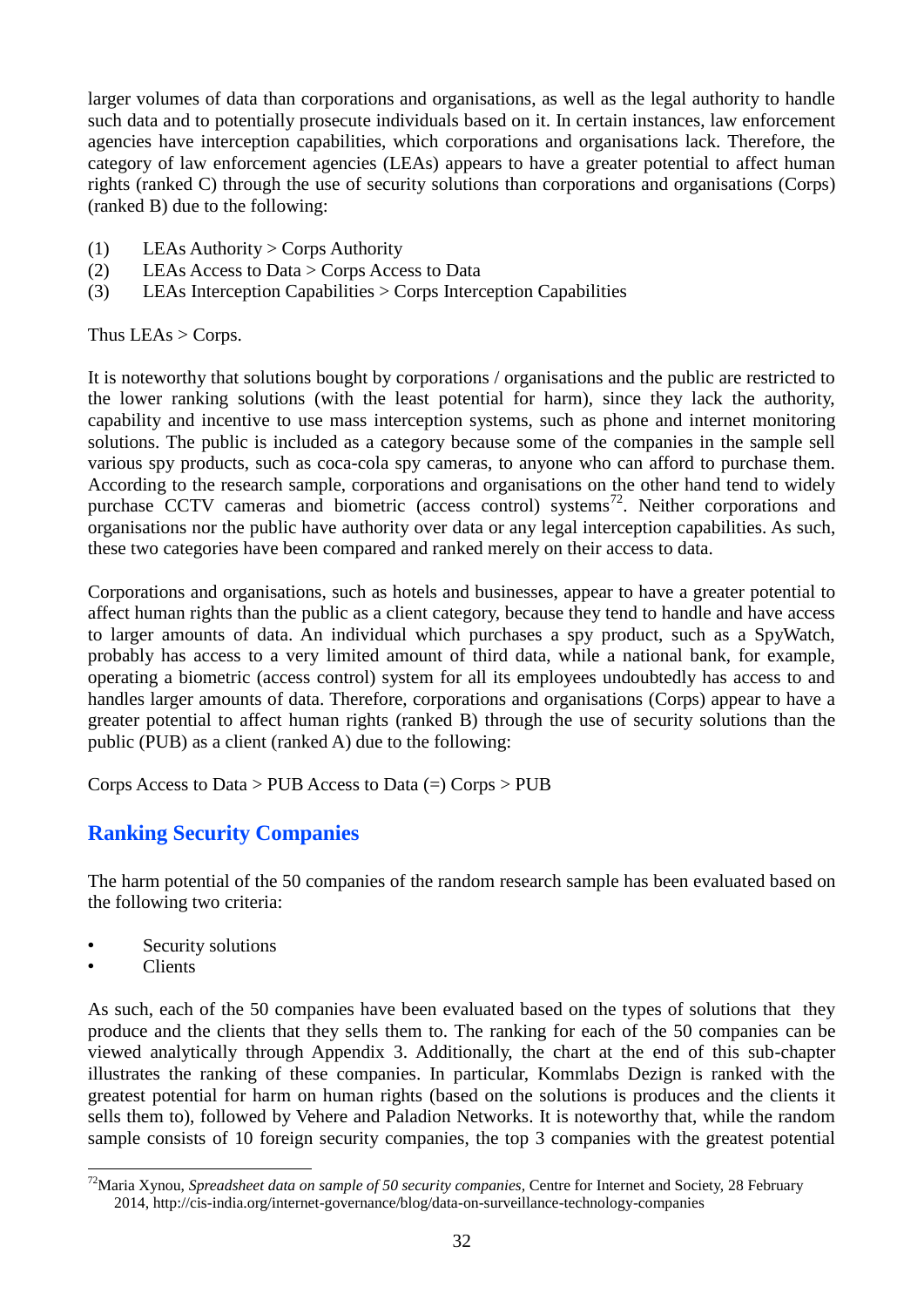for harm appear to be Indian. Precision Biometric is ranked last, with the least potential for harm on human rights.

The accuracy of this ranking may potentially be widely debated on, especially with regards to the various ranking criteria. However, the aim of this research is to broadly illustrate the industrial surveillance actors in India and in particular: who sells surveillance technologies. By identifying some of the main industrial surveillance actors in India, it is hence easier to identify, examine and analyse the various surveillance schemes being implemented in the country. The objective of this research is to enable further in-depth research in India on its surveillance regime.

Furthermore, it should be pointed out that this research does not aim to criticise certain companies and/or clients as "harmful" per se. The data sample was randomly selected to reduce the probability of bias towards specific companies. Additionally, all data collected about these companies was gathered from their websites and from other publicly available sources.

The purpose of this data collection is to illustrate a portion of the security industry in India and of some of its actors, in order to enable further research on surveillance. The objective behind the ranking is to point out the variety within the security companies and to illustrate that some of their security solutions may potentially affect individual's right to privacy and other human rights.

## **Policy Recommendations and Conclusion**

While security solutions may potentially aid law enforcement agencies in tackling crime and terrorism, they also present a high potential for abuse. In particular, the unlawful and unregulated use of surveillance technologies which have the capability of capturing individual's personal data without their knowledge or consent may potentially pose a major threat to their right to privacy and other human rights. In general, the unlawful collection of, access to and sharing of personal data can potentially result in data breaches and hence violations to human rights.

Activists and political dissidents can be the primary targets of some of the most sophisticated surveillance technologies, even though their use is supposed to be limited to so-called criminals and terrorists. Privacy International recently reported that an Ethiopian political refugee in the UK was targeted by FinFisher spyware, as the trojan was detected in his computer<sup>73</sup>. In May 2013, Mac OS X spyware, signed with a valid Apple Developer ID, was detected on the laptop of an Angolan activist at a human rights conference in Norway<sup>74</sup>. As such, it is evident that some governments around the world purchase surveillance technologies not only to track criminals and terrorists, but to also potentially spy on activists and political dissidents.

The following policy recommendations work to ensure that Indians human rights are protected in light of an expanding surveillance industry.

## **Regulation of Security Solutions**

<u>.</u>

Surveillance is not unregulated in India. On the contrary, the various laws which regulate surveillance in India were analysed in Chapter 1. However, none of the existing laws appear to

<sup>&</sup>lt;sup>73</sup>Alinda Vermeer, *"Surveillance follows Ethiopian political refugee to the UK"*, Privacy International, 17 February 2014[, https://www.privacyinternational.org/blog/surveillance-follows-ethiopian-political-refugee-to-the-uk](https://www.privacyinternational.org/blog/surveillance-follows-ethiopian-political-refugee-to-the-uk)

<sup>74</sup>Lucian Constantin, *"Developer-signed Mac spyware found on Angolan activist's computer",* Macworld, 17 May 2013, [http://www.macworld.com/article/2038960/developer-signed-mac-spyware-found-on-angolan-activists](http://www.macworld.com/article/2038960/developer-signed-mac-spyware-found-on-angolan-activists-computer.html)[computer.html](http://www.macworld.com/article/2038960/developer-signed-mac-spyware-found-on-angolan-activists-computer.html)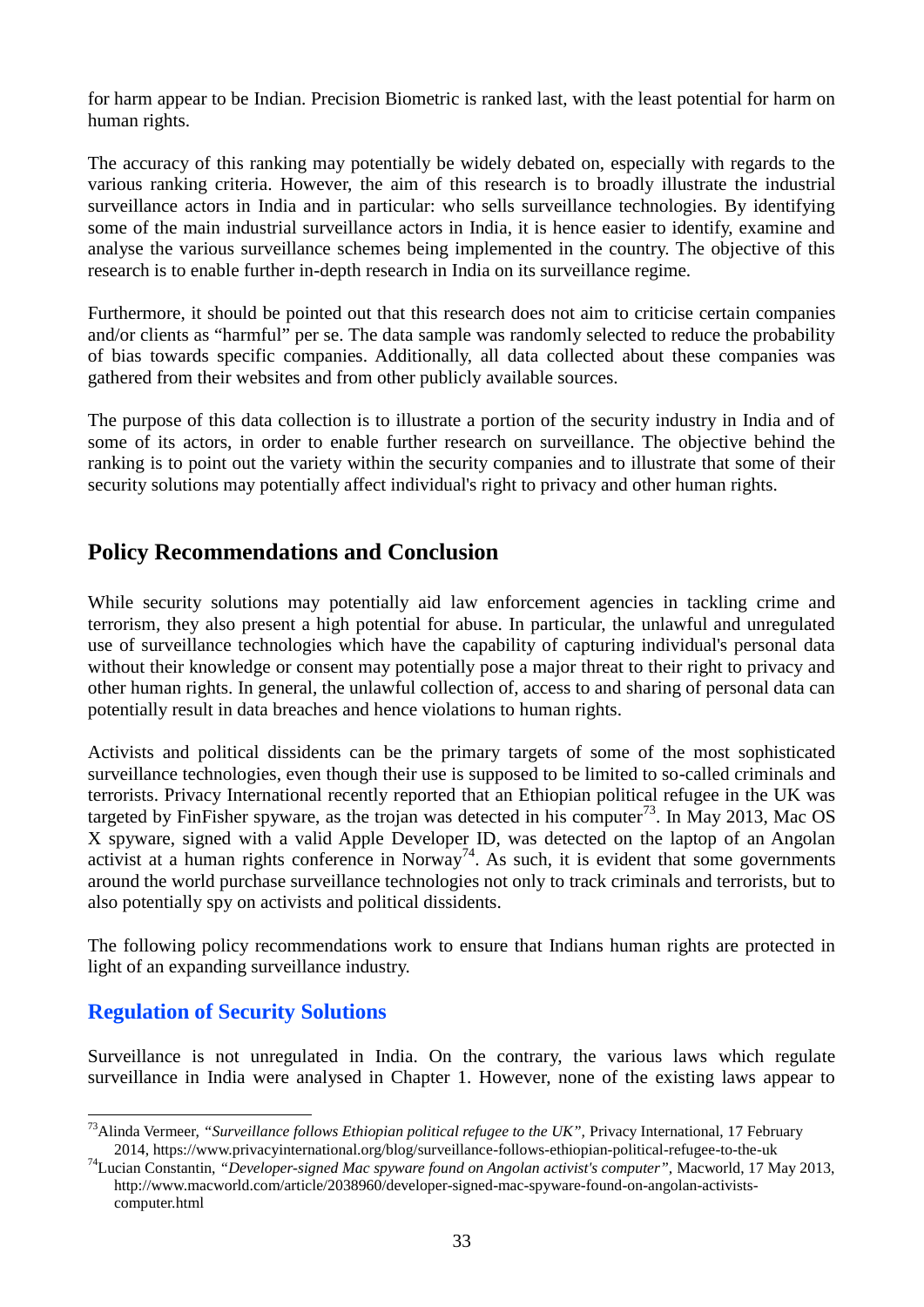regulate the various types of security solutions, but vaguely require law enforcement agencies to carry out the interception of communications in certain instances – as stated in Section 69 of the Information Technology (Amendment) Act, 2008, for example<sup>75</sup>.

International regulations and standards, such as the ETSI standards<sup>76</sup> and CALEA legal requirements<sup>77</sup>, are in place and many security companies around the world comply with them. While it is encouraged for companies to comply with such standards and regulations, they may potentially inadequately regulate the various types of security solutions, especially since most standards are created by the industry, rather than by law enforcement. As such, many of these standards may not necessarily be in compliance with the Justice AP Shah privacy principles<sup>78</sup> and with the International Principles on the Application of Human Rights to Communications Surveillance<sup>79</sup>, and may therefore potentially allow for data breaches. Furthermore, such standards and regulations do not explicitly regulate the various types of security solutions, and nor are they legally binding.

Companies are encouraged to certify their security solutions, to ensure information security $80$  and the quality of their products $^{81}$ . Additionally, all security companies should include privacy policies on their websites in order to legally state how they handle their customers data. While compliance with certification standards and the inclusion of privacy policies on websites are a decisive step in protecting individuals personal data, they might not be adequate in preventing data breaches by various surveillance technologies.

The contemporary reality of surveillance appears to entail various types of security solutions, all of which should not be broadly regulated under a vague "interception umbrella". The previous subchapters illustrated that not all security solutions have the same potential for harm on human rights. Certain security solutions, such as internet and phone monitoring software, appear to have a greater harm potential than other solutions, such as CCTV cameras and biometric access control systems. Furthermore, not all security solutions are used by the same clients for the same purpose, or under the same type of authorisation. As such, the various types of security solutions should be explicitly regulated depending on their harm potential.

In particular, it is recommended that the Information Technology (Amendment) Act,  $2008^{82}$ , is

<u>.</u>

 $75$ The Information Technology (Amendment) Act, 2008, [http://police.pondicherry.gov.in/Information%20Technology%20Act%202000%20-](http://police.pondicherry.gov.in/Information%20Technology%20Act%202000%20-%202008%20%28amendment%29.pdf) [%202008%20%28amendment%29.pdf](http://police.pondicherry.gov.in/Information%20Technology%20Act%202000%20-%202008%20%28amendment%29.pdf)

<sup>76</sup>European Telecommunications Standards Institute (ETSI), *Our Standards,* <http://www.etsi.org/standards>

<sup>77</sup>FCC, *"Summary of CALEA requirements",* TIA TR45 Lawfully Authorised Electronic Surveillance, Cryptome, 16 November 2002, Version 2.1.,<http://cryptome.org/laes/calea-require.pdf> <sup>78</sup>Justice Ajit Prakash Shah, Former Chief Justice, High Court of Delhi, *"Report of the Group of Experts on Privacy",* 

Planning Commission (CIT&I Division), Government of India, 16 October 2012, [http://planningcommission.nic.in/reports/genrep/rep\\_privacy.pdf](http://planningcommission.nic.in/reports/genrep/rep_privacy.pdf)

<sup>79</sup>Electronic Frontier Foundation, Privacy International & Access, *"International Principles on the Application of Human Rights to Communications Surveillance",* Necessary & Proportionate, 10 July 2013, <https://www.eff.org/files/necessaryandproportionatefinal.pdf>

<sup>80</sup>International Organisation for Standardization (ISO), *Standards: ISO/IEC 27001 – Information security management",* <http://www.iso.org/iso/home/standards/management-standards/iso27001.htm>

<sup>81</sup>International Organisation for Standardization (ISO), *Standards: ISO 9000 – Quality management,*  [http://www.iso.org/iso/home/standards/management-standards/iso\\_9000.htm](http://www.iso.org/iso/home/standards/management-standards/iso_9000.htm)

 $82$ The Information Technology (Amendment) Act, 2008,

[http://police.pondicherry.gov.in/Information%20Technology%20Act%202000%20-](http://police.pondicherry.gov.in/Information%20Technology%20Act%202000%20-%202008%20%28amendment%29.pdf) [%202008%20%28amendment%29.pdf](http://police.pondicherry.gov.in/Information%20Technology%20Act%202000%20-%202008%20%28amendment%29.pdf)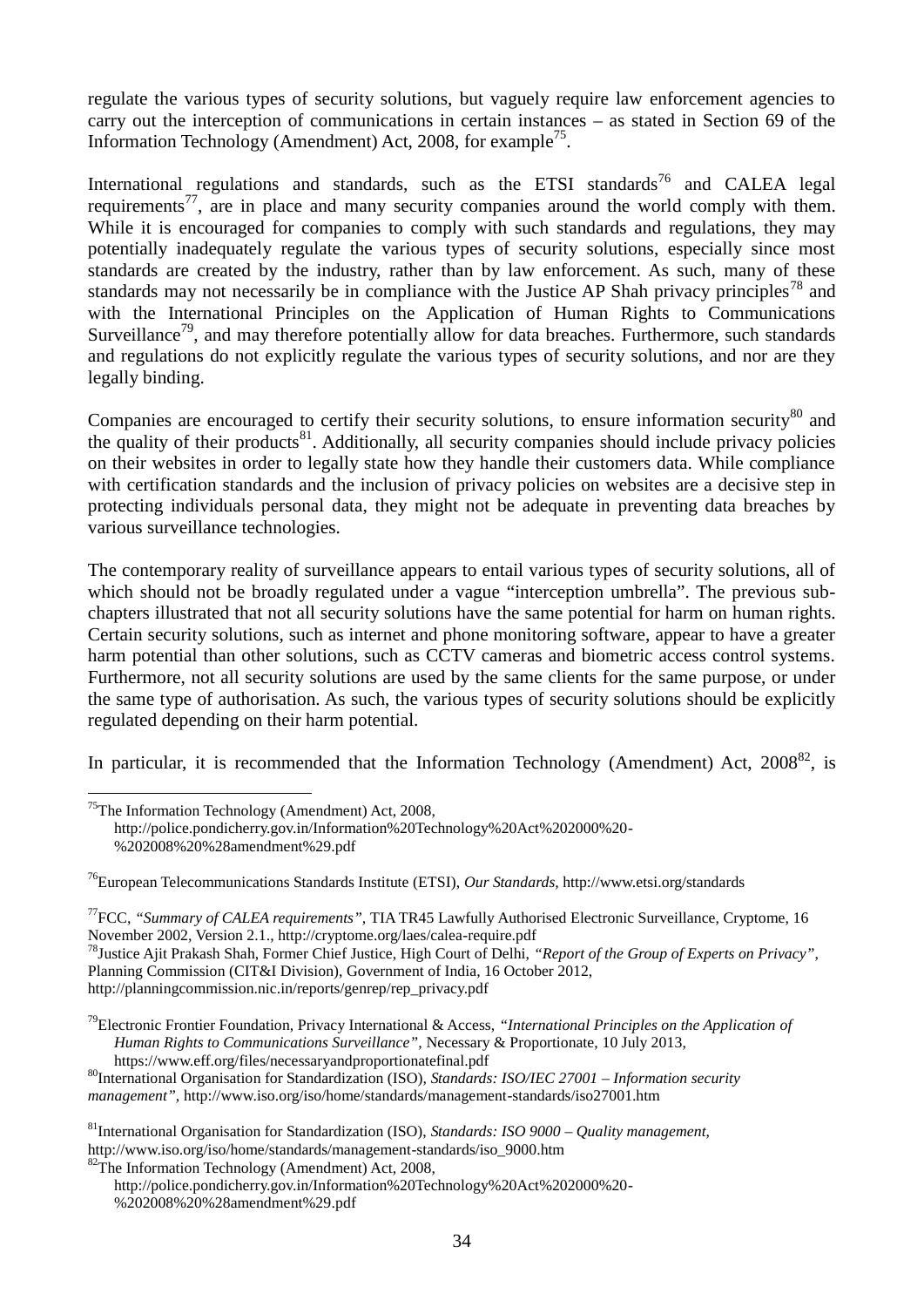amended to include provisions for security solutions, which should be in compliance with the Justice AP Shah privacy principles<sup>83</sup> and with the International Principles on the Application of Human Rights to Communications Surveillance<sup>84</sup>. New clauses should be added to the Information Technology (Amendment) Act, 2008, which should:

• specify the *types of security solutions* which can be legally used for the purpose of national security or for the investigation of a crime or offense

• specify the *parties which can legally use* such security solutions for the purpose of national security or for the investigation of a crime or offense

• specify that the use of such security solutions should only be authorised by an independent and competent judicial authority, once the necessity, adequacy and proportionality of such use has been adequately proven

In addition to the above, the various security solutions should be categorised and regulated based on their ranking, as analysed in the previous sub-chapters. In particular, phone monitoring and Internet monitoring solutions have been ranked with the highest harm potential on human rights and as such, it is recommended that they are separately regulated. Additional clauses should be included in the Information Technology (Amendment) Act,  $2008^{85}$ , which regulate the various types of "intrusion software" and "network surveillance systems", as those sold by companies such as ClearTrail Technologies, Paladion Networks and Kommlabs Dezign<sup>86</sup>. Such regulations should:

limit the instances according to which such solutions can be used to extreme cases of national security, once their necessity, adequacy and proportionality has been adequately proven in court

• guarantee safeguards for individuals, in compliance with the principles of notice, choice and consent

• specify the limited instances according to which individual consent should not or can not be acquired

- should prohibit the unauthorised sharing and disclosure of collected data
- be in compliance with the principles of collection limitation and purpose limitation
- specify and limit the retention period of collected data according to the period necessary for an investigation
- require the complete destruction of collected data once its retention period has expired
- impose strict penalties in instances of breach

The Department of Telecommunications of the Ministry of Information Technology and Communications in India has issued guidelines for surveillance and communications service providers are required to comply with them<sup>87</sup>. However, such guidelines are not legally binding, which is why it is highly recommended that the specific use of solutions with a high harm potential,

[http://planningcommission.nic.in/reports/genrep/rep\\_privacy.pdf](http://planningcommission.nic.in/reports/genrep/rep_privacy.pdf)

<sup>85</sup>The Information Technology (Amendment) Act, 2008,

[%202008%20%28amendment%29.pdf](http://police.pondicherry.gov.in/Information%20Technology%20Act%202000%20-%202008%20%28amendment%29.pdf)

<sup>&</sup>lt;u>.</u> <sup>83</sup>Justice Ajit Prakash Shah, Former Chief Justice, High Court of Delhi, *"Report of the Group of Experts on Privacy",*  Planning Commission (CIT&I Division), Government of India, 16 October 2012,

<sup>84</sup>Electronic Frontier Foundation, Privacy International & Access, *"International Principles on the Application of Human Rights to Communications Surveillance",* Necessary & Proportionate, 10 July 2013, <https://www.eff.org/files/necessaryandproportionatefinal.pdf>

[http://police.pondicherry.gov.in/Information%20Technology%20Act%202000%20-](http://police.pondicherry.gov.in/Information%20Technology%20Act%202000%20-%202008%20%28amendment%29.pdf)

<sup>86</sup>Maria Xynou, *"Big democracy, big surveillance: India's surveillance state",* OpenDemocracy, 10 February 2014, <http://www.opendemocracy.net/opensecurity/maria-xynou/big-democracy-big-surveillance-indias-surveillance-state>

<sup>&</sup>lt;sup>87</sup>Yatish Yadav, "New Guidelines Formulated for Monitoring, Interception of Phone Calls", The New Indian Express, 11 January 2014, [http://www.newindianexpress.com/nation/New-Guidelines-Formulated-for-Monitoring-](http://www.newindianexpress.com/nation/New-Guidelines-Formulated-for-Monitoring-Interception-of-Phone-Calls/2014/01/11/article1994336.ece#.Uw6GUZh_W8Y)[Interception-of-Phone-Calls/2014/01/11/article1994336.ece#.Uw6GUZh\\_W8Y](http://www.newindianexpress.com/nation/New-Guidelines-Formulated-for-Monitoring-Interception-of-Phone-Calls/2014/01/11/article1994336.ece#.Uw6GUZh_W8Y)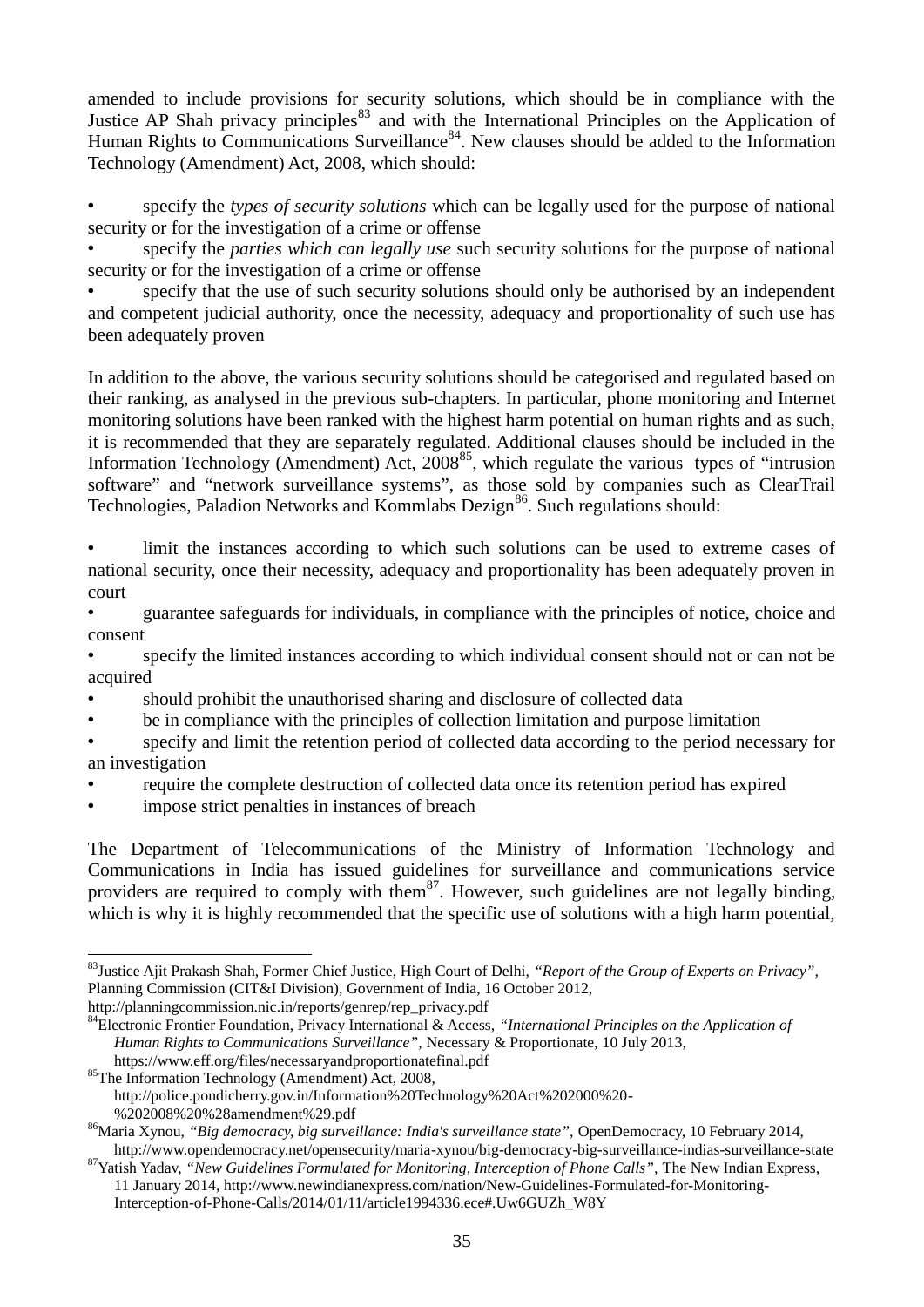such as phone monitoring and internet monitoring software and hardware, should be legally regulated. Such regulations should be in compliance with the Justice AP privacy principles $^{88}$  and with the International Principles on the Application of Human Rights to Communications Surveillance<sup>89</sup>.

Additionally, the Department of Telecommunications (DoT) requires communications service providers to purchase specific types of solutions. However, the DoT does not appear to be transparent about these types of solutions. The Centre for Internet and Society (CIS) sent a Right To Information (RTI) request to the DoT, requesting a list of all of the security solutions that it requires communications service providers to purchase, install and use. The DoT, though, denied to disclose this information on the grounds of national security. The value of knowing what type of solutions are being used by law enforcement is grounded in the assumption that various solutions have different harm potential. For example, if the DoT authorises and requires the use of mass monitoring solutions, citizens should have the right to be informed so that they can ensure that the right checks and balances are in place.

Non-transparency with regard to potentially harmful to human rights technologies should not be acceptable in a democratic regime. As such, it is recommended that the Information Technology (Amendment) Act, 2008, is amended in compliance with the principle of transparency<sup>90</sup> and that a clause is added which requires law enforcement to inform Indian citizens about the types of security solutions that are being used.

#### **Export and Import Controls of Surveillance Technologies**

Certain types of security solutions which are sold in the international market, such as FinFisher spyware produced by Gamma Group<sup>91</sup>, appear to present a threat to human rights. As previously mentioned, FinFisher spyware was recently detected in the computer of an Ethiopian political refugee in the UK<sup>92</sup>. Similarily, some of ClearTrail's solutions, such as QuickTrail, can remotely be deployed into a computer, intercept data and monitor communications<sup>93</sup>. As such, it is evident that spyware which is designed to remotely and secretly be deployed into a target's computer and capture all personal data presents a threat to privacy and other human rights.

Privacy International has demanded that surveillance technologies are treated as the weapons of the digital age, since they potentially pose a threat to human rights, and that their export is controlled $94$ . It is suggested that similar export controls in India, especially since some of its companies, such as Kommlabs Dezign, Vehere, Paladion Networks and ClearTrail Technologies, produce solutions

<u>.</u>

<sup>88</sup>Justice Ajit Prakash Shah, Former Chief Justice, High Court of Delhi, *"Report of the Group of Experts on Privacy",*  Planning Commission (CIT&I Division), Government of India, 16 October 2012,

[http://planningcommission.nic.in/reports/genrep/rep\\_privacy.pdf](http://planningcommission.nic.in/reports/genrep/rep_privacy.pdf)

<sup>89</sup>Electronic Frontier Foundation, Privacy International & Access, *"International Principles on the Application of Human Rights to Communications Surveillance",* Necessary & Proportionate, 10 July 2013, <https://www.eff.org/files/necessaryandproportionatefinal.pdf>

 $^{90}\mathrm{Ibid}$ 

<sup>91</sup>Morgan Marquis-Boire, Bill Marczak, Claudio Guarnieri & John Scott-Railton, *"For Their Eyes Only: The Commercialization of Digital Spying",* The Citizen Lab, 30 April 2013, [https://citizenlab.org/2013/04/for-their](https://citizenlab.org/2013/04/for-their-eyes-only-2/)[eyes-only-2/](https://citizenlab.org/2013/04/for-their-eyes-only-2/)

<sup>&</sup>lt;sup>92</sup>Alinda Vermeer, "Surveillance follows Ethiopian political refugee to the UK", Privacy International, 17 February 2014[, https://www.privacyinternational.org/blog/surveillance-follows-ethiopian-political-refugee-to-the-uk](https://www.privacyinternational.org/blog/surveillance-follows-ethiopian-political-refugee-to-the-uk)

<sup>93</sup>ClearTrail Technologies, *"Internet Monitoring Suite",* WikiLeaks, Spy Files 2011,

<http://www.wikileaks.org/spyfiles/docs/CLEARTRAIL-2011-Intemonisuit-en.pdf>

<sup>&</sup>lt;sup>94</sup>Sophie Curtis, *"Privacy International threatens legal action over surveillance tech exports", TechWorld, 25 July* 2012[, http://news.techworld.com/security/3372104/privacy-international-threatens-legal-action-over-surveillance](http://news.techworld.com/security/3372104/privacy-international-threatens-legal-action-over-surveillance-tech-exports/)[tech-exports/](http://news.techworld.com/security/3372104/privacy-international-threatens-legal-action-over-surveillance-tech-exports/)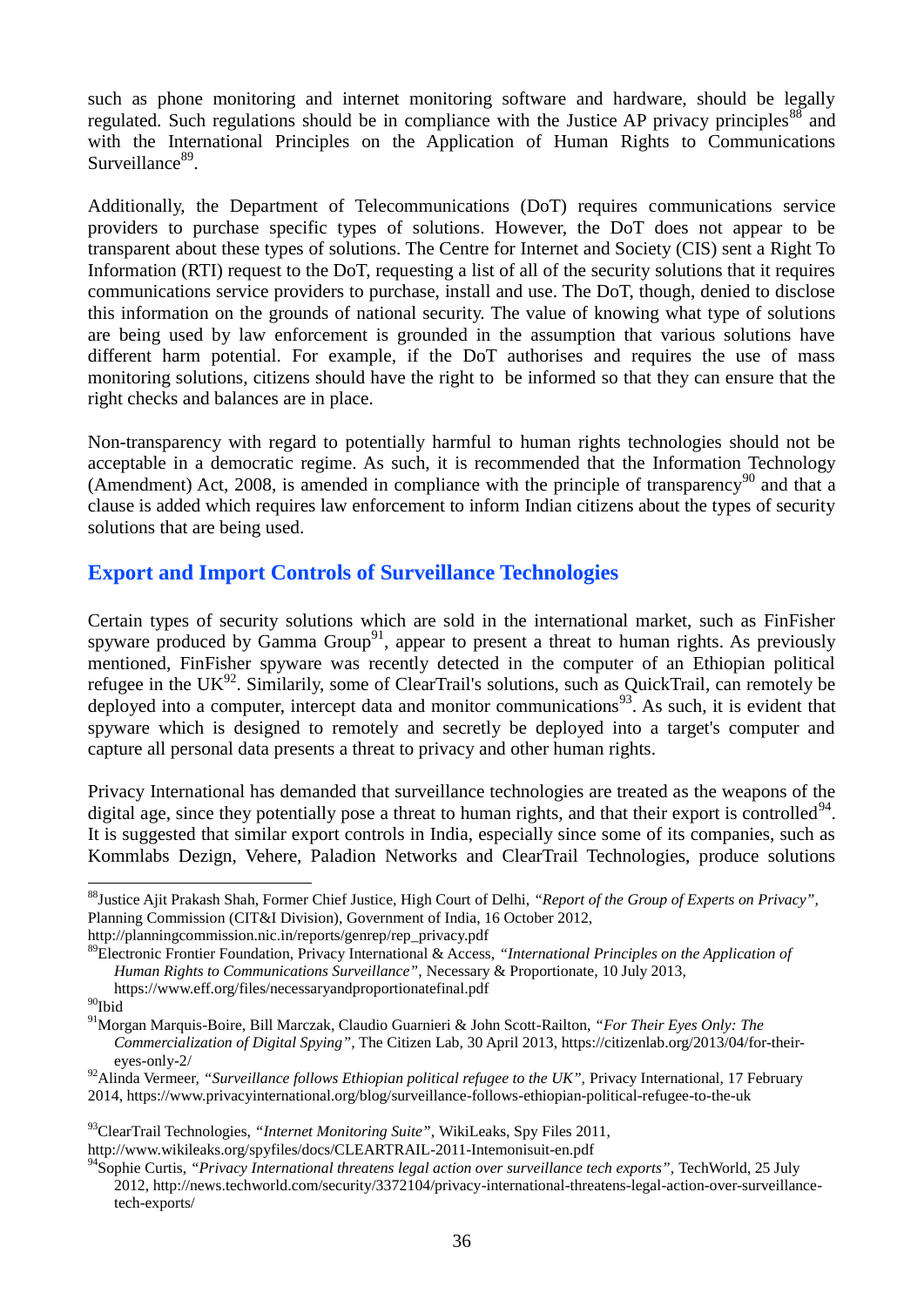which present a high harm potential to human rights $^{95}$ .

#### **Membership in Multilateral Export Control Regimes**

On an international level, significant progress has recently been marked with regards to export controls of surveillance technologies $96$ . In particular, the following two new categories of surveillance have been added to the control list of the Wassenaar Arrangement:

- Intrusion software
- IP network surveillance systems

The first category was proposed by the UK and aims at controlling "Advanced Persistent Threat Software and related equipment (offensive cyber tools)", which includes malware and rootkits, such as FinFisher (sold by Gamma Group) and Da Vinci (sold by Hacking Team) spyware. The second category was proposed by France and aims at controlling general traffic analysis systems, such as Deep Packet Inspection (DPI) items<sup>97</sup>.

The Wassenaar Arrangement on Export Controls for Conventional Arms and Dual-Use Goods and Technologies is a multilateral export control regime with 41 participating states, currently excluding India<sup>98</sup>. However, India has applied to join membership of four multilateral export control regimes: the Nuclear Suppliers Group (NSG), the Missile Technology Control Regime (MTCR), the Australia Group and the Wassenaar Arrangement. Generally, member countries harmonise their national systems in accordance with the new mechanisms of these regimes. If India joins these regimes it will have the advantage of participating in the management of the global commerce of advanced technology<sup>99</sup>. Furthermore, if India gains membership in the Wassenaar Arrangement, it will also have to control the export of the new aforementioned categories of surveillance: intrusion software and IP network surveillance systems. As such, India's membership in this Arrangement, to ensure that potentially intrusive technologies are better controlled is encouraged.

#### **National Export and Import Controls of Surveillance Technologies**

The Foreign Trade (Development and Regulation) Act (FTDR),  $1992^{100}$ , is India's primary law for its trade control system. This Act empowers the Directorate General of Foreign Trade to license the export and import of items on the Indian Tariff Classification (Harmonised System) list, which is divided into two schedules: one for imports and one for exports $^{101}$ .

The Indian government expanded the scope of its trade controls with the passage of the Weapons of

<sup>&</sup>lt;u>.</u> <sup>95</sup>View Appendix 3.

<sup>96</sup>Edin Omanovic, *"International agreement reached controlling export of mass and intrusive surveillance technology",*  Privacy International, 09 December 2013, [https://www.privacyinternational.org/blog/international-agreement](https://www.privacyinternational.org/blog/international-agreement-reached-controlling-export-of-mass-and-intrusive-surveillance)[reached-controlling-export-of-mass-and-intrusive-surveillance](https://www.privacyinternational.org/blog/international-agreement-reached-controlling-export-of-mass-and-intrusive-surveillance)

<sup>97</sup>Ibid

<sup>98</sup>*The Wassenaar Arrangement on Export Controls for Conventional Arms and Dual-Use Goods and Technologies and Munitions List,* WA-LIST (13) 1, 04 December 2013, [http://www.wassenaar.org/controllists/2013/WA-](http://www.wassenaar.org/controllists/2013/WA-LIST%20%2813%29%201/WA-LIST%20%2813%29%201.pdf)[LIST%20%2813%29%201/WA-LIST%20%2813%29%201.pdf](http://www.wassenaar.org/controllists/2013/WA-LIST%20%2813%29%201/WA-LIST%20%2813%29%201.pdf)

<sup>&</sup>lt;sup>99</sup>Rajiv Nayan, "Update on India's Membership of Multilateral Export Control Regimes", Institute for Defense Studies and Analyses, 19 December 2012,

[http://idsa.in/idsacomments/UpdateonIndiasMembershipofMultilateralExportControlsRegimes\\_rnayan\\_191212](http://idsa.in/idsacomments/UpdateonIndiasMembershipofMultilateralExportControlsRegimes_rnayan_191212) <sup>100</sup>*FTDR Act, 1992 and Foreign Trade Policy,* Unit 8,

[http://nbaindia.org/uploaded/Biodiversityindia/Legal/29.%20Foreign%20Trade%20%28Development%20and%20](http://nbaindia.org/uploaded/Biodiversityindia/Legal/29.%20Foreign%20Trade%20%28Development%20and%20Regulation%29%20Act,%201992.pdf) [Regulation%29%20Act,%201992.pdf](http://nbaindia.org/uploaded/Biodiversityindia/Legal/29.%20Foreign%20Trade%20%28Development%20and%20Regulation%29%20Act,%201992.pdf)

<sup>101</sup>SECURUS Strategic Trade Solutions, *"India's Export Controls: Current Status and Possible Changes on the Horizon",* 10 July 2011,

[http://www.securustrade.com/India%27s%20Export%20Controls\\_Article\\_\\_July\\_10\\_2011\\_FINAL.pdf](http://www.securustrade.com/India%27s%20Export%20Controls_Article__July_10_2011_FINAL.pdf)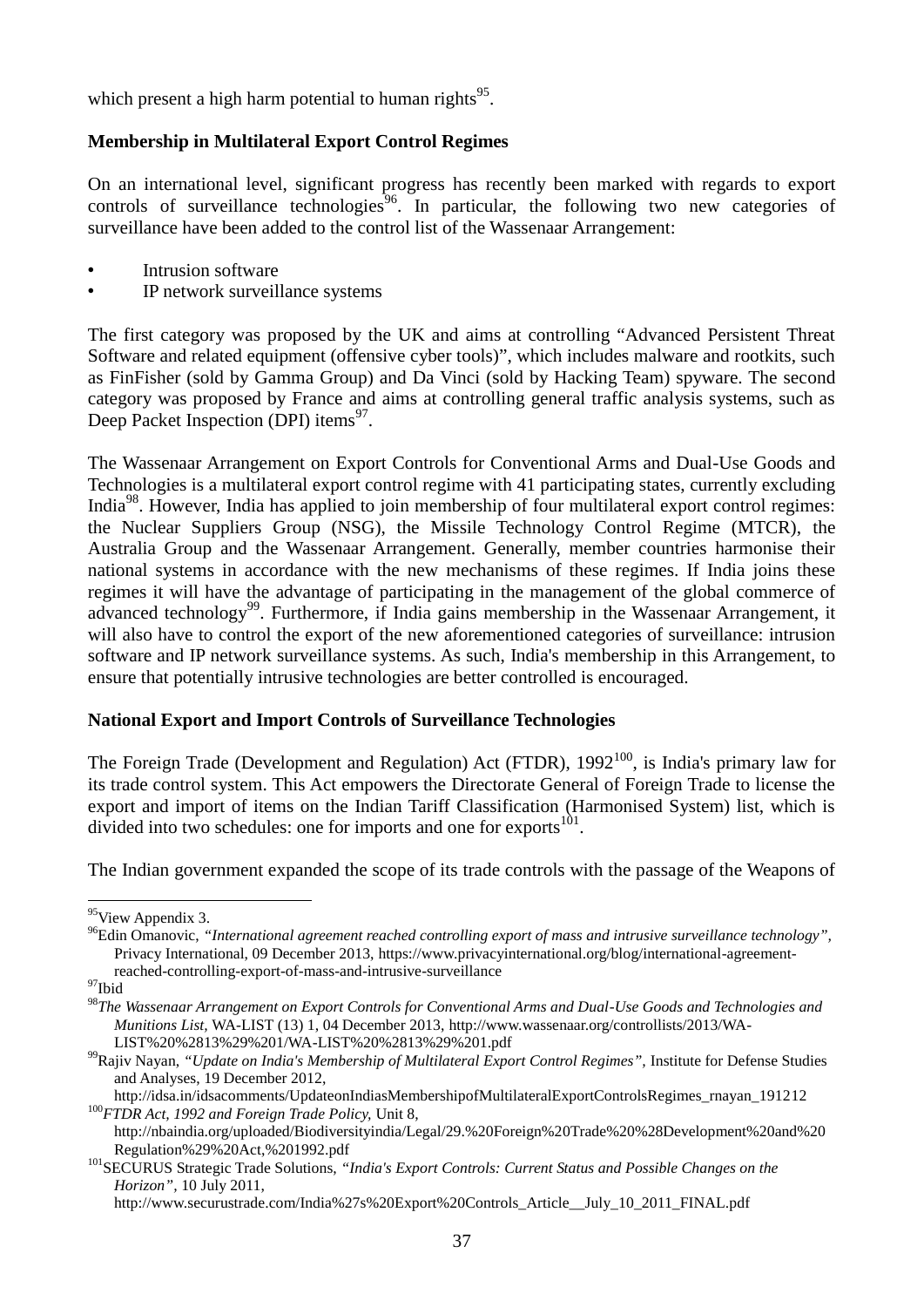Mass Destruction and Their Delivery Systems (Prohibition of Unlawful Activities) Act in 2005. This Act regulates the export, re-transfer, re-export, transit, and transhipment of any items related to the development, production, handling, operation, maintenance, storage or dissemination of weapons of mass destruction. Additionally, controls are established on the trade of other sensitive items such as firearms, explosives, nuclear substances and chemicals through the following $102$ :

- Atomic Energy Act, 1962
- Chemical Weapons Convention Act, 2000
- Arms Act, 1959

However, goods, technologies and services subject to export licensing requirements are listed in India's national dual-use export control list, known as the Special Chemicals, Organisms, Materials, Equipment, and Technologies (SCOMET) list. The SCOMET list is a legal document notified under the Foreign Trade (Development and Regulation) Act, 1922, it is divided into eight categories of items (Categories 0-7) and the Directorate General of Foreign Trade is the primary licensing authority<sup>103</sup>. However, the SCOMET list does not appear to be fully consistent with the multilateral export control regimes, such as the NSG, MTCR, Australia Group and Wassenaar Arrangement  $\text{lists}^{104}$ .

It could be useful for India to amend the SCOMET list to include the export control of intrusive – to human rights – surveillance technologies. In particular, the SCOMET list could be amended similarly to the Wassenaar Arrangement to include controls for two new categories: "intrusive software" and "network surveillance systems"<sup>105</sup>. Through the export control of these two additional categories, companies such as ClearTrail Technologies can potentially be prevented from exporting mass surveillance systems, such as ComTrail, to repressive regimes<sup>106</sup>. Furthermore, it is recommended that the licensing conditions with regards to these additional categories are specified and that they are further examined by an independent authority.

India's import licensing system is substantially less developed than its controls on exports. In particular, the Indian government only requires a license for imports of the following sensitive items $^{107}$ :

• nuclear and radiological materials, including irradiated fuel elements of nuclear reactors, heavy water, other nuclear fuels, inorganic and organic compounds of rare earth metals, uranium ores, and related substances

selected hydrocarbons and derivative substances from countries that are not parties to the Montreal Protocol

- CWC-listed chemicals, some organic chemicals, hazardous chemicals, and pesticides
- explosives, including gunpowder and detonators
- aircraft and spacecraft

<sup>&</sup>lt;u>.</u>  $102$ Ibid

<sup>103</sup>V.K. Srivastava & Arvind Madhavan, *"India's Export Control System: Inter-Agency Cooperation and Coordination",*  20th Asian Export Control Seminar, Tokyo, 2012, [http://www.simul-conf.com/outreach/2012/asian\\_ec/2-](http://www.simul-conf.com/outreach/2012/asian_ec/2-C2%20Mr%20Madhavan%20&%20Mr%20Srivastava%20%28India%29.pdf) [C2%20Mr%20Madhavan%20&%20Mr%20Srivastava%20%28India%29.pdf](http://www.simul-conf.com/outreach/2012/asian_ec/2-C2%20Mr%20Madhavan%20&%20Mr%20Srivastava%20%28India%29.pdf)

<sup>104</sup>SECURUS Strategic Trade Solutions, *"India's Export Controls: Current Status and Possible Changes on the Horizon",* 10 July 2011,

[http://www.securustrade.com/India%27s%20Export%20Controls\\_Article\\_\\_July\\_10\\_2011\\_FINAL.pdf](http://www.securustrade.com/India%27s%20Export%20Controls_Article__July_10_2011_FINAL.pdf) <sup>105</sup>Edin Omanovic, *"International agreement reached controlling export of mass and intrusive surveillance* 

*technology",* Privacy International, 09 December 2013, [https://www.privacyinternational.org/blog/international](https://www.privacyinternational.org/blog/international-agreement-reached-controlling-export-of-mass-and-intrusive-surveillance)[agreement-reached-controlling-export-of-mass-and-intrusive-surveillance](https://www.privacyinternational.org/blog/international-agreement-reached-controlling-export-of-mass-and-intrusive-surveillance)

<sup>106</sup>ClearTrail Technologies, *"Internet Monitoring Suite",* WikiLeaks, Spy Files 2011,

<http://www.wikileaks.org/spyfiles/docs/CLEARTRAIL-2011-Intemonisuit-en.pdf>

<sup>107</sup>SECURUS Strategic Trade Solutions, *"India's Export Controls: Current Status and Possible Changes on the Horizon",* 10 July 2011,

[http://www.securustrade.com/India%27s%20Export%20Controls\\_Article\\_\\_July\\_10\\_2011\\_FINAL.pdf](http://www.securustrade.com/India%27s%20Export%20Controls_Article__July_10_2011_FINAL.pdf)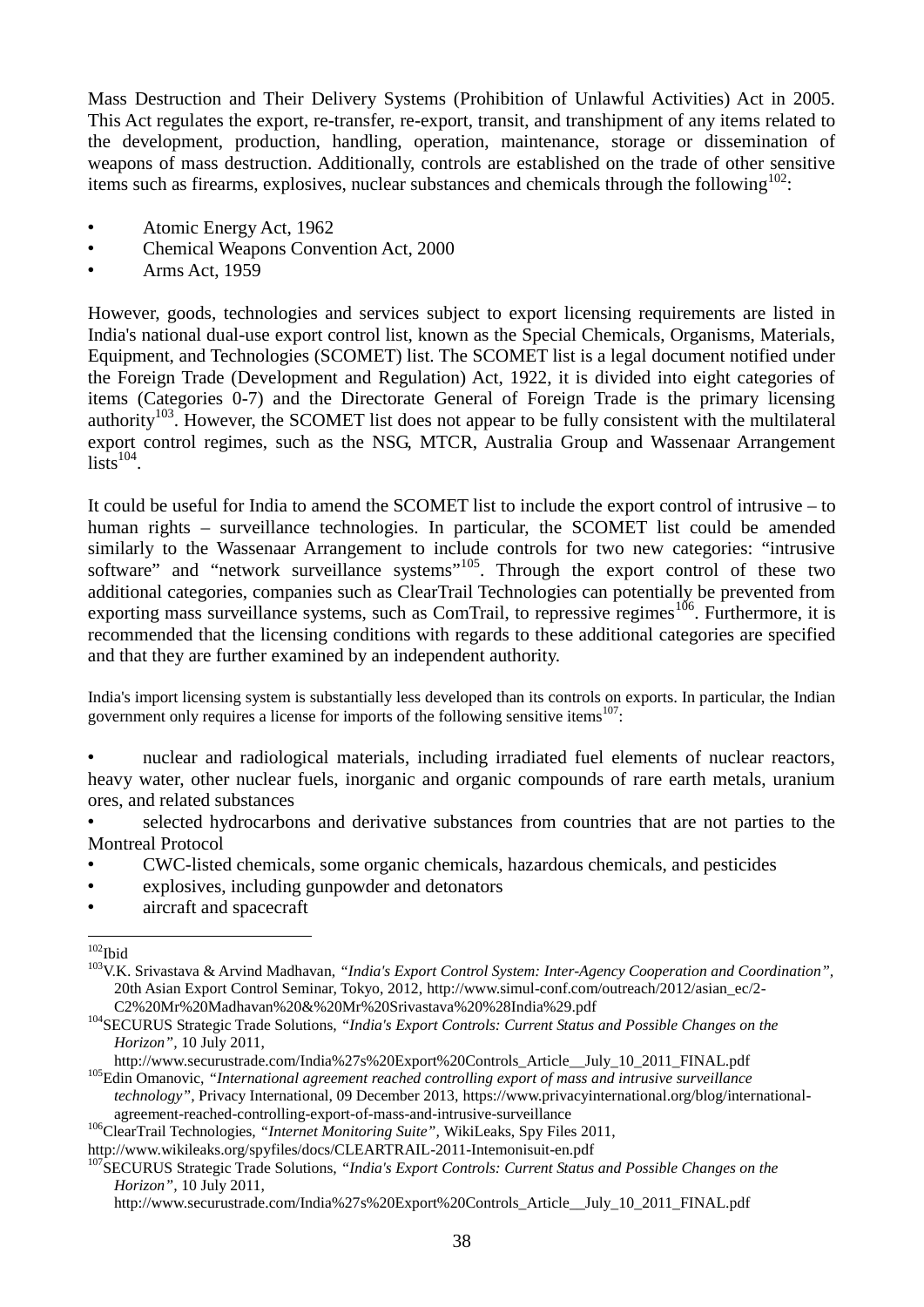- warships
- nickel and articles thereof
- conventional arms and ammunition

The Directorate General of Foreign Trade and designated Regional Authorities license imports of most restricted items<sup>108</sup>. It would be useful for "intrusive software" and "network surveillance systems" to be added on the import control list, in order to prevent the import of intrusive spyware, such as FinFisher and Da Vinci, to India. Additionally, it is recommended that the licensing conditions with regards to these additional categories are specified and that they are further examined by an independent authority.

#### **Establishment of a Surveillance Oversight Committee**

It is also important that the principle of public oversight is implemented and enforced.<sup>109</sup> This could be through the establishment of a Surveillance Oversight Committee in India, in addition to the existing Review Committee. Such a committee could be comprised of individuals with the following designations:

- Technologists / Security researchers (with a specialisation in malware analysis and artificial intelligence, among others)
- Lawyers (experienced in export/import controls, IT and privacy law)
- Privacy experts

The objective behind the establishment of such a committee would be to create an independent authority which will ensure that:

• Agencies using security solutions are doing so lawfully

• The use of security solutions is in compliance with the Justice AP Shah privacy principles<sup>110</sup>, and with the International Principles on the Application of Human Rights to Communications  $S$ urveillance $111$ 

• Agencies which misuse security solutions or which use unlawful or unauthorised solutions are held accountable

• Security solutions used in India are evaluated based on their potential to infringe upon human rights

• The Department of Telecommunications is transparent and publishes the list of required and authorised security solutions

The conditions for licensing the import and export of restricted items are in compliance with Indian laws and human rights

Regular security checks are in place to prevent the use of solutions which have a high potential to infringe upon human rights

Through the establishment of an independent authority, such as a Surveillance Oversight Committee, the general use or misuse of security solutions will be monitored, cases of breach will

<sup>&</sup>lt;u>.</u>  $108$ Ibid

<sup>109</sup>Electronic Frontier Foundation, Privacy International & Access, *"International Principles on the Application of Human Rights to Communications Surveillance",* Necessary & Proportionate, 10 July 2013, <https://www.eff.org/files/necessaryandproportionatefinal.pdf>

<sup>110</sup>Justice Ajit Prakash Shah, Former Chief Justice, High Court of Delhi, *"Report of the Group of Experts on Privacy",*  Planning Commission (CIT&I Division), Government of India, 16 October 2012, [http://planningcommission.nic.in/reports/genrep/rep\\_privacy.pdf](http://planningcommission.nic.in/reports/genrep/rep_privacy.pdf)

<sup>111</sup>Electronic Frontier Foundation, Privacy International & Access, *"International Principles on the Application of Human Rights to Communications Surveillance",* Necessary & Proportionate, 10 July 2013, <https://www.eff.org/files/necessaryandproportionatefinal.pdf>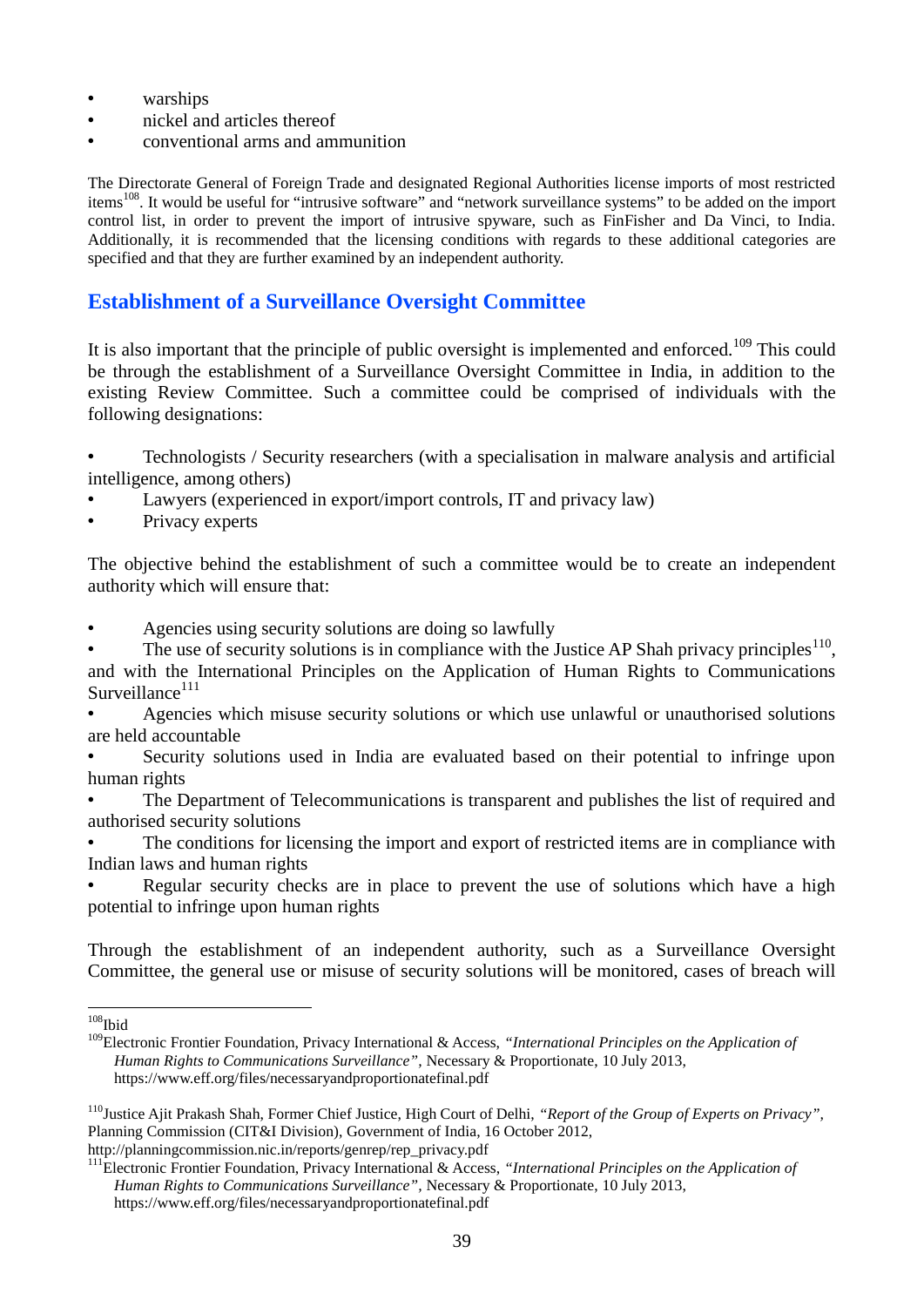be addressed and authorities will be held accountable. Thus, the potential for abuse may be reduced, while better safeguards for Indian's right to privacy and other human rights will potentially be ensured.

# **References**

Alinda Vermeer, *"Surveillance follows Ethiopian political refugee to the UK",* Privacy International, 17 February 2014, [https://www.privacyinternational.org/blog/surveillance](https://www.privacyinternational.org/blog/surveillance-follows-ethiopian-political-refugee-to-the-uk)[follows-ethiopian-political-refugee-to-the-uk](https://www.privacyinternational.org/blog/surveillance-follows-ethiopian-political-refugee-to-the-uk)

Alliance for Telecommunications Industry Solutions (ATIS), *About ATIS,*  <http://www.atis.org/about/index.asp>

- Aman Sharma, *"NATGRID to get legal powers soon",* The Economic Times, 10 September 2013, [http://articles.economictimes.indiatimes.com/2013-09-10/news/41938113\\_1\\_executive-order](http://articles.economictimes.indiatimes.com/2013-09-10/news/41938113_1_executive-order-national-intelligence-grid-databases)[national-intelligence-grid-databases](http://articles.economictimes.indiatimes.com/2013-09-10/news/41938113_1_executive-order-national-intelligence-grid-databases)
- Aman Sharma, *"NATGRID to get running in 4 months",* The Economic Times, 07 December 2013, [http://articles.economictimes.indiatimes.com/2013-12-07/news/44909645\\_1\\_databases-national](http://articles.economictimes.indiatimes.com/2013-12-07/news/44909645_1_databases-national-counter-terrorism-centre-information-security)[counter-terrorism-centre-information-security](http://articles.economictimes.indiatimes.com/2013-12-07/news/44909645_1_databases-national-counter-terrorism-centre-information-security)
- Amiti Sen & Harsimran Julka, *"India seeks 'Data Secure Nation' status, more Hi-end business from European Union",* The Economic Times, 16 April 2012, [http://articles.economictimes.indiatimes.com/2012-04-16/news/31349813\\_1\\_data-security](http://articles.economictimes.indiatimes.com/2012-04-16/news/31349813_1_data-security-council-data-protection-laws-standard-contractual-clauses)[council-data-protection-laws-standard-contractual-clauses](http://articles.economictimes.indiatimes.com/2012-04-16/news/31349813_1_data-security-council-data-protection-laws-standard-contractual-clauses)
- BBC News Technology, *"India is 'ready to use' BlackBerry message intercept system",* 11 July 2013,<http://www.bbc.co.uk/news/technology-23265091>
- Bhairav Acharya, *"Comments on the Proposed Rule 138A of the Central Motor Vehicle Rules, 1989, Concerning Radio Frequency Identification Tags",* The Centre for Internet and Society, 03 December 2012,<http://cis-india.org/internet-governance/blog/comments-on-motor-vehicle-rules>
- Bhairav Acharya, *"Comments on the Information Technology (Guidelines for Cyber Cafe) Rules, 2011"*, The Centre for Internet and Society, 31 March 2013, [http://cis-india.org/internet](http://cis-india.org/internet-governance/blog/comments-on-the-it-guidelines-for-cyber-cafe-rules-2011)[governance/blog/comments-on-the-it-guidelines-for-cyber-cafe-rules-2011](http://cis-india.org/internet-governance/blog/comments-on-the-it-guidelines-for-cyber-cafe-rules-2011)
- Bhairav Acharya, *"Comments on the Information Technology (Reasonable Security Practices and Procedures and Sensitive Personal Data or Information) Rules, 2011", The Centre for Internet* and Society (CIS), 31 March 2013, [http://cis-india.org/internet-governance/blog/comments-on](http://cis-india.org/internet-governance/blog/comments-on-the-it-reasonable-security-practices-and-procedures-and-sensitive-personal-data-or-information-rules-2011)[the-it-reasonable-security-practices-and-procedures-and-sensitive-personal-data-or-information](http://cis-india.org/internet-governance/blog/comments-on-the-it-reasonable-security-practices-and-procedures-and-sensitive-personal-data-or-information-rules-2011)[rules-2011](http://cis-india.org/internet-governance/blog/comments-on-the-it-reasonable-security-practices-and-procedures-and-sensitive-personal-data-or-information-rules-2011)
- Bhairav Acharya, "Privacy (Protection) Bill, 2013: Updated Third Draft", The Centre for Internet and Society, 30 September 2013, [http://cis-india.org/internet-governance/blog/privacy](http://cis-india.org/internet-governance/blog/privacy-protection-bill-2013-updated-third-draft)[protection-bill-2013-updated-third-draft](http://cis-india.org/internet-governance/blog/privacy-protection-bill-2013-updated-third-draft)

Central Bureau of Investigation – India, *MLATs,* <http://cbi.nic.in/interpol/mlats.php>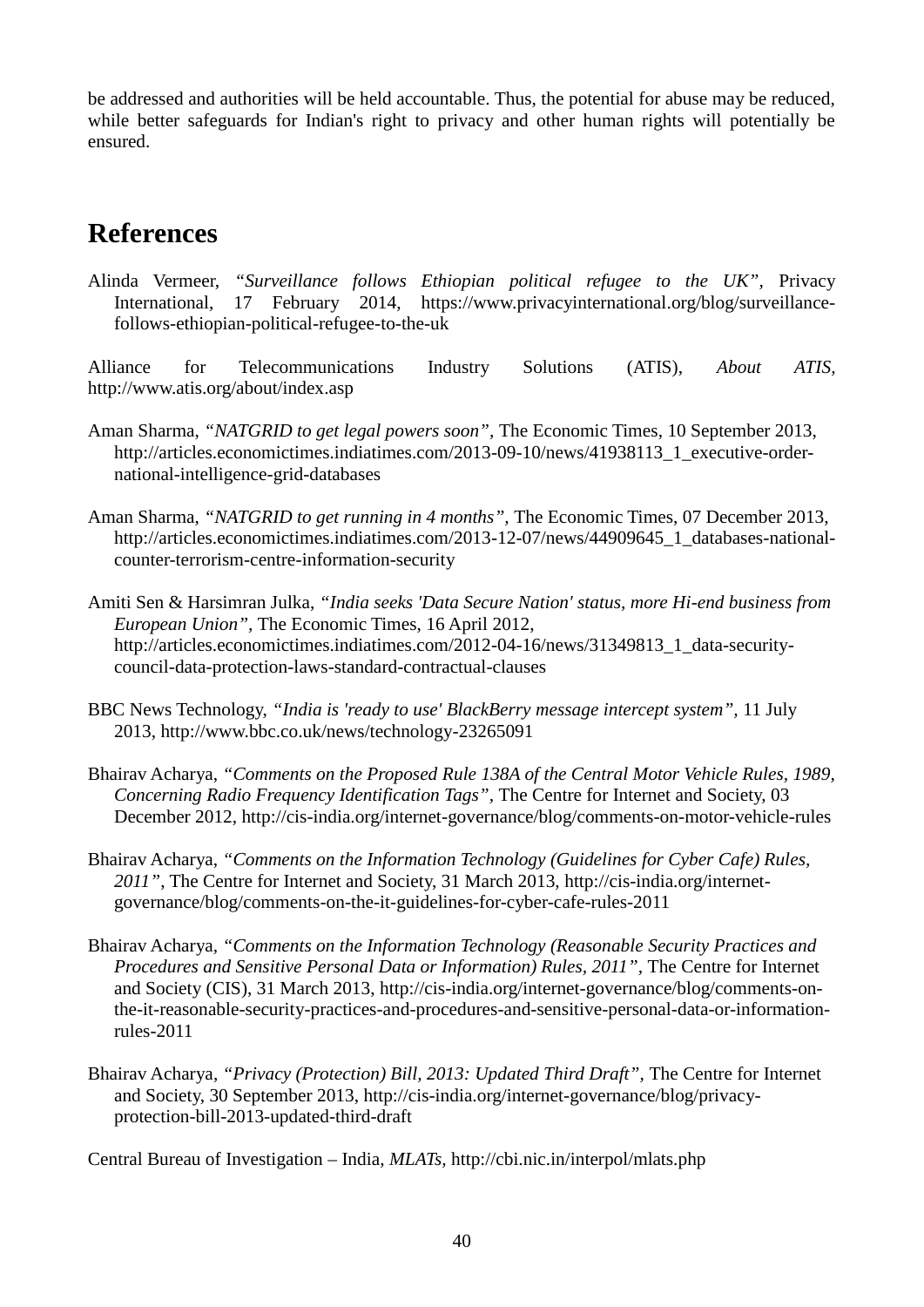- Centre for Internet and Society (CIS), *Presentation on MLATs,* [http://cis-india.org/internet](http://cis-india.org/internet-governance/blog/presentation-on-mlats.pdf)[governance/blog/presentation-on-mlats.pdf](http://cis-india.org/internet-governance/blog/presentation-on-mlats.pdf)
- Centre for Internet and Society, *Surveillance Industry: Table 1*, 02 May 2013, [http://cis](http://cis-india.org/internet-governance/blog/table-1.pdf)[india.org/internet-governance/blog/table-1.pdf](http://cis-india.org/internet-governance/blog/table-1.pdf)
- Centre for Internet and Society, *Surveillance Industry: Table 2,* 02 May 2013, [http://cis](http://cis-india.org/internet-governance/blog/table-2.pdf)[india.org/internet-governance/blog/table-2.pdf](http://cis-india.org/internet-governance/blog/table-2.pdf)
- Centre for Internet and Society, *Brief Material for Honourable MOC & IT Press Briefing on 16.07.2013,* <http://cis-india.org/internet-governance/blog/new-cms-doc-2>
- CIOL Bureau, *"Government's Central Monitoring System to be operational soon",* 11 March 2013, [http://www.ciol.com/ciol/news/184770/governments-central-monitoring-system-operational](http://www.ciol.com/ciol/news/184770/governments-central-monitoring-system-operational-soon)[soon](http://www.ciol.com/ciol/news/184770/governments-central-monitoring-system-operational-soon)
- ClearTrail Technologies, *"Internet Monitoring Suite",* WikiLeaks, Spy Files 2011, <http://www.wikileaks.org/spyfiles/docs/CLEARTRAIL-2011-Intemonisuit-en.pdf>
- CNN Library, *"Mumbai Terror Attacks",* 19 September 2013, <http://edition.cnn.com/2013/09/18/world/asia/mumbai-terror-attacks/>
- Deccan Herald, *"MHA seeks over Rs. 3,400 crore for NATGRID",* 29 January 2014, <http://www.deccanherald.com/content/181065/mha-seeks-over-rs-3400.html>
- Deepa Kurup, *"In the dark about 'India's PRISM'",* The Hindu, 16 June 2013, [http://www.thehindu.com/sci-tech/technology/in-the-dark-about-indias](http://www.thehindu.com/sci-tech/technology/in-the-dark-about-indias-prism/article4817903.ece)[prism/article4817903.ece](http://www.thehindu.com/sci-tech/technology/in-the-dark-about-indias-prism/article4817903.ece)
- Delta Bureau, *"Crime Tracking Easier with CCTNS",* The Hindu, Tamil Nadu, 18 September 2013, [http://www.thehindu.com/news/national/tamil-nadu/crime-tracking-easier-with](http://www.thehindu.com/news/national/tamil-nadu/crime-tracking-easier-with-cctns/article5141371.ece)[cctns/article5141371.ece](http://www.thehindu.com/news/national/tamil-nadu/crime-tracking-easier-with-cctns/article5141371.ece)
- DNA India, "NATGRID begins operations; high security protocols deployed", 22 December 2013, [http://www.dnaindia.com/india/report-natgrid-begins-operations-high-security-protocols](http://www.dnaindia.com/india/report-natgrid-begins-operations-high-security-protocols-deployed-1939160)[deployed-1939160](http://www.dnaindia.com/india/report-natgrid-begins-operations-high-security-protocols-deployed-1939160)
- DNA India, *"Government issues standard operating procedures for phone-tapping in India",* 10 January 2014, [http://www.dnaindia.com/india/report-government-issues-standard-operating](http://www.dnaindia.com/india/report-government-issues-standard-operating-procedures-for-phone-tapping-in-india-1948730)[procedures-for-phone-tapping-in-india-1948730](http://www.dnaindia.com/india/report-government-issues-standard-operating-procedures-for-phone-tapping-in-india-1948730)
- Edin Omanovic, *"International agreement reached controlling export of mass and intrusive surveillance technology",* Privacy International, 09 December 2013, [https://www.privacyinternational.org/blog/international-agreement-reached-controlling-export](https://www.privacyinternational.org/blog/international-agreement-reached-controlling-export-of-mass-and-intrusive-surveillance)[of-mass-and-intrusive-surveillance](https://www.privacyinternational.org/blog/international-agreement-reached-controlling-export-of-mass-and-intrusive-surveillance)
- Electronic Frontier Foundation, Privacy International & Access, *"International Principles on the Application of Human Rights to Communications Surveillance",* Necessary & Proportionate, 10 July 2013,<https://www.eff.org/files/necessaryandproportionatefinal.pdf>
- Electronic Frontier Foundation, *FAQ on the CALEA expansion by the FCC,*  <https://www.eff.org/pages/calea-faq#11>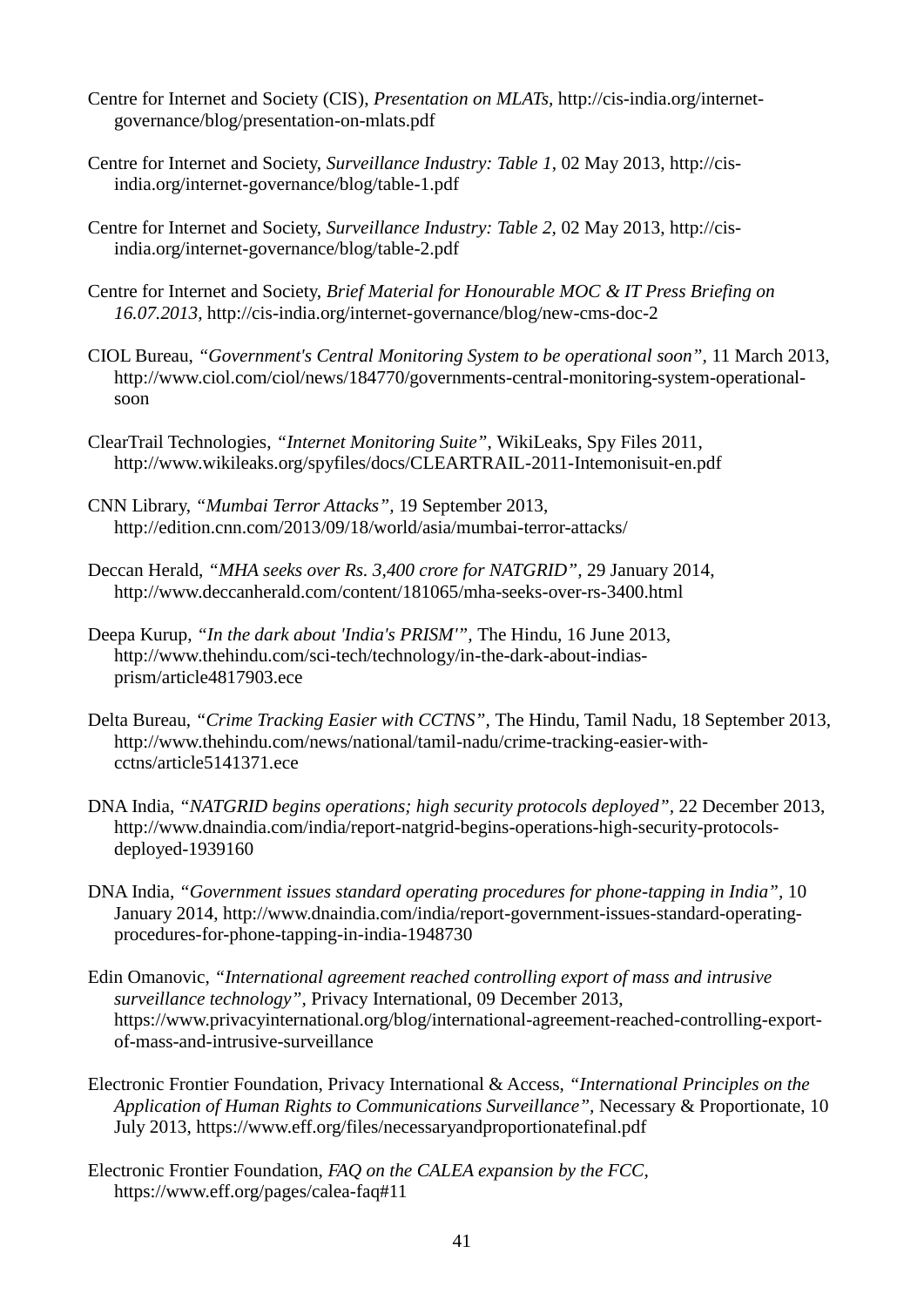- Elonnai Hickok, *"Draft International Principles on Communications Surveillance and Human Rights",* The Centre for Internet and Society, 16 January 2013, [http://cis-india.org/internet](http://cis-india.org/internet-governance/blog/draft-intl-principles-on-communications-surveillance-and-human-rights)[governance/blog/draft-intl-principles-on-communications-surveillance-and-human-rights](http://cis-india.org/internet-governance/blog/draft-intl-principles-on-communications-surveillance-and-human-rights)
- ET Bureau, *"NATGRID to take off soon on home ministry data",* The Economic Times, 17 January 2014, [http://articles.economictimes.indiatimes.com/2014-01-17/news/46301449\\_1\\_natgrid-the](http://articles.economictimes.indiatimes.com/2014-01-17/news/46301449_1_natgrid-the-national-intelligence-grid-home-ministry)[national-intelligence-grid-home-ministry](http://articles.economictimes.indiatimes.com/2014-01-17/news/46301449_1_natgrid-the-national-intelligence-grid-home-ministry)

European Telecommunications Standards Institute (ETSI), *About ETSI,* <http://www.etsi.org/about>

- European Telecommunications Standards Institute (ETSI), *Our Standards,*  <http://www.etsi.org/standards>
- European Telecommunications Standards Institute (ETSI), *Why we need standards,*  <http://www.etsi.org/standards/why-we-need-standards>
- European Telecommunications Standards Institute (ETSI), *Lawful Interception,*  <http://www.etsi.org/technologies-clusters/technologies/security/lawful-interception>
- FCC, *"Summary of CALEA requirements",* TIA TR45 Lawfully Authorised Electronic Surveillance, Cryptome, 16 November 2002, Version 2.1.,<http://cryptome.org/laes/calea-require.pdf>
- FTDR Act, 1992 and Foreign Trade Policy, Unit 8, [http://nbaindia.org/uploaded/Biodiversityindia/Legal/29.%20Foreign%20Trade%20%28Develo](http://nbaindia.org/uploaded/Biodiversityindia/Legal/29.%20Foreign%20Trade%20%28Development%20and%20Regulation%29%20Act,%201992.pdf) [pment%20and%20Regulation%29%20Act,%201992.pdf](http://nbaindia.org/uploaded/Biodiversityindia/Legal/29.%20Foreign%20Trade%20%28Development%20and%20Regulation%29%20Act,%201992.pdf)
- Government of India, National Crime Records Bureau, *"About CCTNS",*  <http://ncrb.nic.in/AboutCCTNS.htm>
- Government of India, Ministry of Communication and IT, Department of Telecommunications, *Public Notice,* [http://www.dot.gov.in/sites/default/files/sw\\_30.12.2010\\_0.pdf](http://www.dot.gov.in/sites/default/files/sw_30.12.2010_0.pdf)
- Government of India, Ministry of Communications and Information Technology, Department of Telecommunications, *Licensing,* <http://www.dot.gov.in/licensing>
- Government of India, Ministry of Communications and Information Technology, Department of Telecommunications, *Indian Telegraph Act, 1885,* [http://www.ijlt.in/pdffiles/Indian-Telegraph-](http://www.ijlt.in/pdffiles/Indian-Telegraph-Act-1885.pdf)[Act-1885.pdf](http://www.ijlt.in/pdffiles/Indian-Telegraph-Act-1885.pdf)
- Government of India, Ministry of Communications and Information Technology, Department of Telecommunications, *Indian Post Office Act, 1898*, <http://www.indiapost.gov.in/Pdf/Manuals/TheIndianPostOfficeAct1898.pdf>
- Government of India, Ministry of Communications and Information Technology, Department of Telecommunications, *The Indian Wireless Telegraphy Act, 1933*, <http://tdsat.nic.in/New%20Compendium19.11.2008/TD%20Set%20Vol-1%20PDF/53-58.pdf>
- Government of India, National Integration Council (NIA), *The Unlawful Activities (Prevention) Act, 1967,*

[http://www.nia.gov.in/acts/TheUnlawfulActivities\\_%28Prevention%29\\_AmendmentAct,1967%](http://www.nia.gov.in/acts/TheUnlawfulActivities_%28Prevention%29_AmendmentAct,1967%2837of1967%29.pdf) [2837of1967%29.pdf](http://www.nia.gov.in/acts/TheUnlawfulActivities_%28Prevention%29_AmendmentAct,1967%2837of1967%29.pdf)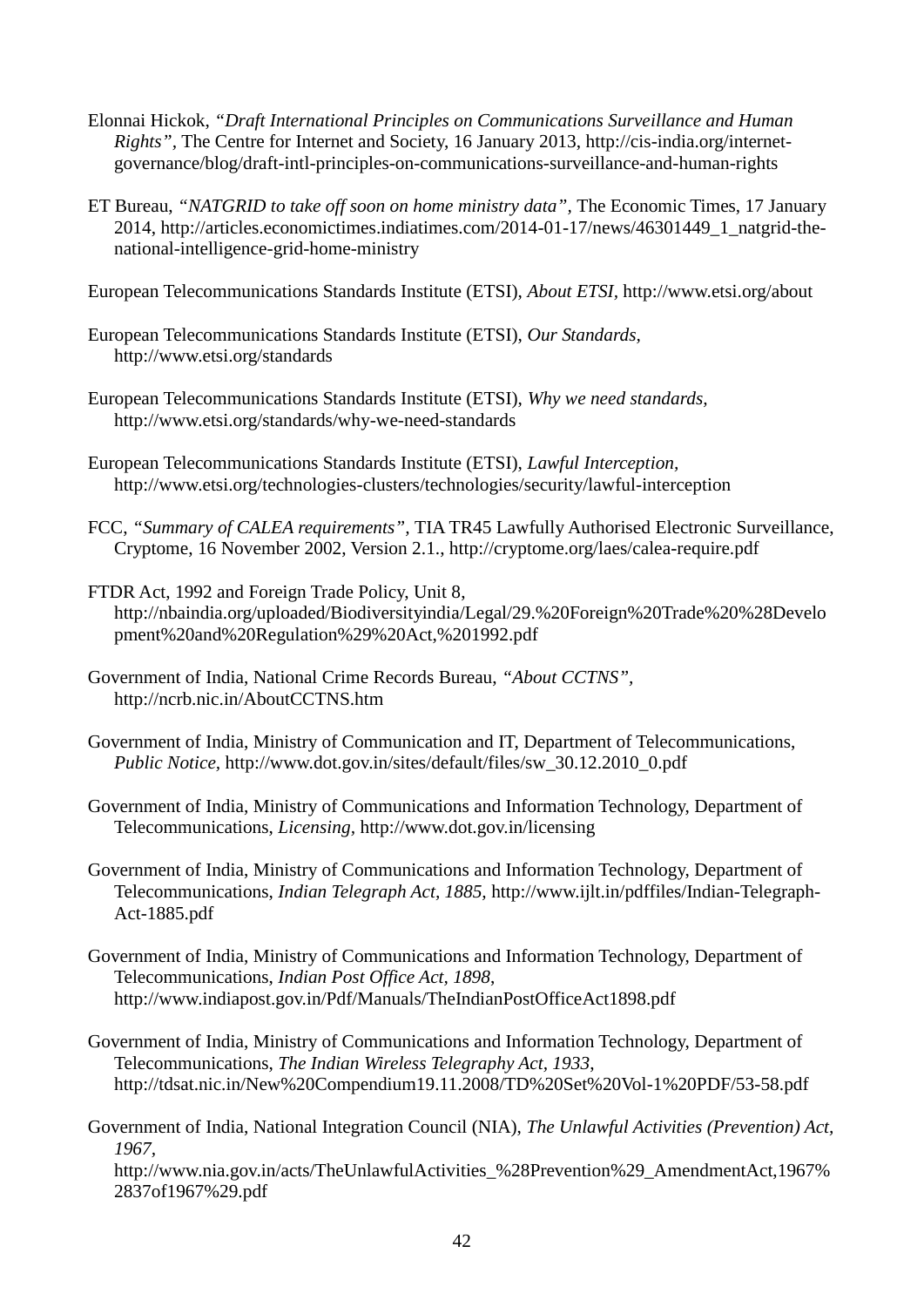- Government of India, Ministry of Communications and Information Technology, *The Code of Criminal Procedure, 1973, Section 91*, <http://www.icf.indianrailways.gov.in/uploads/files/CrPC.pdf>
- Government of India, Ministry of Communications and Information Technology, Department of Telecommunications, *License Agreement for Provision of Basic Telephone Service, 1992,*  <http://www.usof.gov.in/usof-cms/tender/usotender18Jan07/BasicServiceLicence.pdf>
- Government of India, Ministry of Communications and Information Technology, Department of Telecomunications, *License Agreement for Provision of Cellular Mobile Telephone Service, 1994,* <http://www.usof.gov.in/usof-cms/tender/cmtsAGREEMENT.pdf>
- Government of India, Ministry of Communications and Information Technology, Department of Telecommunications, *License Agreement for Provision of Internet Services, 1998*, <http://www.dot.gov.in/data-services/internet-services>
- Government of India, Ministry of Communciations and Information Tehcnology, Department of Telecommunications, *License Agreement for Provision of Unified Access Services After Migration from CMTS, 2003,* <http://www.dot.gov.in/access-services/unified-access-services>
- Government of India, Ministry of Communications and Information Technology, Department of Telecommunications, *The Indian Telegraph (Amendment) Rules, 2007*, <http://www.dot.gov.in/sites/default/files/march2007.pdf>
- Government of India, Ministry of Communications and Information Technology, Department of Telecommunications, *"Pertaining to ISP License granted subsequent to guidelines dated 24.08.07",* [http://www.dot.gov.in/data-services/pertaining-isp-licence-granted-subsequent](http://www.dot.gov.in/data-services/pertaining-isp-licence-granted-subsequent-guidelines-dated-240807)[guidelines-dated-240807](http://www.dot.gov.in/data-services/pertaining-isp-licence-granted-subsequent-guidelines-dated-240807)
- Government of India, Ministry of Communications and Information Technology, Department of Telecommunications, *The Information Technology (Amendment) Act, 2008*, [http://police.pondicherry.gov.in/Information%20Technology%20Act%202000%20-](http://police.pondicherry.gov.in/Information%20Technology%20Act%202000%20-%202008%20%28amendment%29.pdf) [%202008%20%28amendment%29.pdf](http://police.pondicherry.gov.in/Information%20Technology%20Act%202000%20-%202008%20%28amendment%29.pdf)
- Government of India, Press Information Bureau, Cabinet Committee on Economic Affairs, *"Crime and Criminal Tracking Network & Systems (CCTNS) project",* 2009, <http://pib.nic.in/newsite/erelease.aspx?relid=49261>
- Government of India, Ministry of Communications and Information Technology, Department of Information Technology, *"Notification of Rules under Sections 52, 54, 69, 69A, 69B",* 27th October 2009, [http://deity.gov.in/sites/upload\\_files/dit/files/downloads/itact2000/Itrules301009.pdf](http://deity.gov.in/sites/upload_files/dit/files/downloads/itact2000/Itrules301009.pdf)
- Government of India, Ministry of Home Affairs, Press Information Bureau, *"Home Minister proposes radical restructuring of security architecture",* 23 December 2009, <http://www.pib.nic.in/newsite/erelease.aspx?relid=56395>
- Government of India, Ministry of Communications and Information Technology, Department of Information Technology, *"The Information Technology (Reasonable Security Practices and Procedures and Sensitive Personal Data or Information) Rules, 2011", 11th April 2011,* [http://deity.gov.in/sites/upload\\_files/dit/files/GSR313E\\_10511%281%29.pdf](http://deity.gov.in/sites/upload_files/dit/files/GSR313E_10511%281%29.pdf)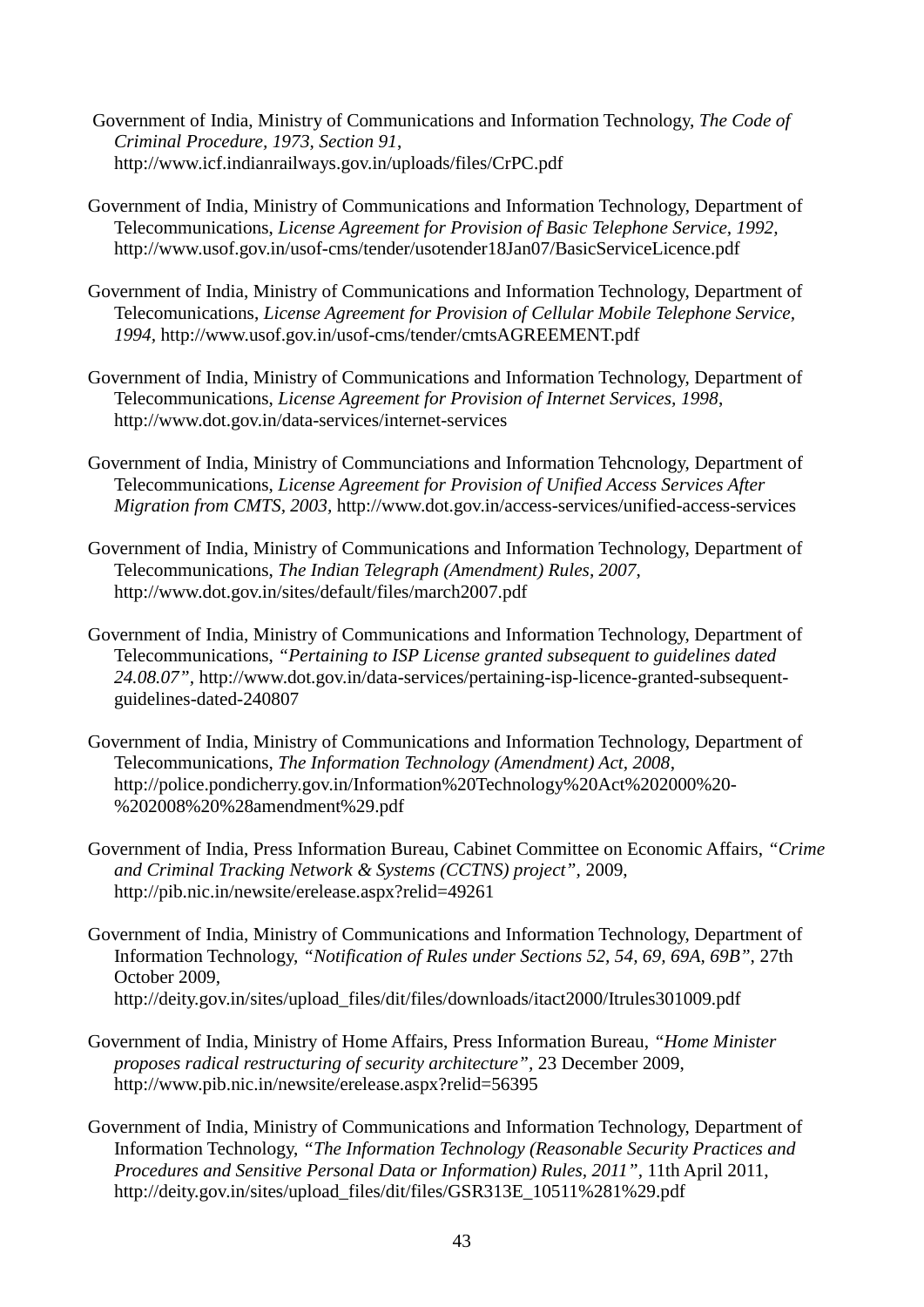- Government of India, Ministry of Home Affairs, *National Intelligence Grid,* 30 May 2013, [http://www.davp.nic.in/WriteReadData/ADS/eng\\_19138\\_1\\_1314b.pdf](http://www.davp.nic.in/WriteReadData/ADS/eng_19138_1_1314b.pdf)
- Government of India, Ministry of Communications and IT, Department of Telecommunications, "Amendment to the UAS License Agreement regarding Central Monitoring System", June 2013, <http://cis-india.org/internet-governance/blog/uas-license-agreement-amendment>
- Government of India, Ministry of Communciations and Information Technology, Department of Telecommunications, *License Agreement for Unified License (Access Services), 2013,*  <http://www.dot.gov.in/sites/default/files/DOC270613-013.pdf>
- International Organisation for Standardization (ISO), *About ISO,*  <http://www.iso.org/iso/home/about.htm>
- International Organisation for Standardization (ISO), *Standards: ISO/IEC 27001 – Information security management",* [http://www.iso.org/iso/home/standards/management](http://www.iso.org/iso/home/standards/management-standards/iso27001.htm)[standards/iso27001.htm](http://www.iso.org/iso/home/standards/management-standards/iso27001.htm)
- International Organisation for Standardization (ISO), *Standards: ISO 9000 – Quality management,*  [http://www.iso.org/iso/home/standards/management-standards/iso\\_9000.htm](http://www.iso.org/iso/home/standards/management-standards/iso_9000.htm)
- International Organisation for Standardization (ISO), *"Quality Management Principles",* 2012, [http://www.iso.org/iso/qmp\\_2012.pdf](http://www.iso.org/iso/qmp_2012.pdf)
- Jadine Lannon, *"Information Technology (Procedure and Saefguards for Monitoring and Collecting Traffic Data or Information) Rules, 2009",* Centre for Internet and Society, 25 April 2013, [http://cis-india.org/internet-governance/resources/it-procedure-and-safeguard-for-monitoring](http://cis-india.org/internet-governance/resources/it-procedure-and-safeguard-for-monitoring-and-collecting-traffic-data-or-information-rules-2009)and-collecting-traffic-data-or-information-rules-2009
- Jadine Lannon, *"Information Technology (Procedure and Safeguards for Interception, Monitoring and Decryption of Information) Rules, 2009",* Centre for Internet and Society, 06 July 2013, [http://cis-india.org/internet-governance/resources/it-procedure-and-safeguards-for-interception](http://cis-india.org/internet-governance/resources/it-procedure-and-safeguards-for-interception-monitoring-and-decryption-of-information-rules-2009)[monitoring-and-decryption-of-information-rules-2009](http://cis-india.org/internet-governance/resources/it-procedure-and-safeguards-for-interception-monitoring-and-decryption-of-information-rules-2009)
- Jadine Lannon, *"Rule 419A of the Indian Telegraph Rules, 1951",* Centre for Internet and Society, 19 November 2013, [http://cis-india.org/internet-governance/resources/rule-419-a-indian](http://cis-india.org/internet-governance/resources/rule-419-a-indian-telegraph-rules-1951)[telegraph-rules-1951](http://cis-india.org/internet-governance/resources/rule-419-a-indian-telegraph-rules-1951)

Justice Ajit Prakash Shah, Former Chief Justice, High Court of Delhi, *"Report of the Group of Experts on Privacy",* Planning Commission (CIT&I Division), Government of India, 16 October 2012, [http://planningcommission.nic.in/reports/genrep/rep\\_privacy.pdf](http://planningcommission.nic.in/reports/genrep/rep_privacy.pdf)

Kommlabs Dezign, *Events,* <http://www.kommlabs.com/events.asp>

Kommlabs Dezign, *Solutions for Intelligence Agencies,* [http://www.kommlabs.com/solutions](http://www.kommlabs.com/solutions-intelligence.asp)[intelligence.asp](http://www.kommlabs.com/solutions-intelligence.asp)

Krishna Bahirwani, *"C-DOT's surveillance system making enemies on Internet",* DNA India, 21 March 2014, [http://www.dnaindia.com/mumbai/report-c-dot-s-surveillance-system-making](http://www.dnaindia.com/mumbai/report-c-dot-s-surveillance-system-making-enemies-on-internet-1970936)[enemies-on-internet-1970936](http://www.dnaindia.com/mumbai/report-c-dot-s-surveillance-system-making-enemies-on-internet-1970936)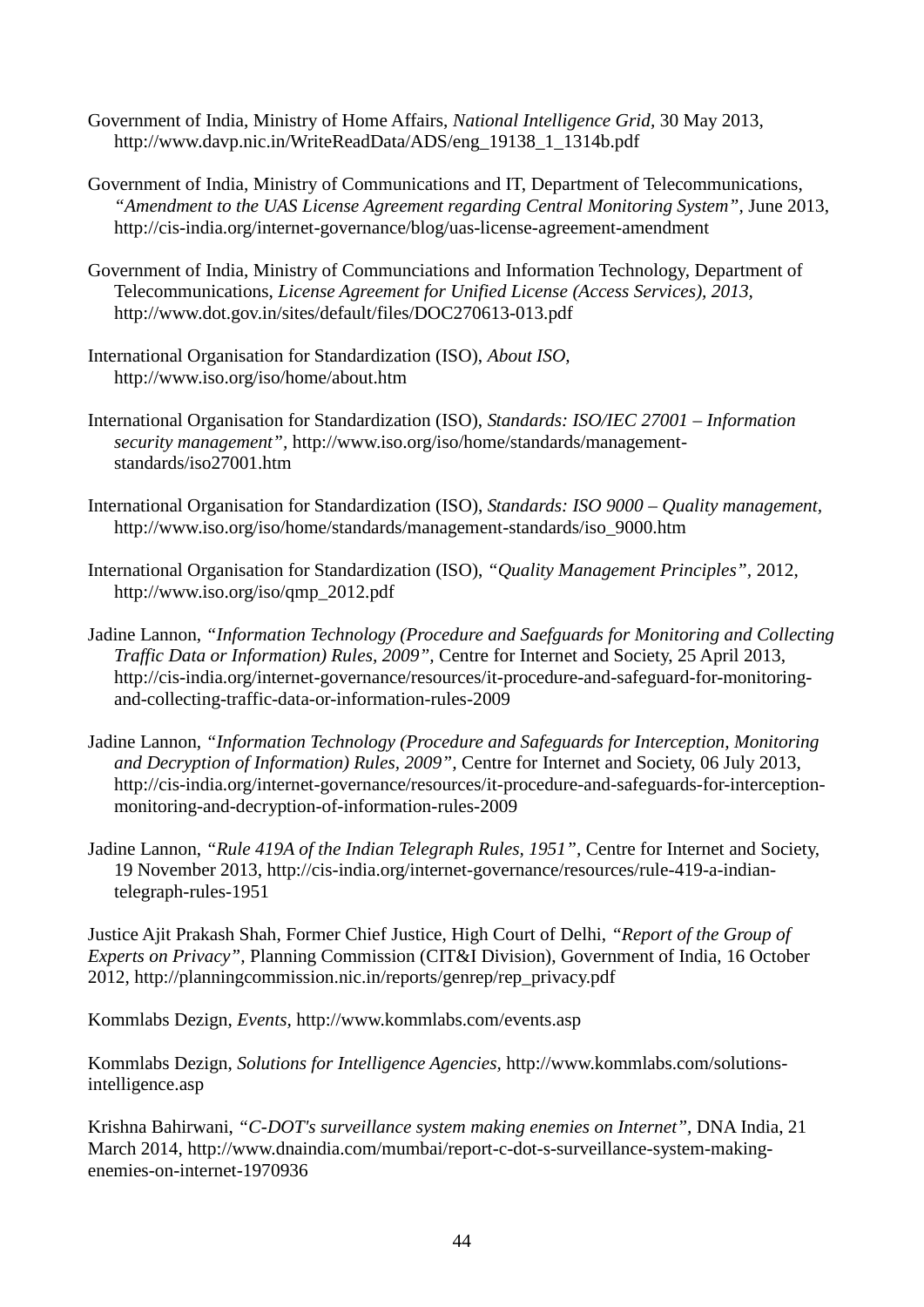Lucian Constantin, *"Developer-signed Mac spyware found on Angolan activist's computer",*  Macworld, 17 May 2013, [http://www.macworld.com/article/2038960/developer-signed-mac](http://www.macworld.com/article/2038960/developer-signed-mac-spyware-found-on-angolan-activists-computer.html)[spyware-found-on-angolan-activists-computer.html](http://www.macworld.com/article/2038960/developer-signed-mac-spyware-found-on-angolan-activists-computer.html) 

Margaret Rouse, *"Data Analytics (DA)",* Tech Target, Data Management, 10 January 2008, <http://searchdatamanagement.techtarget.com/definition/data-analytics>

Maria Xynou, *"India's 'Big Brother': The Central Monitoring System (CMS)",* The Centre for Internet and Society (CIS), 08 April 2013, [http://cis-india.org/internet-governance/blog/indias-big](http://cis-india.org/internet-governance/blog/indias-big-brother-the-central-monitoring-system)[brother-the-central-monitoring-system](http://cis-india.org/internet-governance/blog/indias-big-brother-the-central-monitoring-system)

Maria Xynou, *"The Surveillance Industry in India: At Least 76 Companies Aiding Our Watchers!",*  The Centre for Internet and Society, 02 May 2013, [http://cis-india.org/internet-governance/blog/the](http://cis-india.org/internet-governance/blog/the-surveillance-industry-in-india-at-least-76-companies-aiding-our-watchers)[surveillance-industry-in-india-at-least-76-companies-aiding-our-watchers](http://cis-india.org/internet-governance/blog/the-surveillance-industry-in-india-at-least-76-companies-aiding-our-watchers)

Maria Xynou, *"The India Privacy Monitor Map",* The Centre for Internet and Society, 09 October 2013,<http://cis-india.org/internet-governance/blog/india-privacy-monitor-map>

Maria Xynou, *"Spy Files 3: WikiLeaks Sheds More Light On the Global Surveillance Industry",*  The Centre for Internet and Society, 25 October 2013, [http://cis-india.org/internet](http://cis-india.org/internet-governance/blog/spy-files-three)[governance/blog/spy-files-three](http://cis-india.org/internet-governance/blog/spy-files-three) 

- Maria Xynou, *"India's Central Monitoring System (CMS): Something to Worry About?",* Centre for Internet and Society (CIS), 30 January 2014, [http://cis-india.org/internet-governance/blog/india](http://cis-india.org/internet-governance/blog/india-central-monitoring-system-something-to-worry-about)[central-monitoring-system-something-to-worry-about](http://cis-india.org/internet-governance/blog/india-central-monitoring-system-something-to-worry-about)
- Maria Xynou, *"Big democracy, big surveillance: India's surveillance state",* OpenDemocracy, 10 February 2014, [http://www.opendemocracy.net/opensecurity/maria-xynou/big-democracy-big](http://www.opendemocracy.net/opensecurity/maria-xynou/big-democracy-big-surveillance-indias-surveillance-state)[surveillance-indias-surveillance-state](http://www.opendemocracy.net/opensecurity/maria-xynou/big-democracy-big-surveillance-indias-surveillance-state)
- Maria Xynou, *Spreadsheet data on sample of 50 security companies,* Centre for Internet and Society, 28 February 2014, [http://cis-india.org/internet-governance/blog/data-on-surveillance](http://cis-india.org/internet-governance/blog/data-on-surveillance-technology-companies)[technology-companies](http://cis-india.org/internet-governance/blog/data-on-surveillance-technology-companies)
- Morgan Marquis-Boire, Bill Marczak, Claudio Guarnieri & John Scott-Railton, *"For Their Eyes Only: The Commercialization of Digital Spying",* The Citizen Lab, 30 April 2013, <https://citizenlab.org/2013/04/for-their-eyes-only-2/>
- Nick Hopkins & Matthew Taylor, *"Private firms selling mass surveillance systems around world, documents show",* The Guardian, 18 November 2013, <http://www.theguardian.com/world/2013/nov/18/private-firms-mass-surveillance-technologies>
- NT Balanarayan, *"NATGRID Partial Roll Out Very Soon",* Medianama, 17 January 2014, <http://www.medianama.com/2014/01/223-natgrid-partial-roll-out/>

Paladion Networks, *Client List,* [http://www.paladion.net/client\\_list.html](http://www.paladion.net/client_list.html) 

Pranesh Prakash, *"How Surveillance Works in India",* The New York Times, 10 July 2013, [http://india.blogs.nytimes.com/2013/07/10/how-surveillance-works-in](http://india.blogs.nytimes.com/2013/07/10/how-surveillance-works-in-india/?_php=true&_type=blogs&_r=0)india/? php=true& type=blogs& r=0

Prasad Krishna, *"Sixth Meeting of the two Sub-Groups on Privacy Issues under the Chairmanship*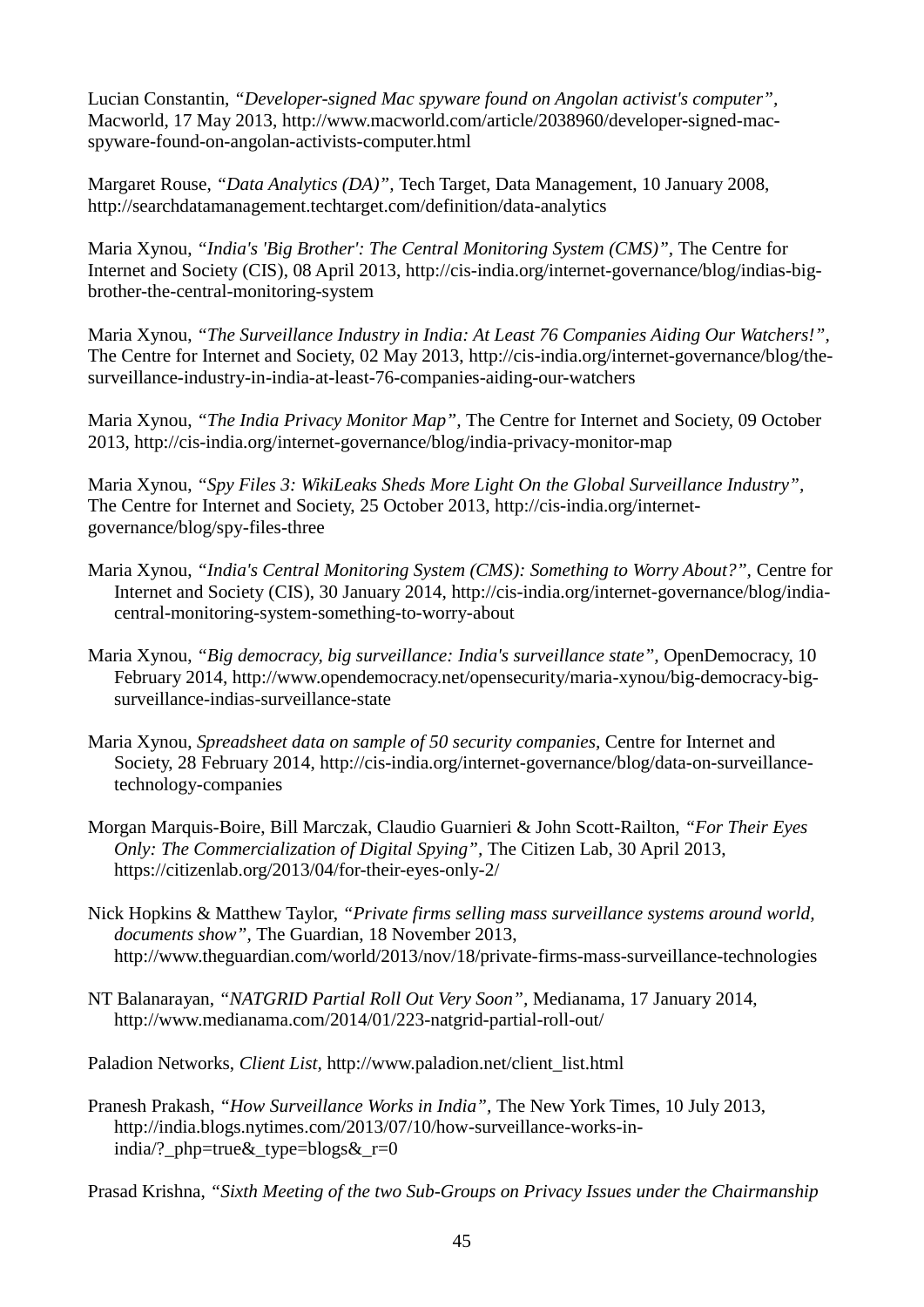*of Justice AP Shah",* The Centre for Internet and Society, 23 August 2012, [http://cis](http://cis-india.org/news/sixth-meeting-of-sub-groups-on-privacy-issues)[india.org/news/sixth-meeting-of-sub-groups-on-privacy-issues](http://cis-india.org/news/sixth-meeting-of-sub-groups-on-privacy-issues)

- Press Trust of India, *"NATGRID to use Big Data & analytics to track suspects",* The Business Standard, 29 December 2013, [http://www.business-standard.com/article/current-affairs/natgrid](http://www.business-standard.com/article/current-affairs/natgrid-to-use-big-data-analytics-to-track-suspects-113122900191_1.html)[to-use-big-data-analytics-to-track-suspects-113122900191\\_1.html](http://www.business-standard.com/article/current-affairs/natgrid-to-use-big-data-analytics-to-track-suspects-113122900191_1.html)
- Privacy International, *Big Brother Incorporated Project,*  <https://www.privacyinternational.org/projects/big-brother-inc>
- Privacy International, Report: *"India",* Chapter 3: "Surveillance Policies", <https://www.privacyinternational.org/reports/india/iii-surveillance-policies>
- PTI, "Indian government to launch internet spy system 'Netra' soon", DNA India, 05 January 2014, [http://www.dnaindia.com/scitech/report-indian-government-to-launch-internet-spy-system](http://www.dnaindia.com/scitech/report-indian-government-to-launch-internet-spy-system-netra-soon-1945867)[netra-soon-1945867](http://www.dnaindia.com/scitech/report-indian-government-to-launch-internet-spy-system-netra-soon-1945867)
- PTI, *"India to deploy Internet spy system 'Netra'",* Livemint & The Wall Street Journal, 06 January 2014, [http://www.livemint.com/Politics/To4wvOZX7RmLM4VqtBshCM/India-to-deploy-](http://www.livemint.com/Politics/To4wvOZX7RmLM4VqtBshCM/India-to-deploy-Internet-spy-system-Netra.html)[Internet-spy-system-Netra.html](http://www.livemint.com/Politics/To4wvOZX7RmLM4VqtBshCM/India-to-deploy-Internet-spy-system-Netra.html)
- PTI, *"Govt to launch internet spy system 'Netra' soon",* The Times of India, 06 January 2014, [http://articles.timesofindia.indiatimes.com/2014-01-06/internet/45917976\\_1\\_security-agencies](http://articles.timesofindia.indiatimes.com/2014-01-06/internet/45917976_1_security-agencies-netra-cabinet-secretariat)[netra-cabinet-secretariat](http://articles.timesofindia.indiatimes.com/2014-01-06/internet/45917976_1_security-agencies-netra-cabinet-secretariat)
- Ray Horak, *Telecommunications and Data Communications Handbook,* Wiley, 21 July 2008
- R Ananthapur, "India's new Data Protection Legislation", (2011) 8:2 *SCRIPTed* 192, http://www.law.ed.ac.uk/ahrc/script-ed/vol8-2/ananthapur.asp
- Rajiv Nayan, *"Update on India's Membership of Multilateral Export Control Regimes",* Institute for Defense Studies and Analyses, 19 December 2012, [http://idsa.in/idsacomments/UpdateonIndiasMembershipofMultilateralExportControlsRegimes\\_r](http://idsa.in/idsacomments/UpdateonIndiasMembershipofMultilateralExportControlsRegimes_rnayan_191212) [nayan\\_191212](http://idsa.in/idsacomments/UpdateonIndiasMembershipofMultilateralExportControlsRegimes_rnayan_191212)
- Reserve Bank of India, *Internet Banking in India – Guidelines,*  <http://www.rbi.org.in/scripts/NotificationUser.aspx?Id=414&Mode=0>
- Richard Stallman, *"How Much Surveillance Can Democracy Withstand?",* Wired, 14 October 2013, [http://www.wired.com/opinion/2013/10/a-necessary-evil-what-it-takes-for-democracy-to](http://www.wired.com/opinion/2013/10/a-necessary-evil-what-it-takes-for-democracy-to-survive-surveillance/)[survive-surveillance/](http://www.wired.com/opinion/2013/10/a-necessary-evil-what-it-takes-for-democracy-to-survive-surveillance/)
- Ritu Sarin, *"Govt sets norms for lawful interception and monitoring",* The Indian Express, 17 February 2012, [http://archive.indianexpress.com/news/govt-sets-norms-for-lawful-interception](http://archive.indianexpress.com/news/govt-sets-norms-for-lawful-interception-and-monitoring/913034/0)[and-monitoring/913034/0](http://archive.indianexpress.com/news/govt-sets-norms-for-lawful-interception-and-monitoring/913034/0)
- Ritu Sarin, *"States begin to surrender off-the-air phone snooping equipment",* The Financial Express, 05 June 2012, [http://www.financialexpress.com/news/states-begin-to-surrender-offair](http://www.financialexpress.com/news/states-begin-to-surrender-offair-phone-snooping-equipment/957859)[phone-snooping-equipment/957859](http://www.financialexpress.com/news/states-begin-to-surrender-offair-phone-snooping-equipment/957859)
- Ritu Sarin, *"State govts hand over few off-air phone-tapping sets to Centre",* The Indian Express, 21 October 2013, [http://m.indianexpress.com/news/state-govts-hand-over-few-offair-](http://m.indianexpress.com/news/state-govts-hand-over-few-offair-phonetapping-sets-to-centre/1185166/)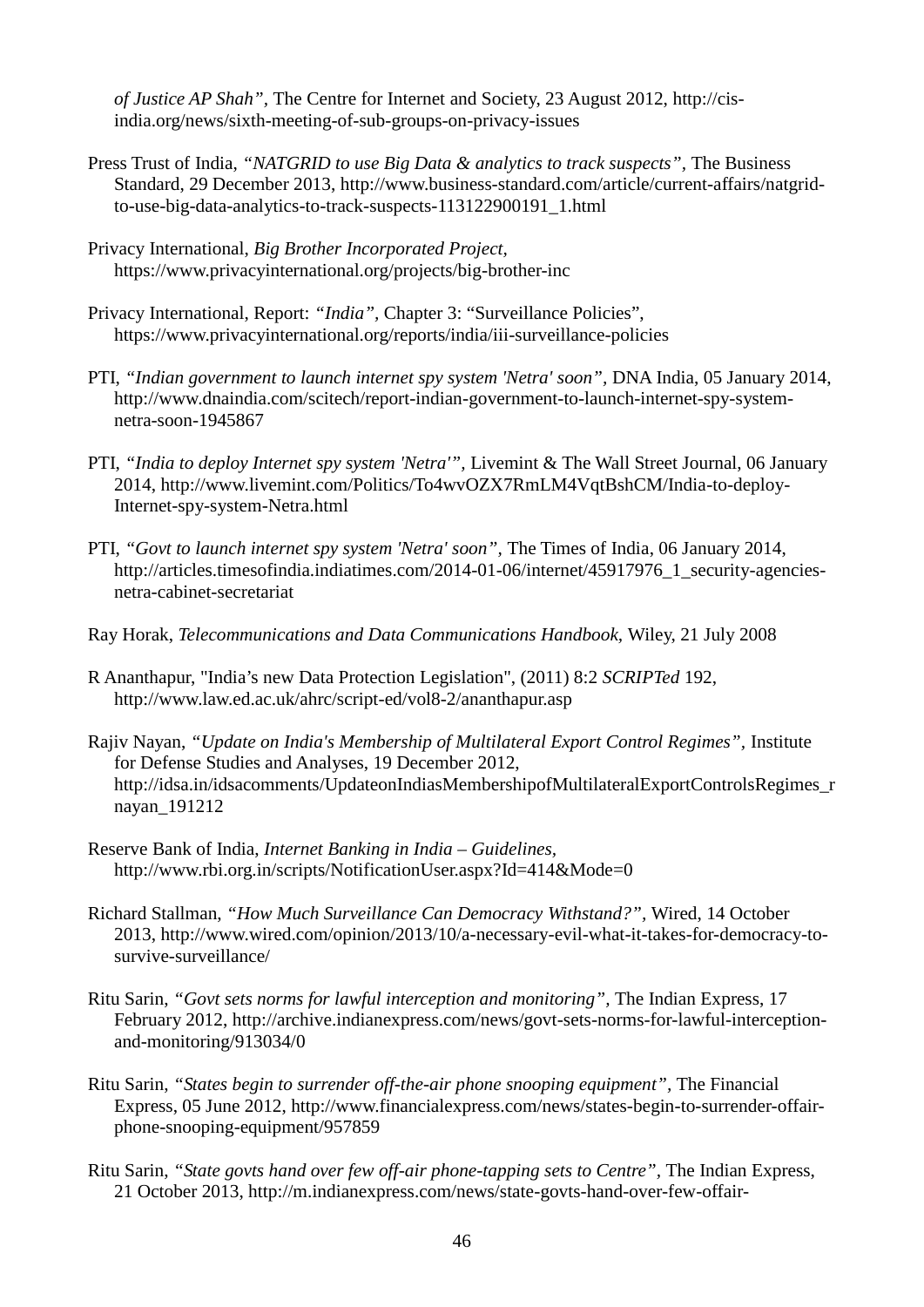[phonetapping-sets-to-centre/1185166/](http://m.indianexpress.com/news/state-govts-hand-over-few-offair-phonetapping-sets-to-centre/1185166/)

- Sabir Shah, *"Major terror attacks in India during last 25 years"*, The International News, 28 October 2013, [http://www.thenews.com.pk/Todays-News-2-210676-Major-terror-attacks-in-](http://www.thenews.com.pk/Todays-News-2-210676-Major-terror-attacks-in-India-during-last-25-years)[India-during-last-25-years](http://www.thenews.com.pk/Todays-News-2-210676-Major-terror-attacks-in-India-during-last-25-years)
- SECURUS Strategic Trade Solutions, *"India's Export Controls: Current Status and Possible Changes on the Horizon",* 10 July 2011, http://www.securustrade.com/India%27s%20Export%20Controls\_Article\_July\_10\_2011\_FIN [AL.pdf](http://www.securustrade.com/India%27s%20Export%20Controls_Article__July_10_2011_FINAL.pdf)
- Sh. P Chidambaram, Ex-Union Home Minister, *"Ex-Union Home Minister's mission statement for NCRB under CCTNS",* Crime and Criminal Tracking Network & System (CCTNS), National Crime Records Bureau, Ministry of Home Affairs,<http://ncrb.nic.in/cctns.htm>
- Shalini Singh, "Govt. Violates Privacy Safeguards to Secretly Monitor Internet Traffic", The Hindu, 08 September 2013, [http://www.thehindu.com/news/national/govt-violates-privacy-safeguards](http://www.thehindu.com/news/national/govt-violates-privacy-safeguards-to-secretly-monitor-internet-traffic/article5107682.ece)[to-secretly-monitor-internet-traffic/article5107682.ece](http://www.thehindu.com/news/national/govt-violates-privacy-safeguards-to-secretly-monitor-internet-traffic/article5107682.ece)
- SiliconIndia, *"Cloud Computing: A Powerful Tool for Cyber Attacks?",* SiliconIndia News, 22 January 2014, [http://www.siliconindia.com/news/technology/Cloud-Computing-A-Powerful-](http://www.siliconindia.com/news/technology/Cloud-Computing-A-Powerful-Tool-For-Cyber-Attacks-nid-159930-cid-2.html)[Tool-For-Cyber-Attacks-nid-159930-cid-2.html](http://www.siliconindia.com/news/technology/Cloud-Computing-A-Powerful-Tool-For-Cyber-Attacks-nid-159930-cid-2.html)
- Smitha Krishna Prasad, *"Information Technology (Procedure and Safeguards for Blocking for Access of Information by Public) Rules, 2009",* Centre for Internet and Society, 21 November 2013, [http://cis-india.org/internet-governance/resources/information-technology-procedure-and](http://cis-india.org/internet-governance/resources/information-technology-procedure-and-safeguards-for-blocking-for-access-of-information-by-public-rules-2009)[safeguards-for-blocking-for-access-of-information-by-public-rules-2009](http://cis-india.org/internet-governance/resources/information-technology-procedure-and-safeguards-for-blocking-for-access-of-information-by-public-rules-2009)
- Sophie Curtis, *"Privacy International threatens legal action over surveillance tech exports",*  TechWorld, 25 July 2012, [http://news.techworld.com/security/3372104/privacy-international](http://news.techworld.com/security/3372104/privacy-international-threatens-legal-action-over-surveillance-tech-exports/)[threatens-legal-action-over-surveillance-tech-exports/](http://news.techworld.com/security/3372104/privacy-international-threatens-legal-action-over-surveillance-tech-exports/)
- Standing Committee on Information Technology (2013-2014), *"Fifty-second Report on Cyber Crime, Cyber Security, and Right to Privacy",* Ministry of Communications and Information Technology, Department of Electronics and Information Technology, Government of India, Fiftenth Lok Sabha, New Delhi, 12 February 2014, [http://164.100.47.134/lsscommittee/Information%20Technology/15\\_Information\\_Technology\\_5](http://164.100.47.134/lsscommittee/Information%20Technology/15_Information_Technology_52.pdf) [2.pdf](http://164.100.47.134/lsscommittee/Information%20Technology/15_Information_Technology_52.pdf)
- Subsention: To Notice Secretly, *CALEA "Safe Harbor" in four easy steps,* 22 October 2013, <http://www.subsentio.com/live/regulatory/joels-blog-time/safe-harbor-review-20131022/>
- Sunil Thapliyal, *"Cyber cafe rules too strict?",* The Hindustan Times, 26 June 2011, <http://www.hindustantimes.com/india-news/cyber-cafe-rules-too-strict/article1-713868.aspx>
- The Hindu, *"Govt launches crime tracking pilot project",* 04 January 2013, [http://www.thehindu.com/news/national/govt-launches-crime-tracking-pilot](http://www.thehindu.com/news/national/govt-launches-crime-tracking-pilot-project/article4272857.ece)[project/article4272857.ece](http://www.thehindu.com/news/national/govt-launches-crime-tracking-pilot-project/article4272857.ece)
- Theresa Krause, *"Data Mining in the Information Age",* University of Utah, November 2011, <http://www.law.utah.edu/wp-content/uploads/Data-Mining-in-the-Information-Age-Krause.pdf>